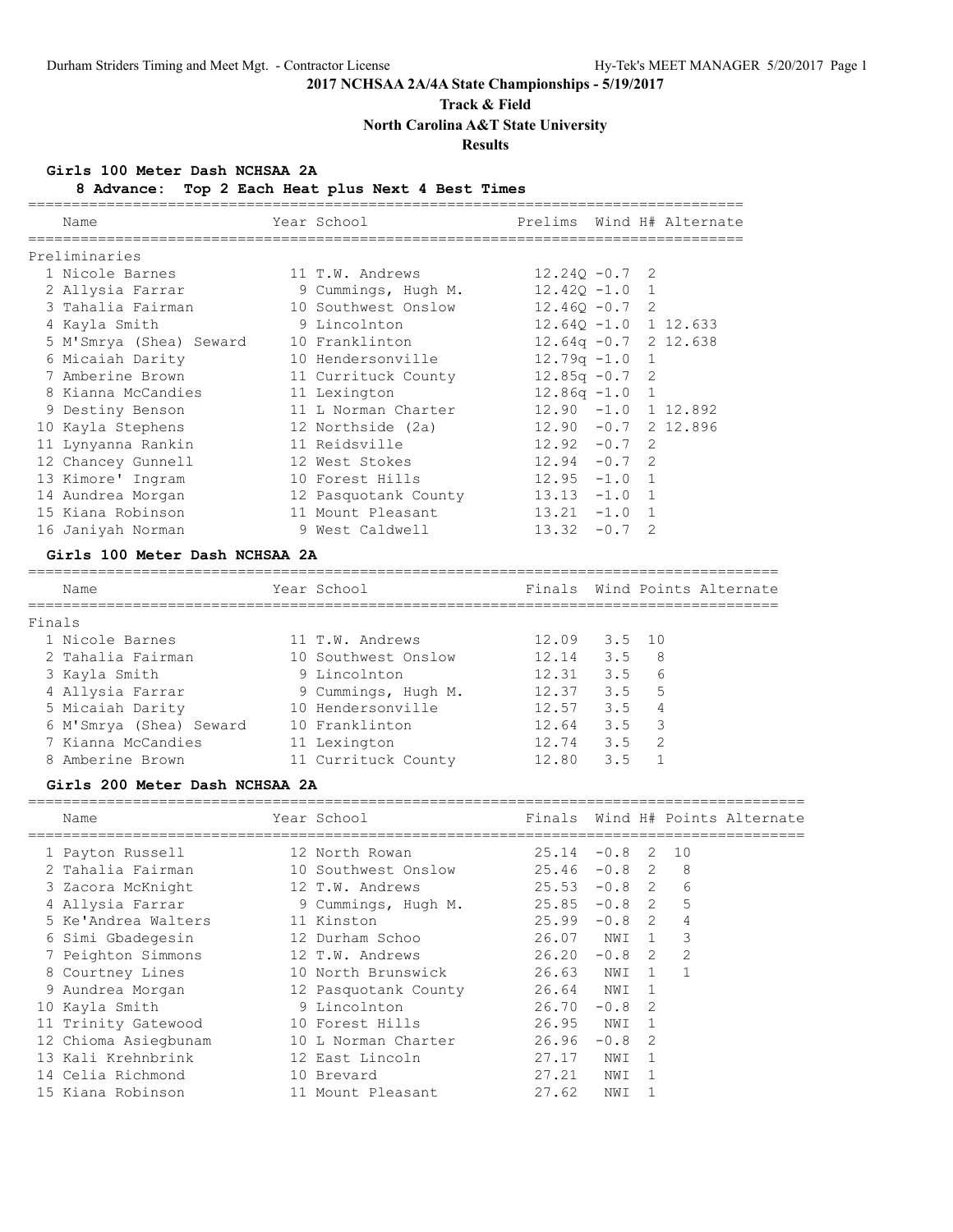## **Track & Field North Carolina A&T State University**

### **Results**

### **Girls 400 Meter Dash NCHSAA 2A**

| Name                   | Year School         |         |                |                | Finals H# Points Alternate |
|------------------------|---------------------|---------|----------------|----------------|----------------------------|
| 1 Payton Russell       | 12 North Rowan      | 56.15   | 2              | 10             |                            |
| 2 Simi Gbadegesin      | 12 Durham Schoo     | 58.10 2 |                | 8              |                            |
| 3 Ciseley Brown        | 10 T.W. Andrews     | 58.43 2 |                | 6              |                            |
| 4 Chancey Gunnell      | 12 West Stokes      | 58.91 1 |                | 5              |                            |
| 5 Kennedie Gaither     | 9 Parkwood          | 59.11   | $\overline{2}$ | 4              |                            |
| 6 Izzy Jackson         | 10 Polk County      | 59.93   | $\overline{2}$ | 3              |                            |
| 7 Celia Richmond       | 10 Brevard          | 59.96   | 2              | $\overline{2}$ |                            |
| 8 Quasheila Thorne     | 12 North Johnston   | 1:00.22 | $\mathbf{1}$   |                |                            |
| 9 Jazmyne Bryant       | 10 Northside (2a)   | 1:00.39 | $\mathbf{1}$   |                |                            |
| 10 Mariah Overholt     | 10 Polk County      | 1:00.97 | $\overline{2}$ |                |                            |
| 11 Heavenly Robinson   | 12 North Rowan      | 1:01.66 |                |                |                            |
| 12 Tori Lynn           | 11 Dixon            | 1:01.69 |                |                |                            |
| 13 Marquia Humphries   | 11 Southwest Onslow | 1:02.00 |                |                |                            |
| 14 Emily Brinson       | 11 NC School of     | 1:02.37 | $\overline{2}$ |                |                            |
| 15 Jalynn Taylor-Howze | 11 Stuart W. Cramer | 1:02.51 |                |                |                            |
| 16 Jeriel Nesbitt      | 9 T.W. Andrews      | 1:02.58 |                |                |                            |
|                        |                     |         |                |                |                            |

#### **Girls 800 Meter Run NCHSAA 2A**

| Name                                      | Year School               |         |                | Finals Points Alternate |
|-------------------------------------------|---------------------------|---------|----------------|-------------------------|
|                                           |                           |         |                |                         |
| 1 Kaleigh Hanson                          | 10 Croatan                | 2:19.28 | 10             |                         |
| 2 Alex Rodman                             | 11 First Flight           | 2:19.49 | 8              |                         |
| 3 Erin Duke                               | 10 West Stokes            | 2:21.20 | 6              |                         |
| 4 Aleshia Tisho                           | 11 Smoky Mountain 2:23.91 |         | 5              |                         |
| 5 Victoria Young                          | 11 North Wilkes           | 2:24.25 | 4              |                         |
| 6 Madisun Shore                           | 11 Forbush                | 2:26.25 | 3              |                         |
| 7 Izzy Evely                              | 11 L Norman Charter       | 2:27.40 | $\overline{2}$ |                         |
| 8 Destiny Stevons                         | 12 Durham Schoo           | 2:27.57 |                |                         |
| 9 Destini Kollock-Gilliam 11 Durham Schoo |                           | 2:29.18 |                |                         |
| 10 Lauren Esselborn                       | 10 Franklinton            | 2:29.28 |                |                         |
| 11 Alyssa Lefler                          | 10 Brevard                | 2:30.11 |                |                         |
| 12 India Godlock                          | 12 Polk County            | 2:30.76 |                |                         |
| 13 Elise Deshusses                        | 10 Carrboro               | 2:31.72 |                |                         |
| 14 Maddie Miller                          | 10 West Stanly            | 2:31.77 |                |                         |
| 15 Abigail Wooten                         | 10 Currituck County       | 2:33.60 |                |                         |
| -- Lydia Best                             | 12 Croatan                | DNF     |                |                         |

#### **Girls 1600 Meter Run NCHSAA 2A**

| Name                  | Year School         |         | Finals Points Alternate |
|-----------------------|---------------------|---------|-------------------------|
| 1 Mariah Howlett      | 11 L Norman Charter | 5:03.80 | 1 O                     |
| 2 Anna Bristle        | 11 Parkwood         | 5:07.11 | 8                       |
| 3 Izzy Evely          | 11 L Norman Charter | 5:19.24 | 6                       |
| 4 Ariana Garcia       | 12 East Duplin      | 5:25.93 | 5                       |
| 5 Amber Opp           | 12 Draughn          | 5:27.97 | 4                       |
| 6 Halei Ward          | 11 Ayden-Grifton    | 5:34.02 | 3                       |
| 7 Lefler McManus      | 12 West Stanly      | 5:39.24 | $\mathcal{P}$           |
| 8 Gabrielle Marushack | 11 NC School of     | 5:39.93 |                         |
| 9 Mahaley Cronk       | 9 Ashe County       | 5:42.05 |                         |
| 10 Caroline Hilliard  | 11 Bunker Hill      | 5:50.71 |                         |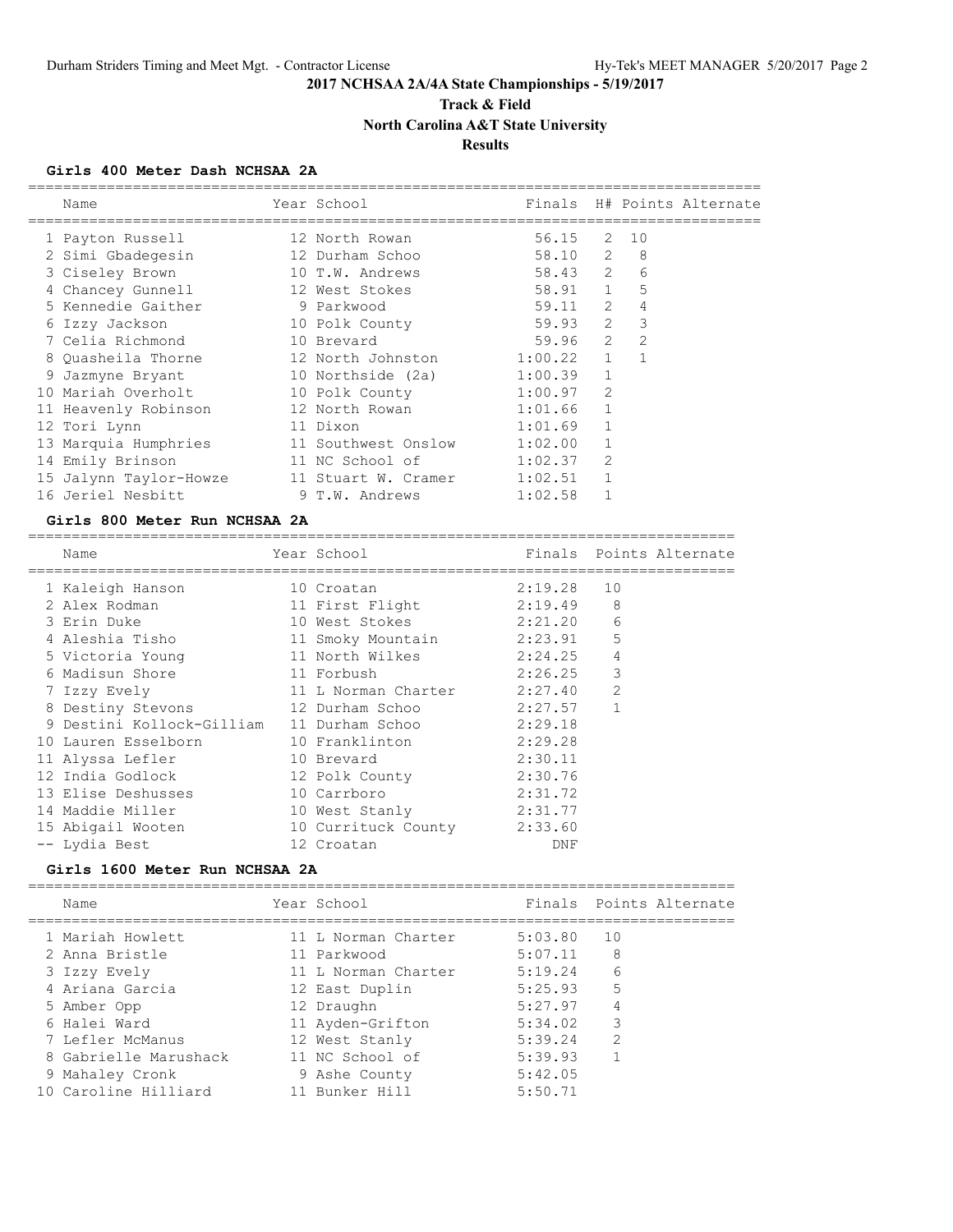## **Track & Field North Carolina A&T State University Results**

### **....Girls 1600 Meter Run NCHSAA 2A**

| 11 Carina Taylor     | 10 Carrboro        | 5:52.88    |
|----------------------|--------------------|------------|
| 12 Hope Hosford      | 10 North Brunswick | 5:56.75    |
| 13 Hannah Styers     | 12 Franklinton     | 6:08.34    |
| 14 Destiny Stevons   | 12 Durham Schoo    | 6:10.45    |
| 15 Ashleigh Mcdonald | 9 Mount Pleasant   | 6:12.25    |
| -- Hailey Schreyer   | 12 First Flight    | <b>DNF</b> |

#### **Girls 3200 Meter Run NCHSAA 2A**

# =================================================================================

| Name                     |  |                                                                                                                                                                                                                                                                                      | Finals Points Alternate |
|--------------------------|--|--------------------------------------------------------------------------------------------------------------------------------------------------------------------------------------------------------------------------------------------------------------------------------------|-------------------------|
| 1 Mariah Howlett         |  | 11:02.51                                                                                                                                                                                                                                                                             | 10                      |
| 2 Anna Bristle           |  | 11:17.29                                                                                                                                                                                                                                                                             | 8                       |
| 3 Anna-Kathryn Kilby     |  | 11:29.22                                                                                                                                                                                                                                                                             | 6                       |
| 4 Ariana Garcia          |  | 11:31.97                                                                                                                                                                                                                                                                             | 5                       |
| 5 Halei Ward             |  |                                                                                                                                                                                                                                                                                      | 4                       |
| 6 Sarah Faith McAllister |  | 12:00.48                                                                                                                                                                                                                                                                             | 3                       |
| 7 Ava Findlay            |  | 12:06.91                                                                                                                                                                                                                                                                             | $\overline{2}$          |
| 8 Grace Rogers           |  | 12:17.50                                                                                                                                                                                                                                                                             |                         |
| 9 Lefler McManus         |  | 12:20.09                                                                                                                                                                                                                                                                             |                         |
| 10 Lillie Siniard        |  | 12:27.89                                                                                                                                                                                                                                                                             |                         |
| 11 Bella Cude            |  | 12:29.77                                                                                                                                                                                                                                                                             |                         |
| 12 Mahaley Cronk         |  | 12:41.75                                                                                                                                                                                                                                                                             |                         |
| 13 Cora Van Raay         |  | 12:44.50                                                                                                                                                                                                                                                                             |                         |
| 14 Louise Lounes         |  | 12:50.17                                                                                                                                                                                                                                                                             |                         |
| 15 Hailey Schreyer       |  | 12:51.04                                                                                                                                                                                                                                                                             |                         |
| 16 Ashlyn Gipson         |  | 12:52.11                                                                                                                                                                                                                                                                             |                         |
|                          |  | Year School<br>11 L Norman Charter<br>11 Parkwood<br>11 Forbush<br>12 East Duplin<br>11 Ayden-Grifton<br>10 Bandys<br>11 Brevard<br>12 Durham Schoo<br>12 West Stanly<br>10 Brevard<br>10 Durham Schoo<br>9 Ashe County<br>9 Carrboro<br>9 Carrboro<br>12 First Flight<br>12 Croatan | 11:53.27                |

### **Girls 100 Meter Hurdles NCHSAA 2A**

### **8 Advance: Top 2 Each Heat plus Next 4 Best Times**

| Name                 | Year School          |                  |        |               | Prelims Wind H# Alternate |
|----------------------|----------------------|------------------|--------|---------------|---------------------------|
| Preliminaries        |                      |                  |        |               |                           |
| 1 Kayla Moore        | 12 Cummings, Hugh M. | $14.28Q - 2.1$ 2 |        |               |                           |
| 2 Nicole Barnes      | 11 T.W. Andrews      | $14.320 - 0.9$ 1 |        |               |                           |
| 3 Kenyae Majors      | 12 Cummings, Hugh M. | $14.780 - 0.9$ 1 |        |               |                           |
| 4 Kelsia Moore       | 11 Cummings, Hugh M. | $15.010 - 2.1$ 2 |        |               |                           |
| 5 Joya Blackwell     | 12 Hertford County   | $15.71q - 0.9$ 1 |        |               |                           |
| 6 Keyana Yeoman      | 10 North Brunswick   | $16.05q -2.1$ 2  |        |               |                           |
| 7 Madison Baldridge  | 9 Brevard            | $16.93q -2.1$ 2  |        |               |                           |
| 8 Ashley Caldwell    | 12 Mount Pleasant    | $16.98q -2.1$ 2  |        |               |                           |
| 9 Mallory Martin     | 10 Forbush           | $17.57 - 2.1$ 2  |        |               |                           |
| 10 Nautika Newton    | 9 North Pitt         | $17.62 -2.1$ 2   |        |               |                           |
| 11 Monserrat Andrade | 11 Forbush           | $17.76 - 0.9$ 1  |        |               |                           |
| 12 Alexia Bryant     | 9 Ayden-Grifton      | $18.20 -0.9$ 1   |        |               |                           |
| 13 Cheyenne Downey   | 11 R-S Central       | $18.21 -0.9$ 1   |        |               |                           |
| 14 Autumn Koehler    | 12 East Lincoln      | $18.61 - 0.9$    |        |               |                           |
| -- Andie Hubbard     | 11 Bandys            | DNF              | $-2.1$ | $\mathcal{D}$ |                           |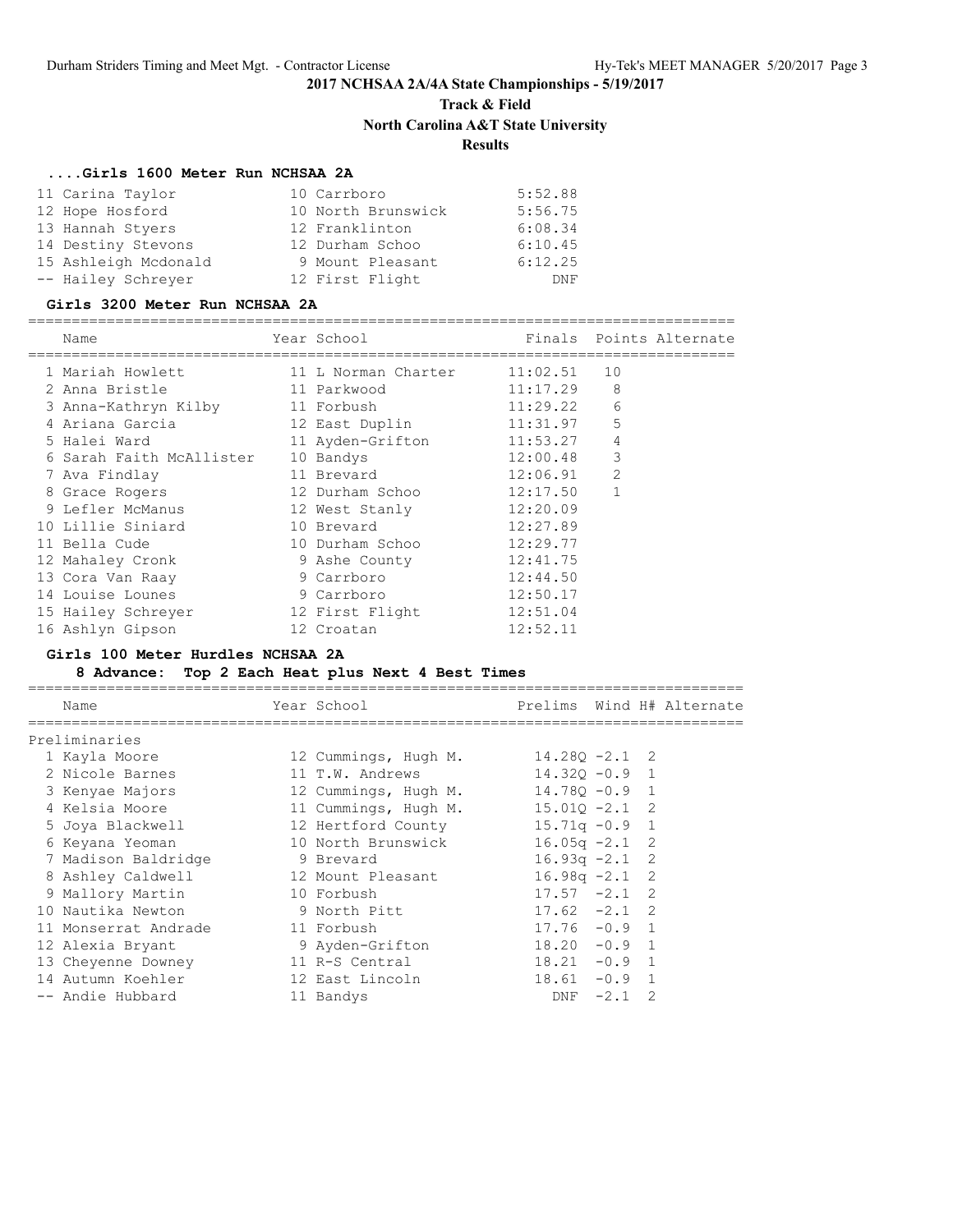**Track & Field**

**North Carolina A&T State University**

#### **Results**

#### **Girls 100 Meter Hurdles NCHSAA 2A**

| Name                | Year School          |                  |            | Finals Wind Points Alternate |
|---------------------|----------------------|------------------|------------|------------------------------|
| Finals              |                      |                  |            |                              |
| 1 Nicole Barnes     | 11 T.W. Andrews      | $14.19 - 1.0 10$ |            |                              |
| 2 Kelsia Moore      | 11 Cummings, Hugh M. | $14.88 - 1.0$    |            | - 8                          |
| 3 Kenyae Majors     | 12 Cummings, Hugh M. | $16.01 - 1.0$    |            | 6                            |
| 4 Joya Blackwell    | 12 Hertford County   | $16.12 - 1.0$    |            | .5                           |
| 5 Ashley Caldwell   | 12 Mount Pleasant    | $16.69 - 1.0$    |            | 4                            |
| 6 Madison Baldridge | 9 Brevard            | $16.73 - 1.0$    |            | $\overline{\phantom{a}}$     |
| -- Keyana Yeoman    | 10 North Brunswick   |                  | $DNF -1.0$ |                              |
| -- Kayla Moore      | 12 Cummings, Hugh M. | DNF              | $-1.0$     |                              |
|                     |                      |                  |            |                              |

#### **Girls 300 Meter Hurdles NCHSAA 2A**

==================================================================================== Name Year School Finals H# Points Alternate ==================================================================================== 1 Zacora McKnight 12 T.W. Andrews 44.71 2 10 2 Mya Jones 12 Newton-Conover 46.54 2 8 3 Kenyae Majors 12 Cummings, Hugh M. 46.62 2 6 4 Keyana Yeoman 10 North Brunswick 47.40 1 5 5 Scout Hayashi 11 NC School of 47.69 1 4 6 Netanya Linares 10 Parkwood 48.55 2 3 7 Lahshanell Ennis 12 Carver 48.70 2 2 8 Lesley Sutton 9 Kinston 49.19 1 1 9 Lacey Triplett 11 Wilkes Central 49.85 2 10 Brianna Nachtigal 10 Parkwood 50.49 2 11 Aale'Yah Garris 9 Ayden-Grifton 50.86 1 12 Allyra Greene 10 Southwest Onslow 50.88 1 13 Autumn Koehler 12 East Lincoln 51.63 1 14 Cheyenne Downey 11 R-S Central 52.36 1 -- Shaniya Byers 10 Bunker Hill DQ 1 Pushed Hurdle

#### **Girls 4x100 Meter Relay NCHSAA 2A**

|  | School                           |                        |              |                          | Finals H# Points Alternate |
|--|----------------------------------|------------------------|--------------|--------------------------|----------------------------|
|  | 1 T.W. Andrews 'A'               | 48.32 2 10             |              |                          |                            |
|  | 1) Ciseley Brown 10              | 2) Peighton Simmons 12 |              |                          |                            |
|  | 3) Jeriel Nesbitt 9              | 4) Nicole Barnes 11    |              |                          |                            |
|  | 2 Parkwood 'A'                   | 48.64 2 8              |              |                          |                            |
|  | 1) Brianna Nachtigal 10          | 2) Trista Taylor 10    |              |                          |                            |
|  | 3) Netanya Linares 10            | 4) Kennedie Gaither 9  |              |                          |                            |
|  | 3 Lake Norman Charter School 'A' | $49.53$ 2              |              | 6                        |                            |
|  | 1) Chioma Asiegbunam 10          | 2) Sydney Thorne 11    |              |                          |                            |
|  | 3) Kiya Means 11                 | 4) Destiny Benson 11   |              |                          |                            |
|  | 4 Forest Hills 'A'               | 49.98                  |              | $2 \quad 5$              |                            |
|  | 1) Trinity Gatewood 10           | 2) Tymereyia Sloan 10  |              |                          |                            |
|  | 3) Destinee Allen 12             | 4) Kimore' Ingram 10   |              |                          |                            |
|  | 5 Lexington 'A'                  | 50.00                  | 2            | 4                        |                            |
|  | 1) Serenity Davis 11             | 2) Kianna McCandies 11 |              |                          |                            |
|  | 3) Keava Carlton 12              | 4) Taylor Bennett 11   |              |                          |                            |
|  | 6 Pasquotank County 'A'          | 50.18                  | $\mathbf{1}$ | $\overline{\phantom{a}}$ |                            |
|  | 1) Amaya Simpson 11              | 2) Jaleia Oatman 10    |              |                          |                            |
|  | 3) Kennedy Griffin 10            | 4) Aundrea Morgan 12   |              |                          |                            |
|  |                                  |                        |              |                          |                            |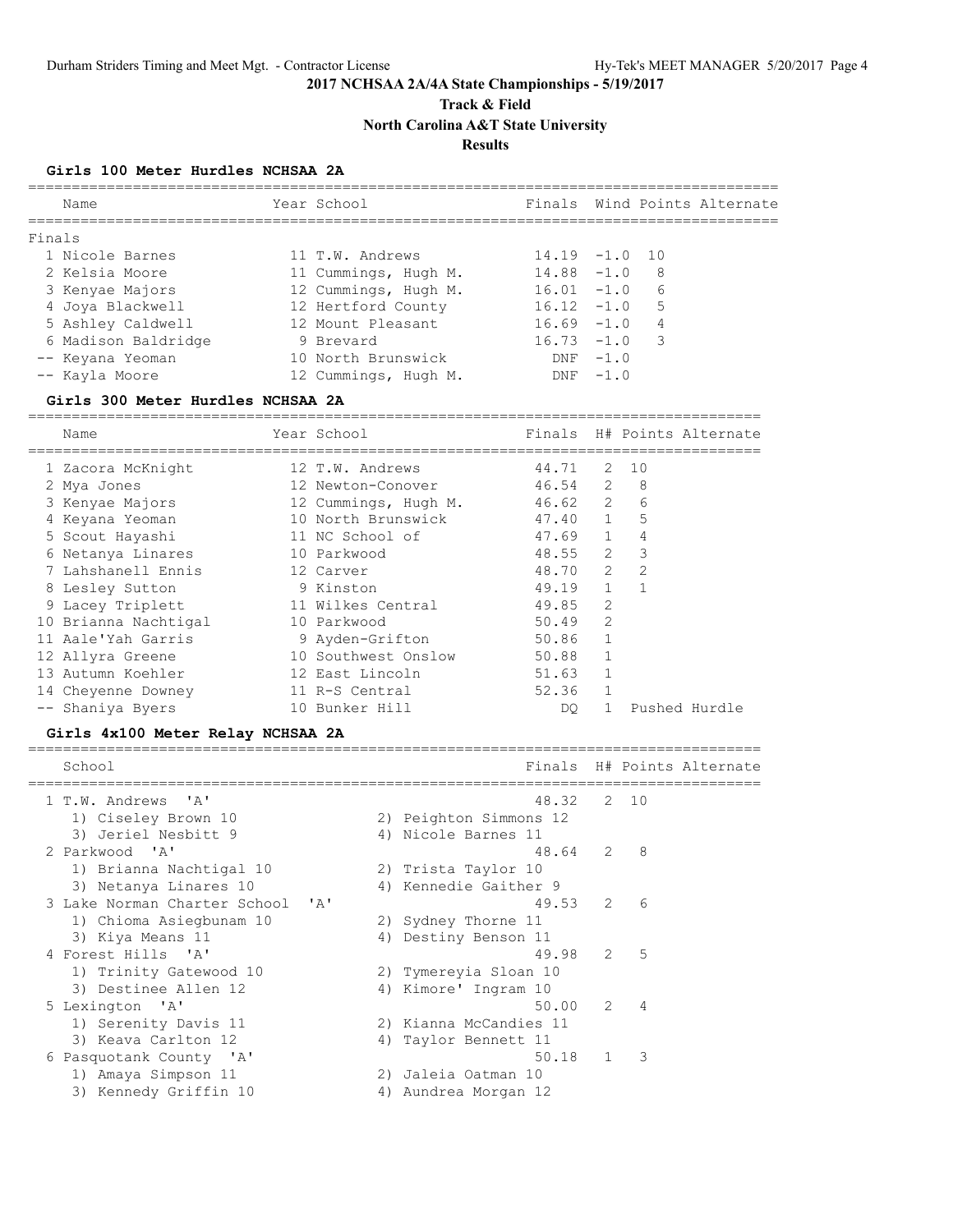# **Track & Field North Carolina A&T State University**

## **Results**

# **....Girls 4x100 Meter Relay NCHSAA 2A**

| 7 North Brunswick 'A'                         | 50.40                       | $\mathbf{1}$ | 2            |
|-----------------------------------------------|-----------------------------|--------------|--------------|
| 1) Michelle Simmons 9                         | 2) Keyana Yeoman 10         |              |              |
| 3) Brianna Sanders 10                         | 4) Alyssa Godbey 10         |              |              |
| 8 Hendersonville<br>$^{\prime}$ A $^{\prime}$ | 50.41                       | 2            | $\mathbf{1}$ |
| 1) Keayla Beddingfield 11                     | 2) Avion Williams 10        |              |              |
| 3) Kaelah Avery 12                            | 4) Micaiah Darity 10        |              |              |
| 9 Franklinton 'A'                             | 50.67                       | 2            |              |
| 1) Ashley Bumpers 12                          | 2) Lia Harris 12            |              |              |
| 3) Zoe Hall-Wray 10                           | 4) M'Smrya (Shea) Seward 10 |              |              |
| 10 Hunter Huss<br>$\mathsf{A}$                | 50.89                       | 2            |              |
| 1) Madison Erwin 11                           | 2) Tychristiana Blair 11    |              |              |
| 3) Zakiya Boyce 9                             | 4) Ke'Yana Moore 11         |              |              |
| 11 Kinston 'A'                                | 51.11                       | 1            |              |
| 1) Lesley Sutton 9                            | 2) Ke'Andrea Walters 11     |              |              |
| 3) Eriqua Bethea                              | 4) Diamonequia Fields 11    |              |              |
| 12 Monroe 'A'                                 | 51.22                       | 1            |              |
| 1) Precious Akers 11                          | 2) Maleea Allen 9           |              |              |
| 3) Ziya Chambers 9                            | 4) T'Eira Thomas 11         |              |              |
| 13 Reidsville 'A'                             | 51.84                       | 1            |              |
| 1) Brianna Webb 11                            | 2) Cierra Thompson 11       |              |              |
| 3) Kamera Scott 11                            | 4) Lynyanna Rankin 11       |              |              |
| 14 Shelby 'A'                                 | 52.29                       | 1            |              |
| 1) Alajha Medley 11                           | 2) Neutika Degree 10        |              |              |
| 3) Tanyzha Dawkins 10                         | 4) A'Nyja Ussery 9          |              |              |
| 15 Durham School of the Arts<br>' A'          | 52.33                       | 1            |              |
| 1) Destini Gilliam                            | 2) Ulani Robinson 11        |              |              |
| 3) Angel Bowden 9                             | 4) Asata Imani 12           |              |              |
| -- Holmes, John A 'A'                         | DNF                         | $\mathbf{1}$ |              |
| 1) Chanel Copeland 12                         | 2) Destiny Miles 11         |              |              |
| 3) Invyous Williams 11                        | 4) Alana Stevenson 11       |              |              |

### **Girls 4x200 Meter Relay NCHSAA 2A**

|  | School                                             |                        |                |                         | Finals H# Points Alternate |
|--|----------------------------------------------------|------------------------|----------------|-------------------------|----------------------------|
|  | 1 T.W. Andrews 'A'                                 | 1:40.71                |                | 2 10                    |                            |
|  | 1) Ciseley Brown 10                                | 2) Peighton Simmons 12 |                |                         |                            |
|  | 3) Jeriel Nesbitt 9                                | 4) Zacora McKnight 12  |                |                         |                            |
|  | 2 Parkwood 'A'                                     | 1:43.24                |                | $2 \quad 8$             |                            |
|  | 1) Brianna Nachtigal 10                            | 2) Trista Taylor 10    |                |                         |                            |
|  | 3) Netanya Linares 10                              | 4) Kennedie Gaither 9  |                |                         |                            |
|  | 3 Cummings, Hugh M. 'A'                            | 1:44.14                | 2              | - 6                     |                            |
|  | 1) Kelsia Moore 11                                 | 2) Kayla Moore 12      |                |                         |                            |
|  | 3) Jaida Torain 11                                 | 4) Allysia Farrar 9    |                |                         |                            |
|  | 4 North Brunswick 'A'                              | 1:44.66                | $\overline{1}$ | $-5$                    |                            |
|  | 1) Alyssa Godbey 10                                | 2) Angel Johnson 12    |                |                         |                            |
|  | 3) Brianna Sanders 10                              | 4) Keyana Yeoman 10    |                |                         |                            |
|  | 5 Southwest Onslow 'A'                             | 1:44.70                | 2              | $\overline{4}$          |                            |
|  | 1) Dasaih Strickland                               | 2) Allyra Greene 10    |                |                         |                            |
|  | 3) Marquia Humphries 11                            | 4) Tahalia Fairman 10  |                |                         |                            |
|  | 6 Reidsville 'A'                                   | 1:46.81                | $\mathcal{P}$  | $\overline{\mathbf{3}}$ |                            |
|  | 1) Diamond Pass 12                                 | 2) Kamera Scott 11     |                |                         |                            |
|  | 3) Brianna Webb 11                                 | 4) Lynyanna Rankin 11  |                |                         |                            |
|  | 7 Hendersonville<br>$\mathsf{I} \wedge \mathsf{I}$ | 1:46.98                |                |                         |                            |
|  |                                                    |                        |                |                         |                            |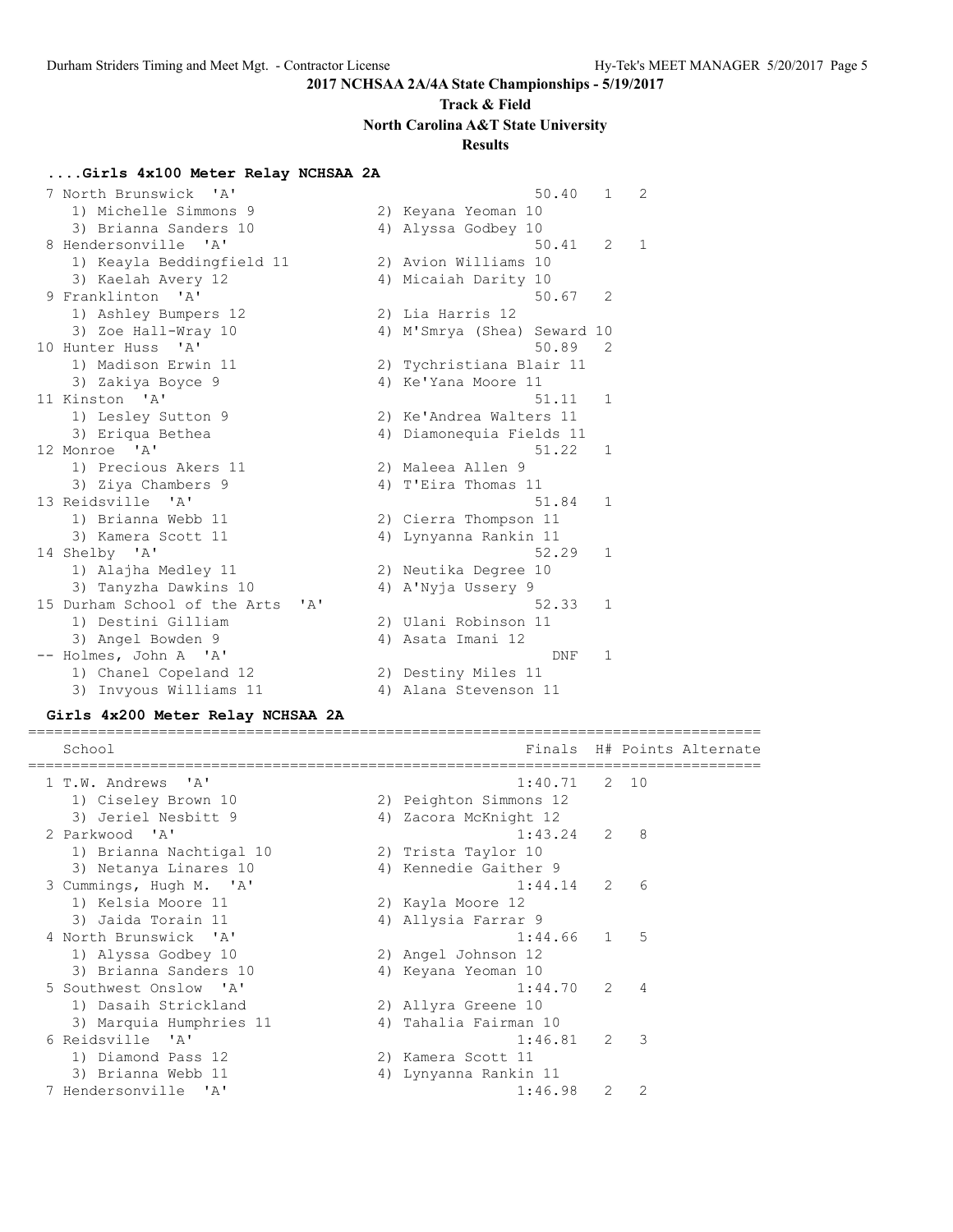# **Track & Field North Carolina A&T State University**

### **Results**

### **....Girls 4x200 Meter Relay NCHSAA 2A**

| 1) Keayla Beddingfield 11             |    | 2) Avion Williams 10    |                |   |
|---------------------------------------|----|-------------------------|----------------|---|
| 3) Kaelah Avery 12                    |    | 4) Micaiah Darity 10    |                |   |
| 8 Kinston 'A'                         |    | 1:47.22                 | $\overline{2}$ | 1 |
| 1) Lesley Sutton 9                    |    | 2) Ke'Andrea Walters 11 |                |   |
| 3) Diamonequia Fields 11              |    | 4) Carlisia Mewborn     |                |   |
| 9 Lexington 'A'                       |    | 1:47.55                 | 2              |   |
| 1) Serenity Davis 11                  |    | 2) Kianna McCandies 11  |                |   |
| 3) Keava Carlton 12                   |    | 4) Makayla Harris 10    |                |   |
| 10 Monroe 'A'                         |    | 1:47.72                 | $\mathbf{1}$   |   |
| 1) Precious Akers 11                  |    | 2) Maleea Allen 9       |                |   |
| 3) Ziya Chambers 9                    |    | 4) T'Eira Thomas 11     |                |   |
| 11 Forest Hills 'A'                   |    | 1:47.85                 | $\mathbf{1}$   |   |
| 1) Trinity Gatewood 10                |    | 2) Destinee Allen 12    |                |   |
| 3) Tymereyia Sloan 10                 |    | 4) Kimore' Ingram 10    |                |   |
| 12 Hunter Huss 'A'                    |    | 1:49.51                 | $\mathbf{1}$   |   |
| 1) Shalya Wrighton 9                  |    | 2) Jamia Reynolds 12    |                |   |
| 3) Jaieri Rodriquez 9                 |    | 4) Raven Rudisell 9     |                |   |
| 13 Currituck County 'A'               |    | 1:49.58                 | $\mathbf{1}$   |   |
| 1) Trinity Evans 10                   |    | 2) Jazymn Bailey 10     |                |   |
| 3) Lanaya Evans 9                     |    | 4) Amberine Brown 11    |                |   |
| 14 Lake Norman Charter School<br>' A' |    | 1:49.98                 | $\mathbf{1}$   |   |
| 1) Chioma Asiegbunam 10               |    | 2) Kennedy Barksdale 12 |                |   |
| 3) Katie Eisley 9                     |    | 4) Kiya Means 11        |                |   |
| 15 Smoky Mountain 'A'                 |    | 1:50.06                 | $\mathbf{1}$   |   |
| 1) Madison Polyasko 10                |    | 2) Aleshia Tisho 11     |                |   |
| 3) Kaitlyn Melton 11                  |    | 4) Shea Sutton 10       |                |   |
| 16 South Granville 'A'                |    | 1:50.07                 | $\mathbf{1}$   |   |
| 1) Michalia Daniel 11                 |    | 2) Seraiah Daniel 11    |                |   |
| 3) Tahjah Jolly 12                    | 4) | Tamiya Thomas 11        |                |   |

#### **Girls 4x400 Meter Relay NCHSAA 2A**

==================================================================================== School **Finals H# Points Alternate** ==================================================================================== 1 Croatan 'A' 4:07.97 2 10 1) Lydia Best 12 2) Ki-Ki Klaumann 11 3) Trinity White 11 1 4) Kaleigh Hanson 10 2 Durham School of the Arts 'A' 4:08.95 1 8 1) Aaliyah Holloway 9 2) Niayla Hairston 9 3) Ziya Bradby 11 4) Simi Gbadegesin 12 3 Lake Norman Charter School 'A' 4:09.70 2 6 1) Raven Seldon 12 2) Anna Gartner 9 3) Destiny Benson 11 (4) Izzy Evely 11 4 Cummings, Hugh M. 'A' 4:10.50 2 5 1) Jydia Faucette 9 2) Allysia Farrar 9 3) Britney Aguilar 9 1988 - 4 4 Jaida Torain 11 5 Polk County 'A' 4:11.29 2 4 1) Mariah Overholt 10 2) India Godlock 12 3) Sadie Allen 4) Izzy Jackson 10 6 Southwest Onslow 'A' 4:14.49 1 3 1) Dasaih Strickland 2) Trinity Brown 3) Marquia Humphries 11  $\hskip1cm$  4) Allyra Greene 10 7 Brevard 'A' 4:14.60 1 2 1) Madison Baldridge 9 2) Tristen Berry 9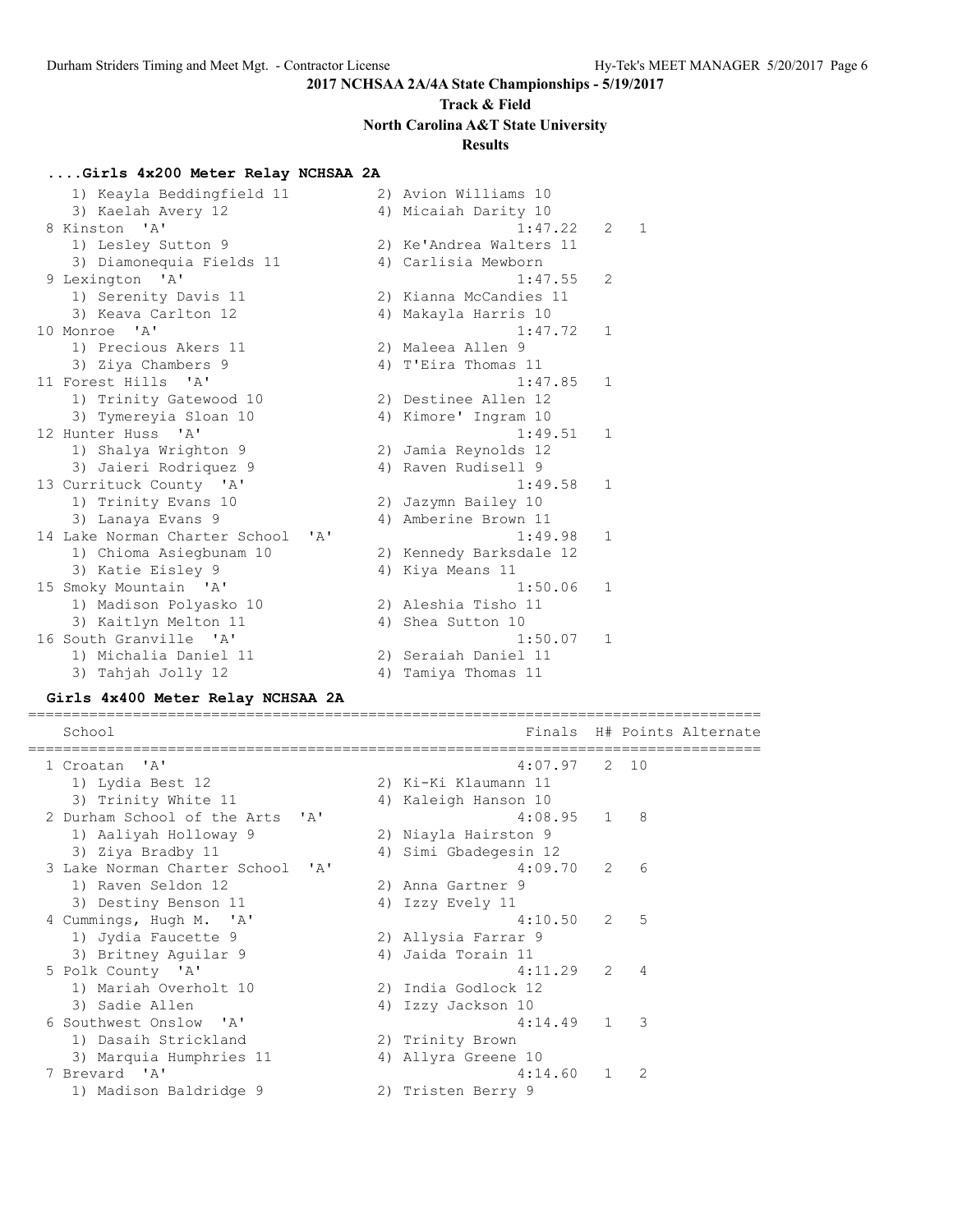# **Track & Field North Carolina A&T State University**

## **Results**

#### **....Girls 4x400 Meter Relay NCHSAA 2A**

|   | 3) Dominique Karesh 11   |    | 4) Celia Richmond 10     |                |                |
|---|--------------------------|----|--------------------------|----------------|----------------|
| 8 | Newton-Conover 'A'       |    | 4:15.85                  | $\overline{2}$ | $\overline{1}$ |
|   | 1) Madyson Fair 12       |    | 2) Elaina Ramseur 9      |                |                |
|   | 3) Mia Macon 10          |    | 4) Mya Jones 12          |                |                |
|   | 9 Kinston 'A'            |    | 4:16.86                  | $\mathbf{1}$   |                |
|   | 1) Lesley Sutton 9       |    | 2) Ke'Andrea Walters 11  |                |                |
|   | 3) Briana Summers        |    | 4) Diamonequia Fields 11 |                |                |
|   | 10 Monroe 'A'            |    | 4:20.79                  | 1              |                |
|   | 1) Precious Akers 11     |    | 2) Maleea Allen 9        |                |                |
|   | 3) Ziya Chambers 9       |    | 4) T'Eira Thomas 11      |                |                |
|   | 11 West Stokes 'A'       |    | 4:23.74                  | 2              |                |
|   | 1) Shay Blakely          |    | 2) Sarah Stone           |                |                |
|   | 3) Erin Duke 10          | 4) | Chancey Gunnell 12       |                |                |
|   | 12 Reidsville 'A'        |    | 4:24.81                  | 1              |                |
|   | 1) Yasmine Simpson 12    |    | 2) Tynion Courts 9       |                |                |
|   | 3) Pleasure Mitchell 9   | 4) | Diamond Pass 12          |                |                |
|   | 13 Franklinton 'A'       |    | 4:31.08                  | $\mathbf{1}$   |                |
|   | 1) Lia Harris 12         |    | 2) Zoe Hall-Wray 10      |                |                |
|   | 3) Lauren Esselborn 10   | 4) | Ashley Bumpers 12        |                |                |
|   | 14 Pasquotank County 'A' |    | 4:32.51                  | $\mathbf{1}$   |                |
|   | 1) Jaleia Oatman 10      |    | 2) Tyaunna McCoy         |                |                |
|   | 3) Dominique Albert      |    | 4) Amaya Simpson 11      |                |                |

#### **Girls 4x800 Meter Relay NCHSAA 2A**

================================================================================= School **Finals Points Alternate** ================================================================================= 1 First Flight 'A' 1) Jill O'Dell 10 2) Hailey Schreyer 12 3) Nina Perry 12 4) Alex Rodman 11 2 Smoky Mountain 'A' 9:58.44 8 1) Rebecca Fox 10 2) Lucy McRae 9 3) Madison Polyasko 10 4) Aleshia Tisho 11 3 Croatan 'A' 9:59.36 6 1) Kaleigh Hanson 10 2) Maleia Smith 10 3) Ashlyn Gipson 12 14) Lydia Best 12 4 Durham School of the Arts 'A' 10:17.42 5 1) Grace Rogers 12 2) Michelle Kennedy 3) Destini Gilliam 4) Destiny Stevons 12 5 Brevard 'A' 10:22.28 4 1) Ava Findlay 11 2) Eliza Witherspoon 12 3) Tristen Berry 9 1988 4) Alyssa Lefler 10 6 Forbush 'A' 10:27.97 3 1) Anna-Kathryn Kilby 11 2) Caroline Owens 11 3) Sarah Hayden 12 4) Madisun Shore 11 7 West Stanly 'A' 10:38.60 2 1) Lefler McManus 12 2) Pierson McManus 10 3) Hannah Efird 10  $\hskip1cm$  4) Maddie Miller 10 8 Currituck County 'A' 10:39.55 1 1) Trinity Evans 10 2) Abigail Wooten 10 3) Jessica Anderson 10 4) Madison Davis 11 9 Bandys 'A' 10:46.58 1) Makenzie Goodson 10 2) Clarissa Cappadona 11 3) April George 11 4) Sarah Faith McAllister 10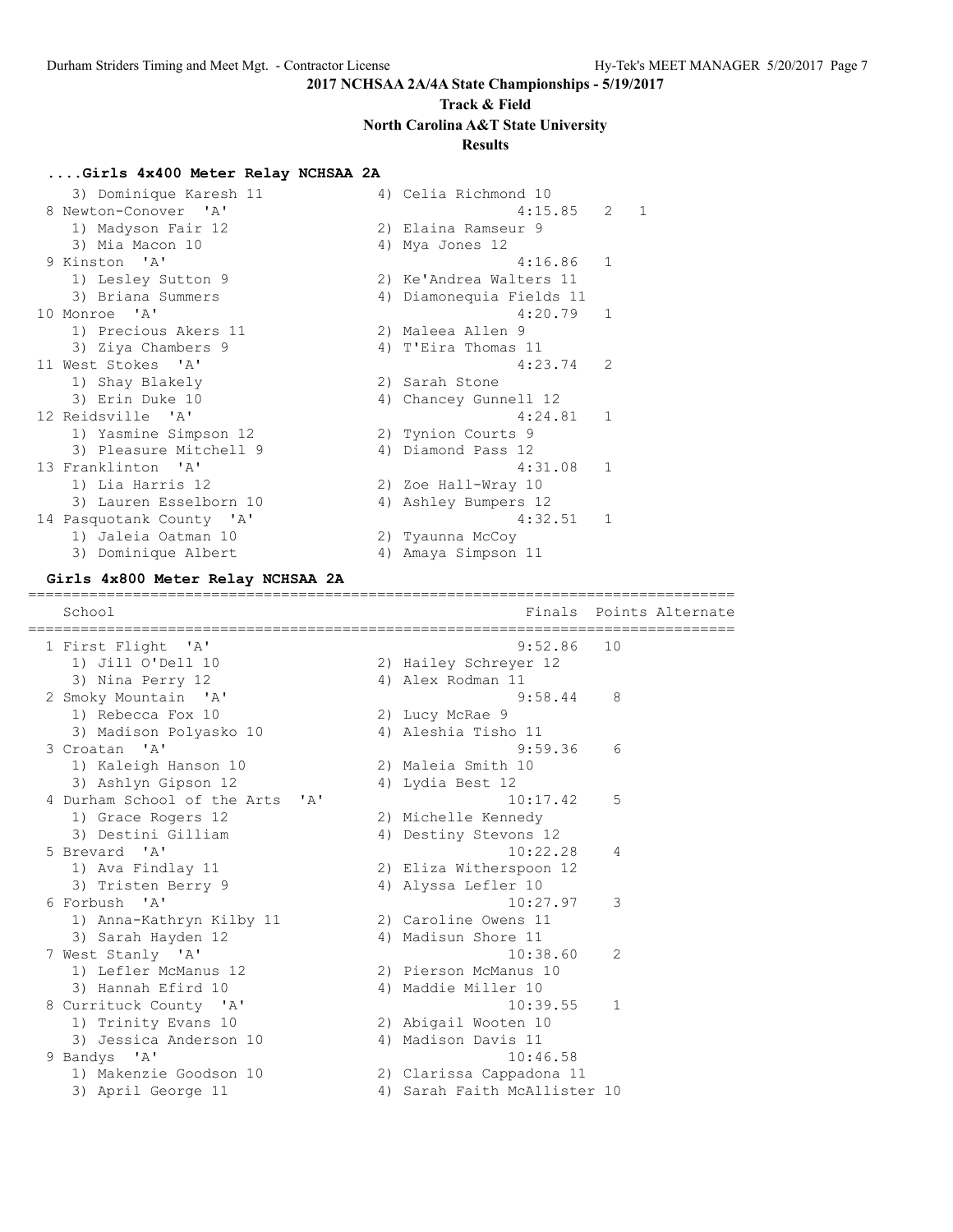# **Track & Field North Carolina A&T State University**

# **Results**

### **....Girls 4x800 Meter Relay NCHSAA 2A**

| 10 Lake Norman Charter School<br>$\mathsf{A}$ | 10:54.47                |
|-----------------------------------------------|-------------------------|
| 1) Anna Gartner 9                             | 2) Sophia Sczerbinksi 9 |
| 3) Rachel Chi 10                              | 4) Monique Gandy 9      |
| 11 Carrboro 'A'                               | 11:01.23                |
| 1) Elise Deshusses 10                         | 2) Louise Lounes 9      |
| 3) Lia Miller 9                               | 4) Cora Van Raay 9      |
| 12 Franklinton 'A'                            | 11:02.72                |
| 1) Hannah Styers 12                           | 2) Robyn Hamilton 11    |
| 3) Rachel Black 10                            | 4) Lauren Esselborn 10  |
| 13 Ashe County 'A'                            | 11:07.04                |
| 1) Mahaley Cronk 9                            | 2) Madison Warner 10    |
| 3) Malorie Eller 9                            | 4) Olivia Randolph 10   |
| 14 Parkwood 'A'                               | 11:07.30                |
| 1) Blakely Boryczewski 9                      | 2) Haley Brock 11       |
| 3) Taylor Koziarz 11                          | 4) Andrea Jauch 11      |
| 15 South Lenoir 'A'                           | 11:21.87                |
| 1) Alyssa Kopanski 9                          | 2) Faith Stainback 12   |
| 3) Nathalie Ayala 11                          | 4) Riley Houston 11     |
| 16 Midway High School 'A'                     | 12:03.01                |
| 1) Kenady Hargrove 11                         | 2) Tommie Bates 11      |
| 3) Tanya Martinez 9                           | 4) Madison Butler 10    |

### **Girls High Jump NCHSAA 2A**

================================================================================= Name The Year School Team Points Alternate ================================================================================= 1 Joya Blackwell 12 Hertford County 5-04.00 10 2 Kennedy Conner 11 Franklin 5-02.00 8 3 Anna Vann 10 Roanoke Rapids J5-02.00 5.50 3 Angel Bowden 9 Durham Schoo J5-02.00 5.50 5 Courtney Lines 10 North Brunswick J5-02.00 4 6 Rebeka Smith 9 Franklinton 5-00.00 3 7 Mya Summers 11 T.W. Andrews J5-00.00 2 8 Heidi Sabatini 10 First Flight J5-00.00 1 9 Lakayla Birst 10 North Rowan 4-10.00 9 Carmen Bishop 9 West Stanly 4-10.00 11 Alejandra Urraca 9 Northside (2a) J4-10.00 12 Bella Potter 10 Ashe County 4-08.00 12 Samantha Hess 11 Hendersonville 4-08.00 14 Desera Rhames 10 Stuart W. Cramer J4-08.00 15 Mary Nebrich 11 West Davidson J4-08.00 -- Ke'Yana Moore 11 Hunter Huss NH

#### **Girls Pole Vault NCHSAA 2A**

| Name               | Year School       |              | Finals Points Alternate |
|--------------------|-------------------|--------------|-------------------------|
| 1 Netanya Linares  | 10 Parkwood       | $10 - 00.00$ | 10                      |
| 2 Leanna Seagraves | 10 Draughn        | $J10-00.00$  | 8                       |
| 3 Sarah Brown      | 9 Surry Central   | $9 - 06.00$  | 6                       |
| 4 Lacey Triplett   | 11 Wilkes Central | $J9 - 06.00$ | 5                       |
| 5 Haleigh Kanipe   | 10 Bunker Hill    | $8 - 06.00$  | 3.50                    |
| 5 Lauren Ketwitz   | 11 Polk County    | $8 - 06.00$  | 3.50                    |
| 7 Andie Hubbard    | 11 Bandys         | $J8 - 06.00$ | 2                       |
|                    |                   |              |                         |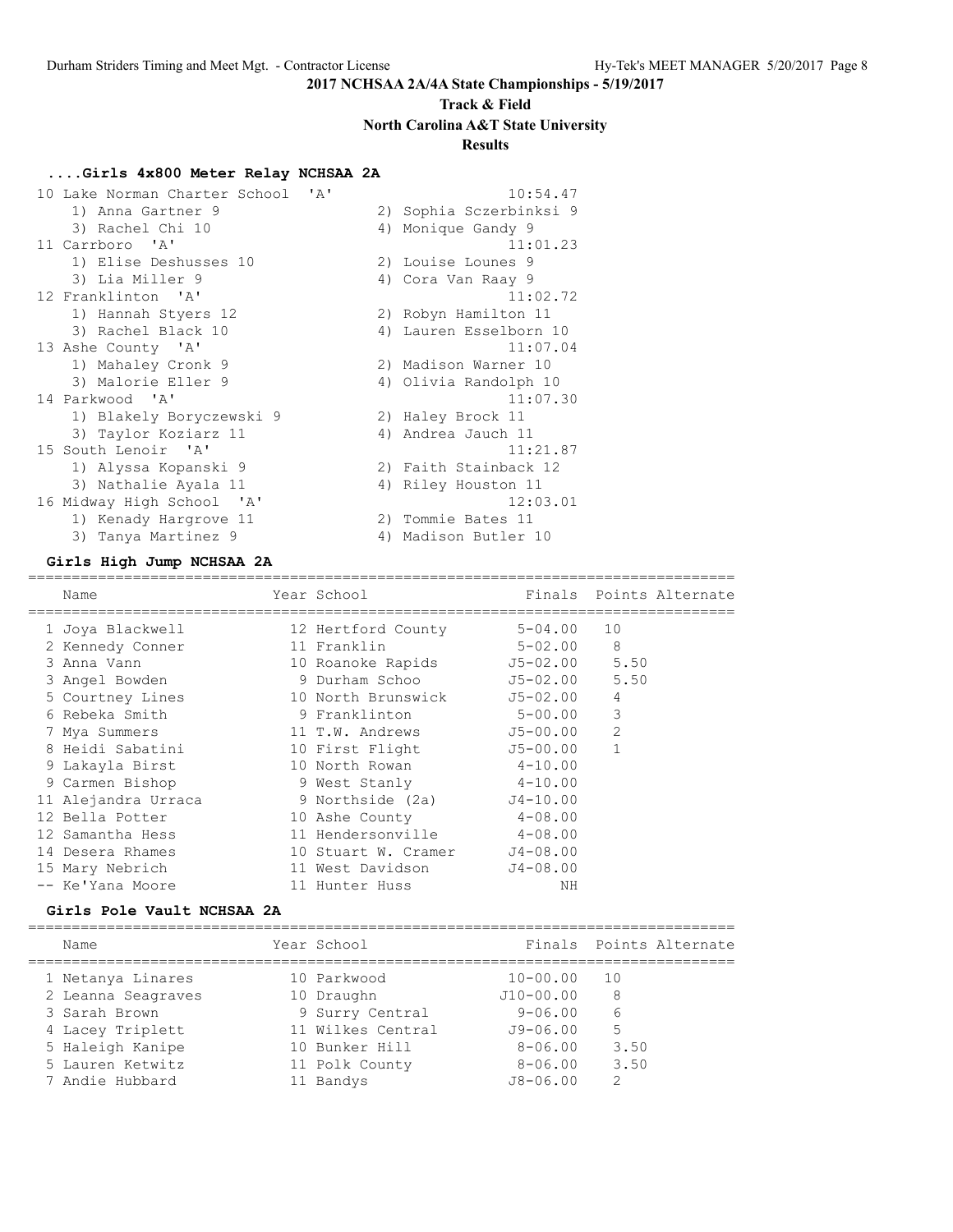# **Track & Field North Carolina A&T State University**

### **Results**

### **....Girls Pole Vault NCHSAA 2A**

| 8 Alexis Lepak     | 12 Mount Pleasant  | $8 - 00.00$  |  |
|--------------------|--------------------|--------------|--|
| 9 Devin Creech     | 11 North Brunswick | $J8 - 00.00$ |  |
| 10 Chelsea Johnson | 12 Durham Schoo    | $7 - 06.00$  |  |
| 11 Brianna Dillard | 10 North Pitt      | $7 - 00.00$  |  |
| -- Emory Hoos      | 9 Carrboro         | NΗ           |  |
| -- Drew Creech     | 12 North Brunswick | ΝH           |  |
| -- Neva Hippert    | 9 Wheatmore Hi     | ΝH           |  |
| -- Courtney Lines  | 10 North Brunswick | NΗ           |  |

#### **Girls Long Jump NCHSAA 2A**

| Name                 | Year School          |                    |        |               | Finals Wind Points Alternate |
|----------------------|----------------------|--------------------|--------|---------------|------------------------------|
| 1 Kelsia Moore       | 11 Cummings, Hugh M. | $19 - 01.00$       | 2.7    | 10            |                              |
| 2 Kenyae Majors      | 12 Cummings, Hugh M. | $18 - 11.25$ 2.2   |        | -8            |                              |
| 3 Nicole Barnes      | 11 T.W. Andrews      | $18 - 08.50$ 2.3   |        | 6             |                              |
| 4 Kayla Moore        | 12 Cummings, Hugh M. | $18 - 01.75$       | $+0.0$ | 5             |                              |
| 5 Alyssa Godbey      | 10 North Brunswick   | 16-09.25           | NWI    | 4             |                              |
| 6 Micaiah Darity     | 10 Hendersonville    | $16 - 06.50 0.9$   |        | 3             |                              |
| 7 Marissa Longshore  | 12 Polk County       | $16 - 04.50 - 1.4$ |        | $\mathcal{L}$ |                              |
| 8 Destinee Allen     | 12 Forest Hills      | $16 - 02.50$       | 1.8    |               |                              |
| 9 T'Eira Thomas      | 11 Monroe            | $16 - 00.00 - 1.6$ |        |               |                              |
| 10 Jasiya Raynor     | 11 Pasquotank County | $15 - 03.00$ 1.5   |        |               |                              |
| 11 Mariah Overholt   | 10 Polk County       | $15 - 02.00$ 1.3   |        |               |                              |
| 12 Zy'kierah Andrews | 9 Ayden-Grifton      | $15 - 01.25$ 2.7   |        |               |                              |
| 13 Nitavia Corpening | 10 Salisbury         | $14 - 03.00$ 1.1   |        |               |                              |
| 14 Janiah Hall       | 12 North Rowan       | $14 - 02.50 - 1.6$ |        |               |                              |
| -- Avion Williams    | 10 Hendersonville    | FOUL               |        |               |                              |

#### **Girls Triple Jump NCHSAA 2A**

| Name                     | Year School and the School and the School |                     |              | Finals Wind Points Alternate |
|--------------------------|-------------------------------------------|---------------------|--------------|------------------------------|
| 1 Peighton Simmons       | 12 T.W. Andrews                           | $39 - 00.75$ 0.2 10 |              |                              |
| 2 Zacora McKnight        | 12 T.W. Andrews                           | $36 - 10.25$ 1.1    | - 8          |                              |
| 3 Kenyae Majors          | 12 Cummings, Hugh M.                      | $36 - 08.25$ 1.3    | 6            |                              |
| 4 Kelsia Moore           | 11 Cummings, Hugh M. 36-02.25 0.5         |                     | 5            |                              |
| 5 Joya Blackwell         | 12 Hertford County                        | $36 - 00.50$ 0.4    | 4            |                              |
| 6 Mackenzie Fulk         | 11 Forbush                                | $33 - 08.00$ 1.1    | 3            |                              |
| 7 Destinee Allen         | 12 Forest Hills                           | $32 - 11.00$ 0.9    | 2            |                              |
| 8 Kennedy Conner         | 11 Franklin                               | $32 - 09.25$ 0.8    | $\mathbf{1}$ |                              |
| 9 Lexi Cook              | 12 Draughn                                | $32 - 01.50$ 0.9    |              |                              |
| 10 Amber Shelton         | 12 Mount Pleasant                         | $31 - 04.50$ 0.5    |              |                              |
| 11 Amaya Simpson         | 11 Pasquotank County                      | $31 - 03.75$ 1.0    |              |                              |
| 12 Samantha Hess         | 11 Hendersonville                         | $31 - 03.00$ 0.5    |              |                              |
| 13 Keelie Jones          | 9 Hendersonville                          | $30 - 09.00 0.6$    |              |                              |
| 14 Hailey Hogan          | 11 Wilkes Central                         | $29 - 09.75$ 0.8    |              |                              |
| 15 Jasiya Raynor         | 11 Pasquotank County                      | $28 - 09.75 - 0.5$  |              |                              |
| Girls Shot Put NCHSAA 2A |                                           |                     |              |                              |

| Name             | Year School |                 | Finals Points Alternate |
|------------------|-------------|-----------------|-------------------------|
| 1 LesLeigh Tabor | 12 Franklin | $41 - 10.00$ 10 |                         |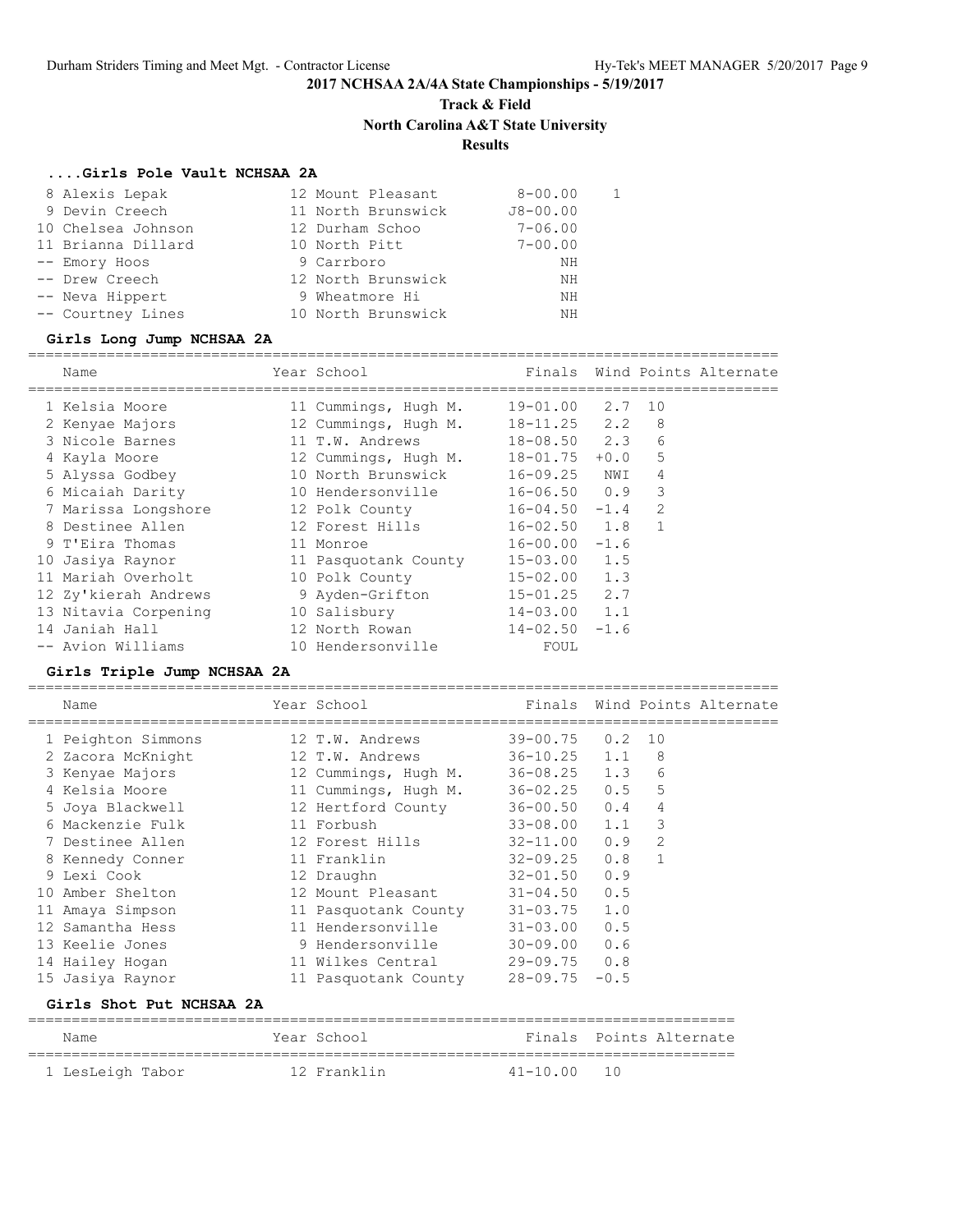### **Track & Field North Carolina A&T State University**

#### **Results**

#### **....Girls Shot Put NCHSAA 2A**

| 2 Naadiya Faison   | 11 Monroe             | $41 - 04.50$ | 8            |
|--------------------|-----------------------|--------------|--------------|
| 3 Caira McClain    | 12 East Lincoln       | $37 - 04.50$ | 6            |
| 4 Chevalier Blaire | 12 North Rowan        | $36 - 05.50$ | 5            |
| 5 Emily Shain      | 10 Lincolnton         | $36 - 04.50$ | 4            |
| 6 Dianthony Hall   | 12 North Lenoir       | $35 - 00.50$ | 3            |
| 7 Mya Roberts      | 12 Cummings, Hugh M.  | $34 - 11.50$ | 2            |
| 8 Hanna Stephens   | 12 St. Pauls          | $34 - 10.50$ | $\mathbf{1}$ |
| 9 Reagan Waddell   | 11 Polk County        | $34 - 06.00$ |              |
| 10 Blamo Snoh      | 9 Durham Schoo        | $33 - 08.50$ |              |
| 11 Kelsiyah Smith  | 11 Beddingfield, E.T. | $33 - 00.50$ |              |
| 12 Tyonna Askew    | 11 North Brunswick    | $31 - 09.50$ |              |
| 13 Erica Poteat    | 10 East Davidson      | $31 - 09.00$ |              |
| 14 Jatavia Houston | 9 Forest Hills        | $30 - 04.00$ |              |

#### **Girls Discus Throw NCHSAA 2A**

================================================================================= Name **Name** Year School **Finals Points Alternate** ================================================================================= 1 Maya Stanley 11 Northside (2a) 121-08 10 2 Kimani Williams 12 Ayden-Grifton 118-10 8 3 Anaia Brewster 12 Durham Schoo 114-01 6 4 LesLeigh Tabor 12 Franklin 113-06 5 5 Blamo Snoh 9 Durham Schoo 112-06 4 6 Chevalier Blaire 12 North Rowan 110-08 3 7 Chesney Gardner 10 Charles D. Owen 107-02 2 8 Mikayla Stamper 12 Dixon 103-08 1 9 Myia West 11 North Surry 102-09 10 Naadiya Faison 11 Monroe 100-07 11 Ulani Robinson 11 Durham Schoo 99-07 12 Erica Poteat 10 East Davidson 95-02 13 Jayden Drewery 12 West Lincoln 93-09 14 Kieran Smith 12 East Burke 91-07 15 Kristen Sutphin 11 Randleman 81-10 -- Destiny Ferebee 10 Currituck County FOUL

#### **Girls 100 Meter Dash NCHSAA 4A**

**8 Advance: Top 2 Each Heat plus Next 4 Best Times**

| Name               | Year School           |                         |  | Prelims Wind H# Alternate |
|--------------------|-----------------------|-------------------------|--|---------------------------|
| Preliminaries      |                       |                         |  |                           |
| 1 Tamara Clark     | 12 High Point Central | $12.000 - 3.7$ 2        |  |                           |
| 2 Jordan Sales     | 9 Rose, J.H.          | $12.100 - 1.7$ 1        |  |                           |
| 3 Leonie Kluwig    | 12 Hoke County        | $12.180 - 1.7$ 1        |  |                           |
| 4 Jamila McKoy     | 12 Hillside           | $12.350 - 3.7$ 2        |  |                           |
| 5 Melicia Mouzzon  | 10 Heritage           | $12.19q - 1.7$ 1 12.182 |  |                           |
| 6 Kamaya Dubose    | 11 Glenn              | $12.19q - 1.7$ 1 12.186 |  |                           |
| 7 Tayler Grier     | 11 Wakefield          | $12.24q - 1.7$ 1        |  |                           |
| 8 Mariah Atwater   | 11 Rocky River        | $12.41q - 1.7$ 1        |  |                           |
| 9 Zachyre Lane     | 12 Cardinal Gibbons   | $12.46 - 3.7$ 2         |  |                           |
| 10 Ty-lisha Kimble | 10 Rocky River        | $12.54 - 3.7$ 2         |  |                           |
| 11 Meilidi Moser   | 11 North Mecklenburg  | $12.57 - 3.7$ 2         |  |                           |
| 12 Erin Johnson    | 12 Enloe              | $12.69 - 3.7 2$         |  |                           |
| 13 Jonah Ross      | 9 Garner              | $12.74 - 3.7$ 2         |  |                           |
|                    |                       |                         |  |                           |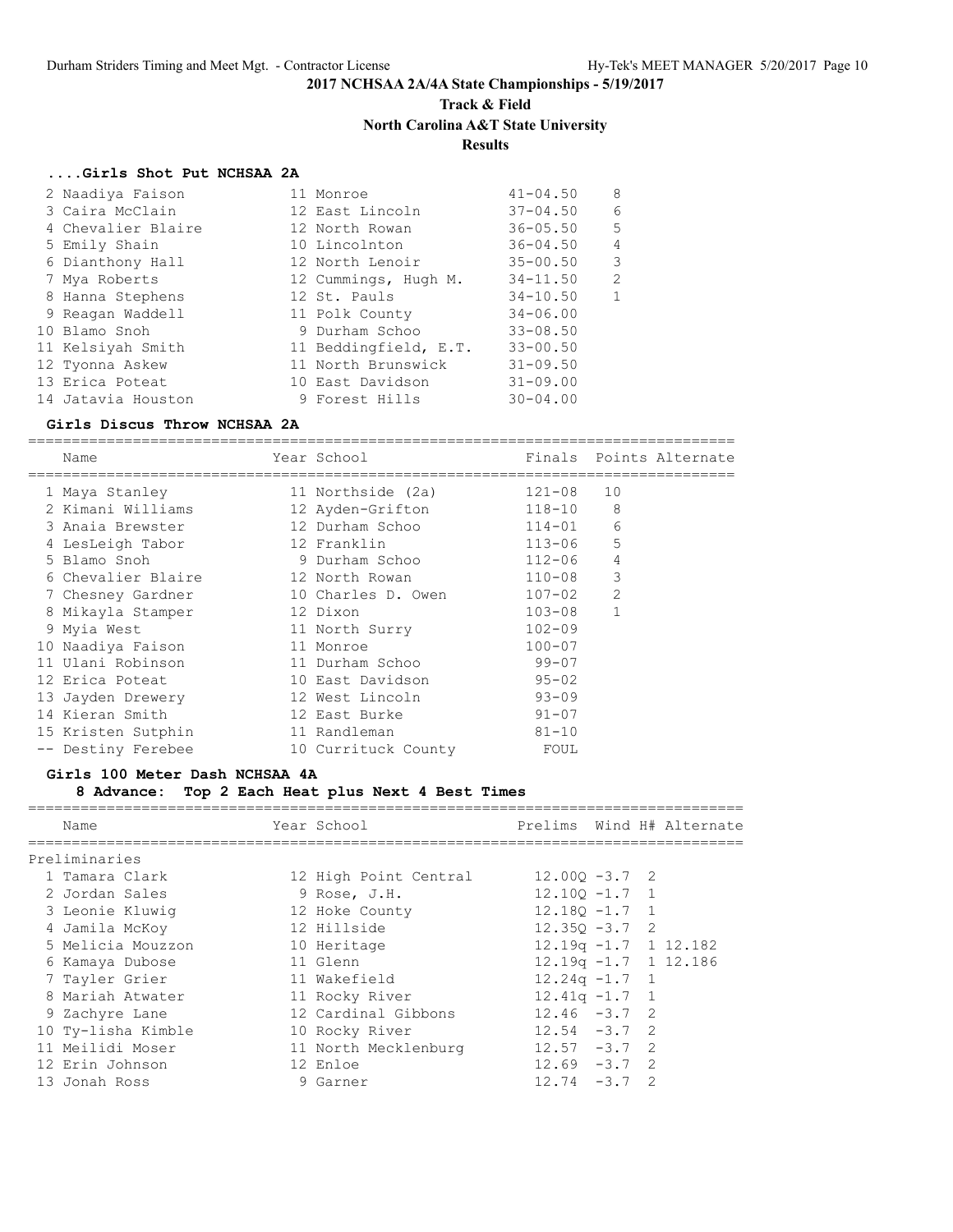## **Track & Field**

**North Carolina A&T State University**

### **Results**

| 14 Tamerah Sebree<br>15 London Thompson              | 12 Cape Fear<br>11 Lumberton Senior 12.87 -1.7 1 | $12.81 -1.7 1$  |                |                                 |  |
|------------------------------------------------------|--------------------------------------------------|-----------------|----------------|---------------------------------|--|
| Girls 100 Meter Dash Wheelchair Wheelchair NCHSAA 4A |                                                  |                 |                |                                 |  |
| Name                                                 | Year School                                      |                 |                | Finals Wind Points Alternate    |  |
| Finals                                               |                                                  |                 |                |                                 |  |
| 1 Cara King                                          | 11 Apex                                          | J23.04          | 1.9            | 1                               |  |
| Girls 100 Meter Dash NCHSAA 4A                       |                                                  |                 |                |                                 |  |
| Name                                                 | Year School                                      |                 |                | Finals Wind Points Alternate    |  |
| 1 Tamara Clark                                       | 12 High Point Central                            | 11.72           | $-2.1$         | 10                              |  |
| 2 Jordan Sales                                       | 9 Rose, J.H.                                     | $12.04 -2.1$    |                | 8                               |  |
| 3 Jamila McKoy                                       | 12 Hillside                                      | $12.07 - 2.1$   |                | 6                               |  |
| 4 Melicia Mouzzon                                    | 10 Heritage                                      | $12.17 - 2.1$   |                | 5                               |  |
| 5 Leonie Kluwig                                      | 12 Hoke County                                   | $12.18 - 2.1$ 4 |                |                                 |  |
| 6 Kamaya Dubose                                      | 11 Glenn                                         | $12.19 - 2.1$ 3 |                |                                 |  |
| 7 Mariah Atwater                                     | 11 Rocky River                                   | $12.26 -2.1$    |                | 2                               |  |
| -- Tayler Grier                                      | 11 Wakefield                                     |                 | $FS -2.1$      |                                 |  |
| Girls 200 Meter Dash Wheelchair Wheelchair NCHSAA 4A |                                                  |                 |                |                                 |  |
| Name                                                 | Year School                                      |                 |                | Finals Wind Points Alternate    |  |
| 1 Cara King                                          | 11 Apex                                          | J47.77 -0.7     |                | - 1                             |  |
| Girls 200 Meter Dash NCHSAA 4A                       |                                                  |                 |                |                                 |  |
| Name                                                 | Year School                                      |                 |                | Finals Wind H# Points Alternate |  |
| 1 Tamara Clark                                       | 12 High Point Central                            | $23.59 - 0.4$   |                | 2 10                            |  |
| 2 Alysia Johnson                                     | 9 Hillside                                       | $24.15 - 0.4$ 2 |                | 8                               |  |
| 3 Kyna Robinson                                      | 10 Southeast Raleigh                             | $24.58 - 0.4$ 2 |                | 6                               |  |
| 4 Kiya Oviosun                                       | 11 Southeast Guilford                            | $24.72 -0.4$ 2  |                | 5                               |  |
| 5 Jordan Sales                                       | 9 Rose, J.H.                                     | $24.75 - 0.4$ 2 |                | 4                               |  |
| 6 Mariah Atwater                                     | 11 Rocky River                                   | $24.79 - 0.8$ 1 |                | 3                               |  |
| 7 Leonie Kluwig                                      | 12 Hoke County                                   | $24.99 - 0.8 1$ |                | 2                               |  |
| 8 Zachyre Lane                                       | 12 Cardinal Gibbons                              | $25.08 - 0.8 1$ |                | $\mathbf{1}$                    |  |
|                                                      | 11 Hoke County                                   |                 | $25.17 -0.8$ 1 |                                 |  |
| 9 Maya Singletary                                    |                                                  |                 |                |                                 |  |
| 10 Victoria Porter                                   | 12 Mallard Creek                                 |                 |                | $25.48 -0.8$ 1 $25.473$         |  |
| 10 Erin Johnson                                      | 12 Enloe                                         |                 |                | $25.48 -0.4$ 2 $25.473$         |  |
| 12 Melicia Mouzzon                                   | 10 Heritage                                      | $26.04 - 0.4$ 2 |                |                                 |  |
| 13 Jada Griffin                                      | 12 Overhills                                     | $26.26 - 0.8$ 1 |                |                                 |  |
| 14 Alexandria Deloache                               | 9 Independence                                   | $26.33 -0.8$ 1  |                |                                 |  |
| -- Taylor Scott                                      | 11 Wakefield                                     | DNF             | $-0.4$ 2       |                                 |  |
| Girls 400 Meter Dash NCHSAA 4A                       |                                                  |                 |                |                                 |  |
| Name                                                 | Year School                                      |                 |                | Finals H# Points Alternate      |  |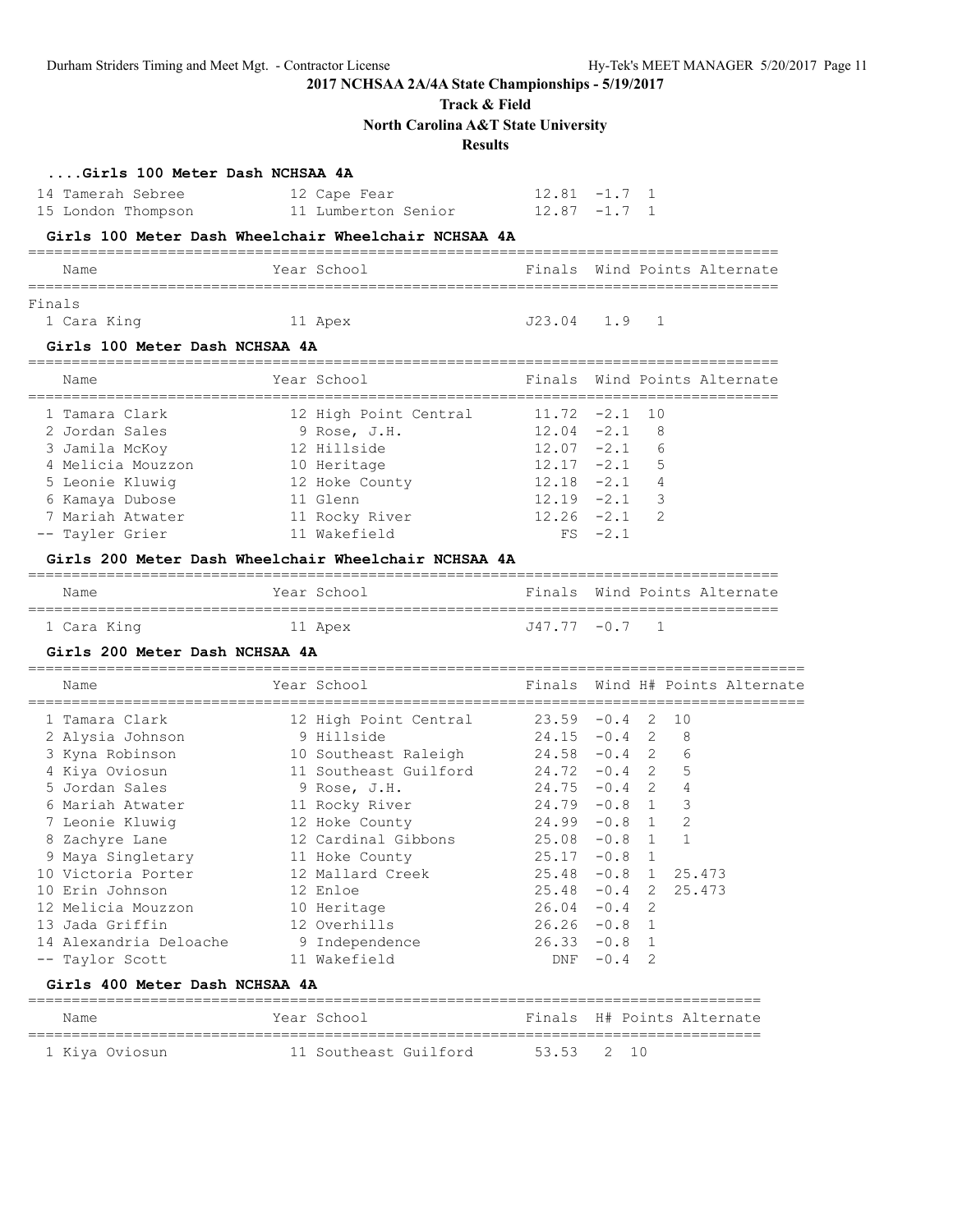# **Track & Field North Carolina A&T State University**

### **Results**

#### **....Girls 400 Meter Dash NCHSAA 4A**

| 2 Alysia Johnson          | 9 Hillside            | 53.88   | 2              | 8              |
|---------------------------|-----------------------|---------|----------------|----------------|
| 3 Maya Singletary         | 11 Hoke County        | 54.38   | 2              | 6              |
| 4 Cheyenne Jones          | 12 Fuquay-Varina      | 56.18   | $\mathbf{1}$   | 5              |
| 5 Kyna Robinson           | 10 Southeast Raleigh  | 56.34   | $\overline{2}$ | $\overline{4}$ |
| 6 Jada Griffin            | 12 Overhills          | 56.68   | $\mathbf{1}$   | 3              |
| 7 Mariah Atwater          | 11 Rocky River        | 56.72   | $\mathfrak{L}$ | $\mathcal{P}$  |
| 8 Jessica Dixon           | 12 Broughton          | 56.96   | $\mathfrak{L}$ | $\mathbf{1}$   |
| 9 Victoria Porter         | 12 Mallard Creek      | 57.18   | 1              |                |
| 10 Saidah Hardwick        | 12 Southeast Raleigh  | 57.49   | $\overline{2}$ |                |
| 11 Blake Strong           | 11 Olympic            | 59.67   |                |                |
| 12 Ella Mainwaring Foster | 9 Providence          | 1:01.60 | $\mathbf{1}$   |                |
| 13 Helen West             | 9 Pinecrest           | 1:02.51 |                |                |
| 14 Britney Chambers       | 10 Seventy-First      | 1:02.56 | 1              |                |
| -- Monzerad Creary        | 11 High Point Central | DNF     | $\overline{2}$ |                |
| -- TiCoiya Gidderon       | 11 High Point Central | DNF     |                |                |

#### **Girls 800 Meter Run NCHSAA 4A**

================================================================================= Name **The Year School Containst Points Alternate** ================================================================================= 1 TiCoiya Gidderon 11 High Point Central 2:11.93 10 2 Monzerad Creary 11 High Point Central 2:12.60 8 3 Elise Wright 11 T.C. Roberson 2:14.00 6 4 Alessandra Rodriguez 10 Green Hope 2:17.17 5 5 Jazzmone Boyd 12 Mallard Creek 2:17.31 4 6 Macie Kavanaugh 11 Pinecrest 2:17.60 3 7 Calli Parlier 11 Apex 2:18.58 2 8 Arianna Purvis 12 Rolesville H 2:18.59 1 9 Janay Hall 12 South View 2:19.69 10 Caroline Todd 10 Cardinal Gibbons 2:21.82 11 D'Amani Bryant 12 Rocky River 2:22.44 12 Kate Eiselt 12 Myers Park 2:22.56 13 Emily Ettrich 11 Pinecrest 2:23.49 14 Cameron Smithwick 12 Laney 2:23.57 15 Madeline Kraft 12 Mount Tabor 2:25.51 16 Aleena Cruz 12 Knightdale 2:26.28

#### **Girls 1600 Meter Run NCHSAA 4A**

| Name                    | Year School         |         | Finals Points Alternate |
|-------------------------|---------------------|---------|-------------------------|
| 1 Isabel Zimmermann     | 12 Reagan, Ronald W | 5:00.46 | 10                      |
| 2 Janay Hall            | 12 South View       | 5:04.35 | 8                       |
| 3 Calli Parlier         | 11 Apex             | 5:04.78 | 6                       |
| 4 Kate Eiselt           | 12 Myers Park       | 5:06.31 | 5                       |
| 5 Lindsey Lanier        | 12 Providence       | 5:10.33 | $\overline{4}$          |
| 6 Jenna Pellizzari      | 9 Hoqqard           | 5:16.70 | 3                       |
| 7 Sarah Taylor          | 12 Green Hope       | 5:16.96 | $\overline{2}$          |
| 8 Ainsley Cooper        | 10 Reagan, Ronald W | 5:21.50 |                         |
| 9 Elise Wright          | 11 T.C. Roberson    | 5:22.00 |                         |
| 10 Jordan Landis        | 9 Riverside (4a)    | 5:25.25 |                         |
| 11 Shelby Foreman       | 12 Ardrey Kell      | 5:26.88 |                         |
| 12 Frances Whitworth    | 9 Mount Tabor       | 5:27.68 |                         |
| 13 Alessandra Rodriquez | 10 Green Hope       | 5:28.59 |                         |
|                         |                     |         |                         |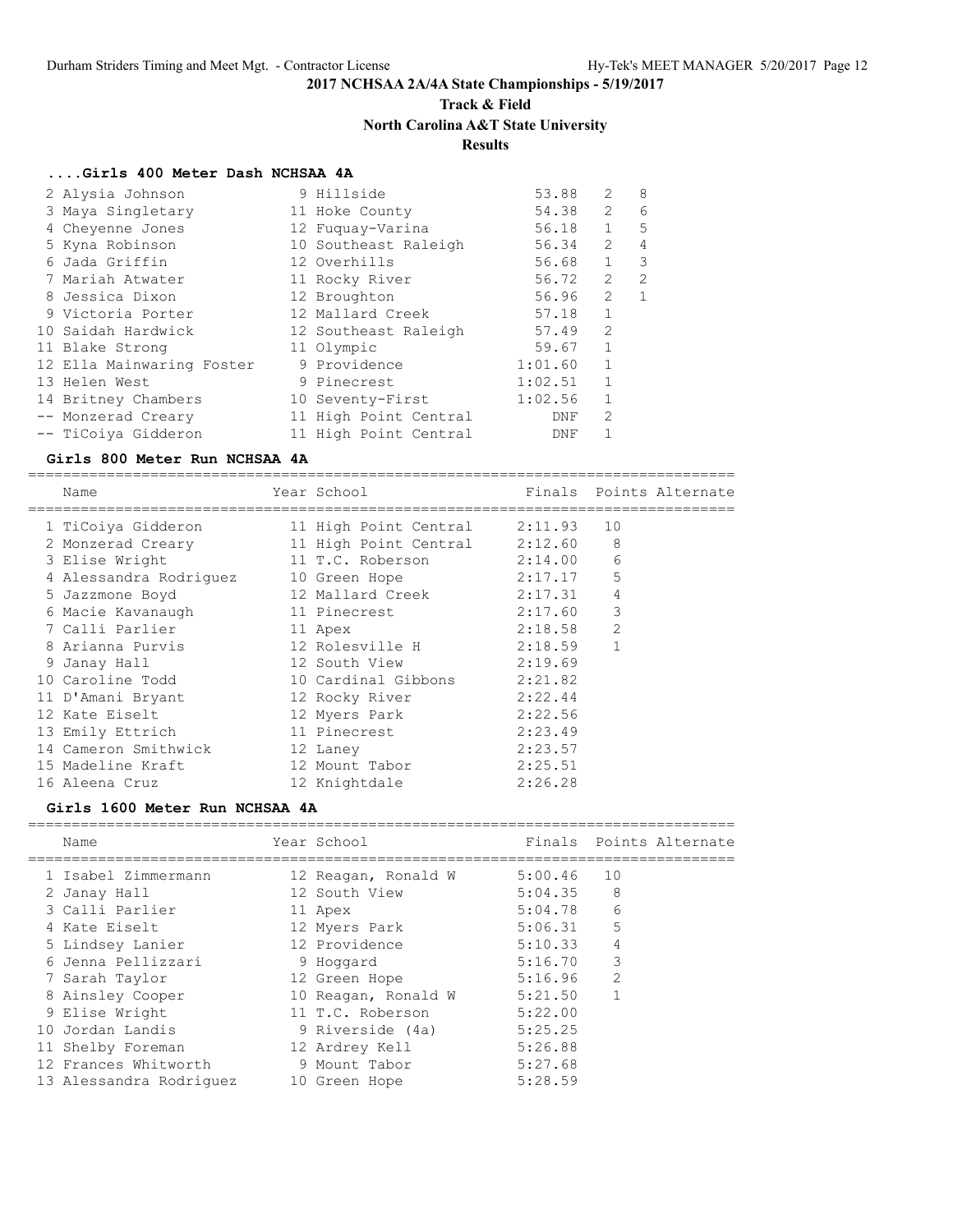# **Track & Field**

**North Carolina A&T State University**

### **Results**

### **....Girls 1600 Meter Run NCHSAA 4A**

| 14 Shannon Sefton   | 10 Panther Creek      | 5:30.80 |
|---------------------|-----------------------|---------|
| 15 Hannah Adams     | 12 New Bern           | 5:33.55 |
| 16 Ryleigh McIntyre | 12 Ashley High School | 5:33.78 |

#### **Girls 3200 Meter Run NCHSAA 4A**

# =================================================================================

| Name                  | Year School         |          | Finals Points Alternate |
|-----------------------|---------------------|----------|-------------------------|
| 1 Isabel Zimmermann   | 12 Reagan, Ronald W | 10:47.88 | 10                      |
| 2 Natalie Tyner       | 10 Laney            | 10:53.99 | 8                       |
| 3 Marissa Bishop      | 11 Cardinal Gibbons | 11:03.56 | 6                       |
| 4 Sloan Walter        | 10 Cardinal Gibbons | 11:07.33 | 5                       |
| 5 Lindsey Lanier      | 12 Providence       | 11:11.84 | $\overline{4}$          |
| 6 Alexis Mcdonnell    | 10 Hough, William A | 11:17.06 | 3                       |
| 7 Kelsey Vogel        | 9 Green Hope        | 11:21.80 | 2                       |
| 8 Lila Peters         | 10 Sanderson        | 11:23.71 | $\mathbf 1$             |
| 9 Diana Sanchez-Lopez | 9 Rolesville H      | 11:30.25 |                         |
| 10 Ainsley Cooper     | 10 Reagan, Ronald W | 11:31.78 |                         |
| 11 Haley Smithwick    | 12 Laney            | 11:33.64 |                         |
| 12 Samantha Kolor     | 12 Green Hope       | 11:36.24 |                         |
| 13 Morgan Shires      | 12 Providence       | 11:38.55 |                         |
| 14 Sophia Ritter      | 9 Watauga           | 11:43.95 |                         |
| 15 Nicole Ohannesian  | 11 New Bern         | 11:47.43 |                         |
| 16 Faith Roy          | 11 South View       | 11:49.06 |                         |

#### **Girls 100 Meter Hurdles NCHSAA 4A**

### **8 Advance: Top 2 Each Heat plus Next 4 Best Times**

| Name                                                 | Year School and the School and the School |                  |        | Prelims Wind H# Alternate |
|------------------------------------------------------|-------------------------------------------|------------------|--------|---------------------------|
| Preliminaries                                        |                                           |                  |        |                           |
| 1 Akira Rhodes                                       | 11 Mallard Creek                          | $13.970 - 0.8$ 2 |        |                           |
| 2 Taylor Scott                                       | 11 Wakefield                              | $14.290 - 0.6$ 1 |        |                           |
| 3 Charnessa Reid and 11 Mount Tabor                  |                                           | $14.610 - 0.6$ 1 |        |                           |
| 4 Sierra Fletcher 10 Southeast Raleigh               |                                           | $14.63Q - 0.8$ 2 |        |                           |
| 5 Azari'el Wilson                   12 Panther Creek |                                           | $14.99q - 0.6$ 1 |        |                           |
| 6 Kimani Davis<br>12 Parkland                        |                                           | $15.18q - 0.8$ 2 |        |                           |
| 7 Elizabeth White 12 Myers Park                      |                                           | $15.34q -0.6$ 1  |        |                           |
|                                                      |                                           | $15.51q - 0.8$ 2 |        |                           |
| 9 Eryka Baker<br>10 Dudley                           |                                           | $15.52 -0.6$ 1   |        |                           |
| 10 Destiny Smith 11 Apex Friendship                  |                                           | $15.60 -0.8$ 2   |        |                           |
| 11 Quanterra Harrison 11 Hopewell                    |                                           | $15.74 - 0.6$ 1  |        |                           |
| 12 Jasmine Richardson 10 South View                  |                                           | $15.74 -0.8$ 2   |        |                           |
| 13 Aurielle Witherspoon 12 South View                |                                           | $15.89 - 0.6$ 1  |        |                           |
| 14 Maya Alexander                                    | 11 Mallard Creek                          | $16.08 - 0.6$ 1  |        |                           |
| 15 Beonca Smith                                      | 12 R.J. Reynolds                          | $16.20 -0.8$ 2   |        |                           |
| 16 Karina Covington                                  | 10 Smith, E.E.                            | 16.44            | $-0.8$ | 2                         |

### **Girls 100 Meter Hurdles NCHSAA 4A**

| Name           | Year School      | Finals Wind Points Alternate |
|----------------|------------------|------------------------------|
| Finals         |                  |                              |
| 1 Akira Rhodes | 11 Mallard Creek | $13.90 - 2.0 10$             |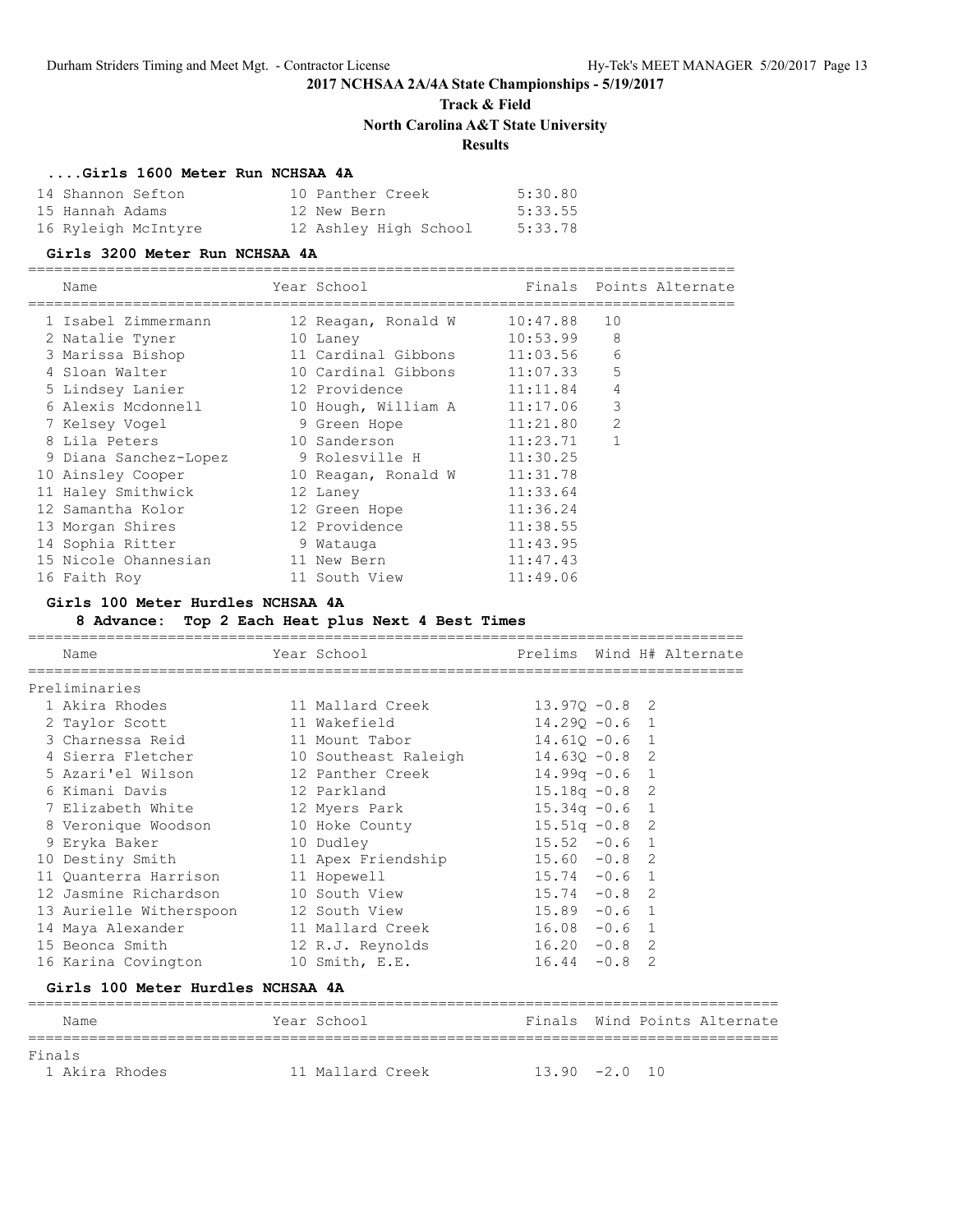## **Track & Field North Carolina A&T State University**

### **Results**

### **....Girls 100 Meter Hurdles NCHSAA 4A**

| 2 Taylor Scott      | 11 Wakefield         | $14.08 - 2.0$ 8 |  |                       |
|---------------------|----------------------|-----------------|--|-----------------------|
| 3 Sierra Fletcher   | 10 Southeast Raleigh | $14.25 -2.0$ 6  |  |                       |
| 4 Charnessa Reid    | 11 Mount Tabor       | $14.42 -2.0$ 5  |  |                       |
| 5 Azari'el Wilson   | 12 Panther Creek     | $15.20 -2.0 4$  |  |                       |
| 6 Kimani Davis      | 12 Parkland          | $15.24 -2.0$ 3  |  |                       |
| 7 Elizabeth White   | 12 Myers Park        | $15.25 -2.0$ 2  |  | 15.243                |
| 8 Veronique Woodson | 10 Hoke County       |                 |  | $15.25 -2.0 1 15.250$ |

#### **Girls 300 Meter Hurdles NCHSAA 4A**

====================================================================================

| Name |                                                                                                                                                                                                                                                                                           |                    | Finals                                                                                                                                                                                                                                                                                                                             |              |                                                                                                                 |                                                             |
|------|-------------------------------------------------------------------------------------------------------------------------------------------------------------------------------------------------------------------------------------------------------------------------------------------|--------------------|------------------------------------------------------------------------------------------------------------------------------------------------------------------------------------------------------------------------------------------------------------------------------------------------------------------------------------|--------------|-----------------------------------------------------------------------------------------------------------------|-------------------------------------------------------------|
|      |                                                                                                                                                                                                                                                                                           |                    | 42.99                                                                                                                                                                                                                                                                                                                              |              | 10                                                                                                              |                                                             |
|      |                                                                                                                                                                                                                                                                                           |                    |                                                                                                                                                                                                                                                                                                                                    |              | - 8                                                                                                             |                                                             |
|      |                                                                                                                                                                                                                                                                                           |                    |                                                                                                                                                                                                                                                                                                                                    |              | 6                                                                                                               |                                                             |
|      |                                                                                                                                                                                                                                                                                           |                    |                                                                                                                                                                                                                                                                                                                                    |              |                                                                                                                 |                                                             |
|      |                                                                                                                                                                                                                                                                                           |                    |                                                                                                                                                                                                                                                                                                                                    |              | 4                                                                                                               |                                                             |
|      |                                                                                                                                                                                                                                                                                           |                    |                                                                                                                                                                                                                                                                                                                                    |              | $\overline{\phantom{a}}$                                                                                        |                                                             |
|      |                                                                                                                                                                                                                                                                                           |                    |                                                                                                                                                                                                                                                                                                                                    |              | 2                                                                                                               |                                                             |
|      |                                                                                                                                                                                                                                                                                           |                    |                                                                                                                                                                                                                                                                                                                                    |              |                                                                                                                 |                                                             |
|      |                                                                                                                                                                                                                                                                                           |                    |                                                                                                                                                                                                                                                                                                                                    | $\mathbf{1}$ |                                                                                                                 |                                                             |
|      |                                                                                                                                                                                                                                                                                           |                    |                                                                                                                                                                                                                                                                                                                                    |              |                                                                                                                 |                                                             |
|      |                                                                                                                                                                                                                                                                                           |                    |                                                                                                                                                                                                                                                                                                                                    | 2            |                                                                                                                 |                                                             |
|      |                                                                                                                                                                                                                                                                                           |                    |                                                                                                                                                                                                                                                                                                                                    |              |                                                                                                                 |                                                             |
|      |                                                                                                                                                                                                                                                                                           |                    |                                                                                                                                                                                                                                                                                                                                    | $\mathbf{1}$ |                                                                                                                 |                                                             |
|      |                                                                                                                                                                                                                                                                                           |                    |                                                                                                                                                                                                                                                                                                                                    | $\mathbf{1}$ |                                                                                                                 |                                                             |
|      |                                                                                                                                                                                                                                                                                           |                    |                                                                                                                                                                                                                                                                                                                                    |              |                                                                                                                 |                                                             |
|      |                                                                                                                                                                                                                                                                                           |                    | DNF                                                                                                                                                                                                                                                                                                                                |              |                                                                                                                 |                                                             |
|      | 1 Jessica Wright<br>2 Sierra Fletcher<br>3 Abira Reddish<br>4 Kimani Davis<br>5 Ashlan Bowdry<br>6 Kiana Stotts<br>9 Elizabeth White<br>10 Addie Renner<br>11 Makiya Spencer<br>12 Jade Jordan<br>13 Djamila Peterson<br>14 Allison Fuerst<br>15 Nimeesha Coleman<br>-- Veronique Woodson | 8 Lindsey Eastwood | Year School<br>11 Hillside<br>10 Southeast Raleigh<br>11 Riverside (4a)<br>12 Parkland<br>11 Hillside<br>11 Millbrook<br>7 Aurielle Witherspoon 12 South View<br>11 Green Hope<br>12 Myers Park<br>10 Myers Park<br>12 Panther Creek<br>12 Pine Forest<br>10 Pine Forest<br>11 Hough, William A<br>10 Providence<br>10 Hoke County |              | 43.48 2<br>$45.23$ 2<br>45.45 2<br>45.68 1<br>46.15<br>$46.27$ 1<br>46.80<br>46.93 1<br>47.50<br>47.80<br>49.33 | H# Points Alternate<br>2<br>43.49 2<br>44.64 2 5<br>45.39 2 |

### **Girls 4x100 Meter Relay NCHSAA 4A**

| School                                        |    |                                         |                | Finals H# Points Alternate |
|-----------------------------------------------|----|-----------------------------------------|----------------|----------------------------|
| 1 High Point Central 'A'                      |    | 46.54                                   |                | 2 10                       |
| 1) Lauren Williams 11<br>3) De'arria Brown 12 |    | 2) Leah Bolden 11<br>4) Tamara Clark 12 |                |                            |
| 2 Mallard Creek 'A'                           |    | 46.59 2 8                               |                |                            |
| 1) Samantha Featherston 10                    |    | 2) Amaya Gaddy 10                       |                |                            |
| 3) Janay Sanders 11                           |    | 4) Akira Rhodes 11                      |                |                            |
| 3 Southeast Raleigh 'A'                       |    | 46.83                                   | 2              | 6                          |
| 1) Zarejha Hall 10                            |    | 2) Sierra Fletcher 10                   |                |                            |
| 3) Ani Judd 9                                 |    | 4) Kyna Robinson 10                     |                |                            |
| 4 North Mecklenburg 'A'                       |    | 47.25                                   | $\overline{2}$ | 5                          |
| 1) Tyresha Alexander 12                       |    | 2) Imunique Archie 9                    |                |                            |
| 3) Carson Strother 10                         |    | 4) Meilidi Moser 11                     |                |                            |
| 5 Hoke County 'A'                             |    | 47.34 2 4                               |                |                            |
| 1) Leonie Kluwig 12                           |    | 2) Shari Kluwig 10                      |                |                            |
| 3) Jaque Bradshaw 12                          |    | 4) Maya Singletary 11                   |                |                            |
| 6 Hillside 'A'                                |    | 48.22                                   | 2              | $\mathcal{E}$              |
| 1) Joyceanna Howard 11<br>3) Khira Harris 12  |    | 2) Tianna Hayes 10                      |                |                            |
| 7 Enloe 'A'                                   |    | 4) Jamila McKoy 12<br>48.24             | 2              | $\mathcal{L}$              |
| 1) Kierra McNeill 11                          |    | 2) Makhia Jarrett 9                     |                |                            |
| 3) Kenna Rodgers 9                            | 4) | Erin Johnson 12                         |                |                            |
|                                               |    |                                         |                |                            |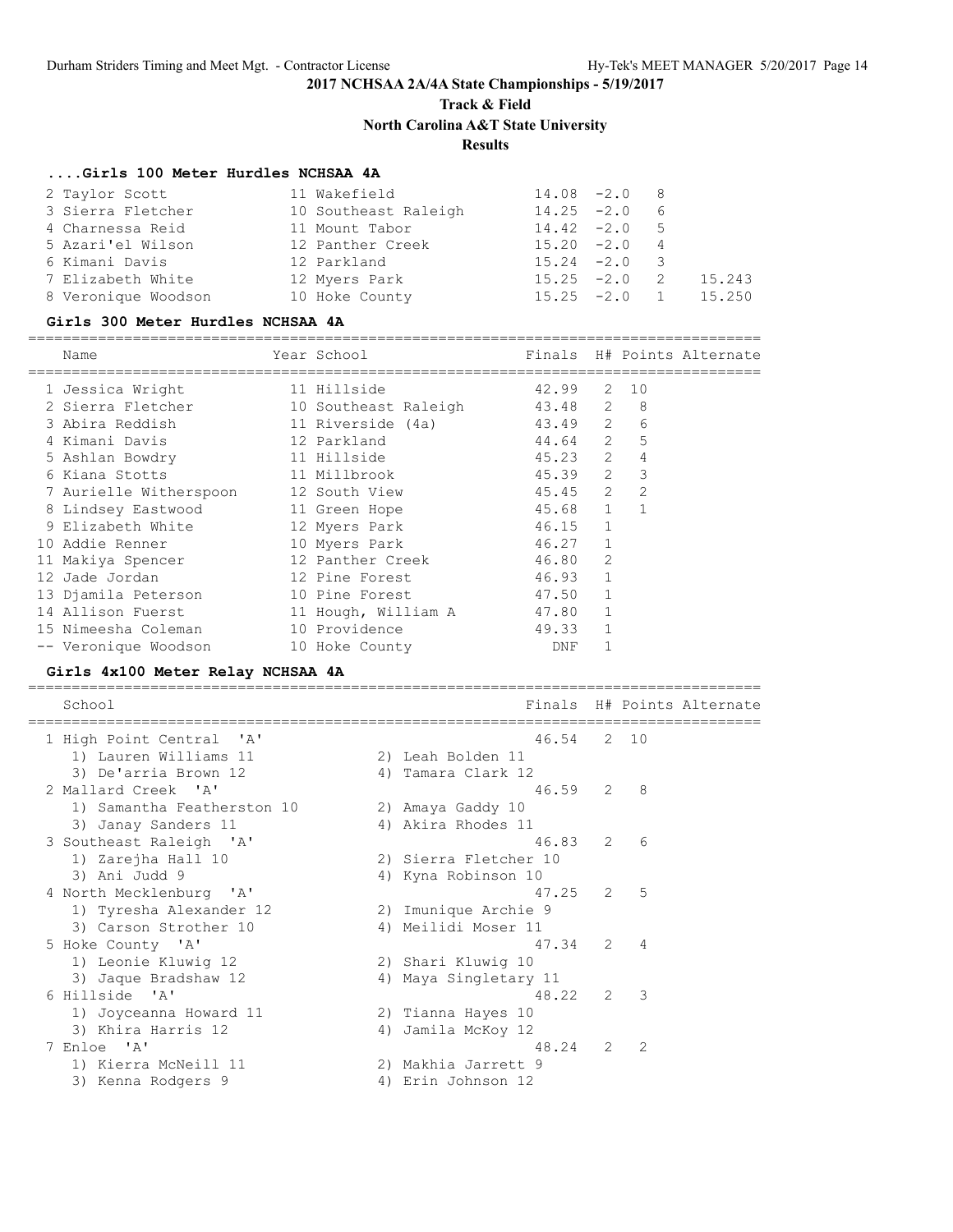# **Track & Field North Carolina A&T State University**

### **Results**

#### **....Girls 4x100 Meter Relay NCHSAA 4A**

| 8 | Independence 'A'        | 48.63                     | 1            | $\mathbf{1}$ |
|---|-------------------------|---------------------------|--------------|--------------|
|   | 1) Jada Washington 10   | 2) Tiffany Reed 12        |              |              |
|   | 3) Jade Williams 10     | 4) Alexandria Deloache 9  |              |              |
|   | 9 Olympic 'A'           | 48.82                     | -1           |              |
|   | 1) Princess Appiah 11   | 2) Maya Michele Pighet 11 |              |              |
|   | 3) Kiara Pettis 12      | 4) Lamiah Cordray 11      |              |              |
|   | 10 Cardinal Gibbons 'A' | 48.86                     | $\mathbf{1}$ |              |
|   | 1) Lauren Taiwo 12      | 2) Zachyre Lane 12        |              |              |
|   | 3) Sadler Andrews 11    | 4) Taylor Currie 12       |              |              |
|   | 11 Parkland 'A'         | 49.14                     | 2            |              |
|   | 1) Amari Simington 10   | 2) Diamond Lyerly 10      |              |              |
|   | 3) Del'Nique Penn 10    | 4) Gabrielle Cain 10      |              |              |
|   | 12 Heritage 'A'         | 49.45                     | $\mathbf{1}$ |              |
|   | 1) Shayla Brown 10      | 2) Breze Ervin 10         |              |              |
|   | 3) Jayla Grant 12       | 4) Melicia Mouzzon 10     |              |              |
|   | 13 Middle Creek 'A'     | 49.58                     | $\mathbf{1}$ |              |
|   | 1) Kamari Stewart 10    | 2) Kiyryn Harris 9        |              |              |
|   | 3) Carisma-Ann Lynn 10  | 4) Emily Goldsmith        |              |              |
|   | 14 Cape Fear 'A'        | 49.82                     | $\mathbf{1}$ |              |
|   | 1) Ashauna McLauchlin   | 2) Shamya Ashley          |              |              |
|   | 3) Jynaisia Harris      | 4) Tamerah Sebree 12      |              |              |
|   | 15 South Central 'A'    | 49.88                     | 1            |              |
|   | 1) Ninevah Reddick 10   | 2) Grace Thompson         |              |              |
|   | 3) Brittany Gibbs       | 4) Brittany Tyson         |              |              |
|   | 16 Jack Britt 'A'       | 51.49                     | $\mathbf{1}$ |              |
|   | 1) Briana Swinton 11    | 2) Trinity Green 11       |              |              |
|   | 3) Natasha Benson 9     | 4) Lark Taylor 11         |              |              |

### **Girls 4x200 Meter Relay NCHSAA 4A**

==================================================================================== School **Finals H# Points Alternate** ==================================================================================== 1 Hillside 'A' 1:38.16 2 10 1) Ashlan Bowdry 11 2) Jessica Wright 11 3) Emmaya Waters 10  $\hskip1cm$  4) Jamila McKoy 12 2 Hoke County 'A' 1:38.66 2 8 1) Leonie Kluwig 12 2) Shari Kluwig 10 3) Veronique Woodson 10 4) Maya Singletary 11 3 Mallard Creek 'A' 1:40.53 2 6 1) Isha Hawkins 10 2) Akira Rhodes 11 3) Amaya Gaddy 10 4) Victoria Porter 12 4 Panther Creek 'A' 1:41.39 2 5 1) Anyiah Mccrimmon 11 2) Makiya Spencer 12 3) Jada Mundine 10  $\hskip1cm \hskip1cm 4$ ) Morgan Smalls 9 5 North Mecklenburg 'A' 1:41.95 2 4 1) Meilidi Moser 11 2) Trisana Brevard 12 3) Carson Strother 10 4) Tyresha Alexander 12 6 Parkland 'A' 1:42.23 2 3 1) Diamond Lyerly 10 2) Del'Nique Penn 10 3) Kimani Davis 12 4) Zjinaiya Francis 12 7 Enloe 'A' 1:42.54 2 2 1) Kierra McNeill 11 2) Erin Johnson 12 3) Kenna Rodgers 9 4) Makhia Jarrett 9 8 Southwest Guilford 'A' 1:42.74 1 1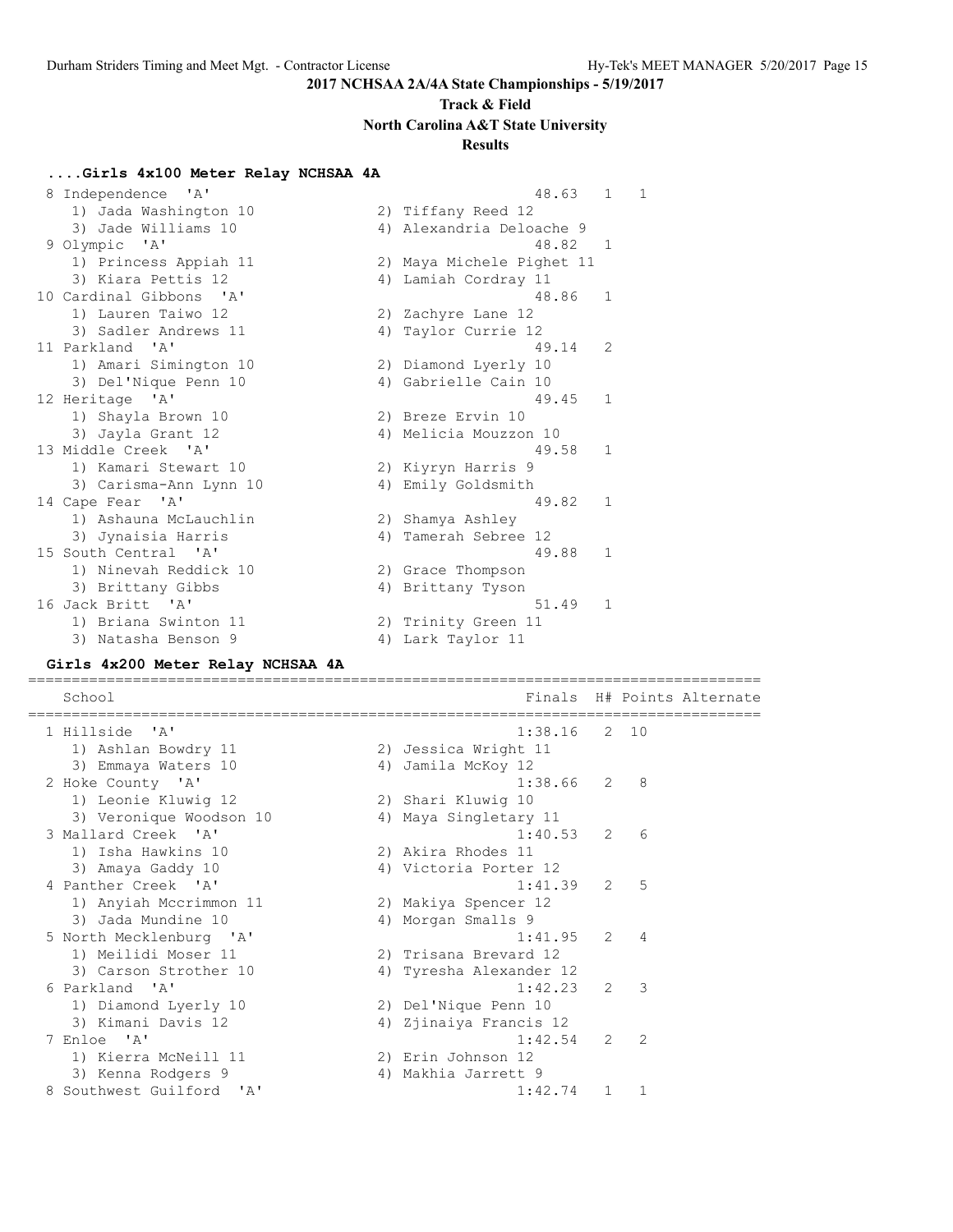# **Track & Field North Carolina A&T State University**

### **Results**

#### **....Girls 4x200 Meter Relay NCHSAA 4A**

| 1) Bryannah Smith         | 2) Mandi Hamouda         |
|---------------------------|--------------------------|
| 3) Nahsheeda Facey 9      | 4) Naphtali Facey 12     |
| 9 Olympic 'A'             | 1:43.17<br>$\mathbf{1}$  |
| 1) Blake Strong 11        | 2) Princess Appiah 11    |
| 3) Maya Michele Pighet 11 | 4) Lamiah Cordray 11     |
| 10 Wakefield 'A'          | 1:43.97<br>$\mathbf{1}$  |
| 1) Taylor Scott 11        | 2) Wynter Stample 9      |
| 3) Brooklyn Rushing 9     | 4) Tayler Grier 11       |
| 11 Mount Tabor 'A'        | 1:44.23<br>$\mathcal{L}$ |
| 1) Charnessa Reid 11      | 2) Devonna Best 11       |
| 3) Tieka Thompson 10      | 4) Alexis Patterson 10   |
| 12 Butler 'A'             | 1:45.40<br>$\mathbf{1}$  |
| 1) Payton Sutton 9        | 2) Destinee Matthews 11  |
| 3) Briana Jacobs 11       | 4) Kirsten Shuford 9     |
| 13 Middle Creek 'A'       | $\mathbf{1}$<br>1:45.74  |
| 1) Kamari Stewart 10      | 2) Kiyryn Harris 9       |
| 3) Carisma-Ann Lynn 10    | 4) Emily Goldsmith       |
| 14 Jack Britt 'A'         | 1:46.19<br>$\mathbf{1}$  |
| 1) Tiara Green 11         | 2) Natasha Benson 9      |
| 3) Trinity Green 11       | 4) Lark Taylor 11        |
| 15 Overhills 'A'          | 1:47.19<br>$\mathbf{1}$  |
| 1) Jasmine Carter 10      | 2) Tia Cabell 10         |
| 3) Armani Brissett 10     | 4) Jada Griffin 12       |
| 16 Cape Fear 'A'          | 1:47.41<br>1             |
| 1) Ashauna McLauchlin     | 2) Shamya Ashley         |
| 3) Jynaisia Harris        | 4) Tamerah Sebree 12     |

#### **Girls 4x400 Meter Relay NCHSAA 4A**

==================================================================================== School **Finals** H# Points Alternate ==================================================================================== 1 Hillside 'A' 3:44.84 2 10 1) Emmaya Waters 10 2) Alysia Johnson 9 3) Ashlan Bowdry 11 1 4) Jessica Wright 11 2 Southeast Raleigh 'A' 3:46.92 2 8 1) Saidah Hardwick 12 2) Kyna Robinson 10 3) Ani Judd 9 4) Sierra Fletcher 10 3 High Point Central 'A' 3:49.92 2 6 1) Monzerad Creary 11 2) TiCoiya Gidderon 11 3) Zhamoura McPhail 9  $\hskip1cm$  4) Tamara Clark 12 4 Mallard Creek 'A' 3:55.79 2 5 1) Isha Hawkins 10 2) Jazzmone Boyd 12 3) Kyla Sherrill 12 4) Victoria Porter 12 5 Southeast Guilford 'A' 3:58.01 2 4 1) Ajalee Blue 11 2) Mya Ervin 9 3) Kiya Oviosun 11 4) Sydni McMillan 9 6 West Mecklenburg 'A' 3:59.14 2 3 1) Za'Nya Page 10 2) Sequora Hamilton 12 3) Mekyll Robinson 10 <a>
4) Ebin Matthews 10 7 Leesville Road 'A' 4:00.49 1 2 1) Larissa Colon 11 2) Morgan Russ 11 3) Hannah Willard 11 4) Timara Chapman 11 8 Green Hope 'A' 4:00.79 1 1 1) Allison Williams 12 2) Emily Jordan 12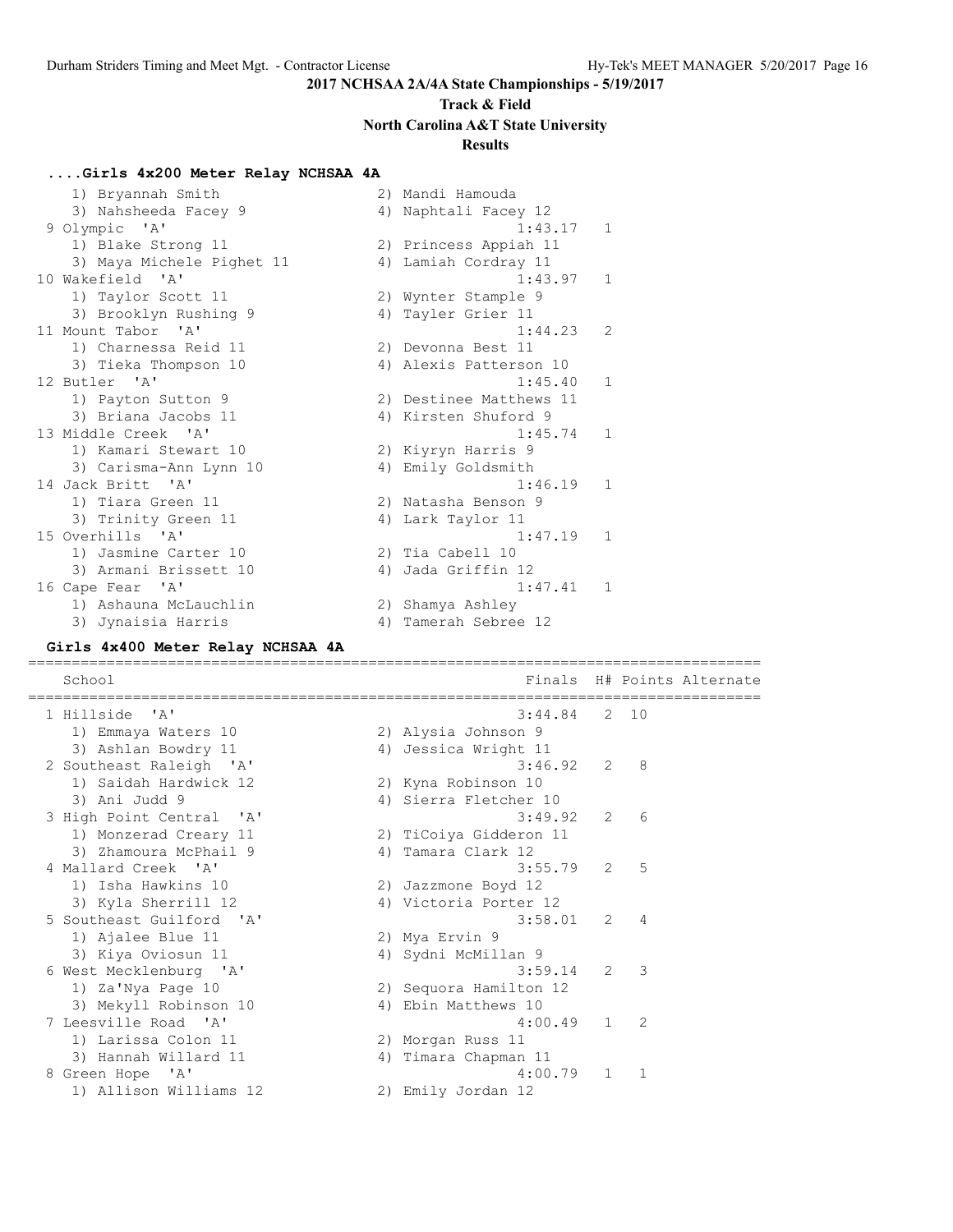# **Track & Field North Carolina A&T State University**

### **Results**

### **....Girls 4x400 Meter Relay NCHSAA 4A**

 3) Alessandra Rodriguez 10 4) Lindsey Eastwood 11 9 Butler 'A' 4:01.35 1 1) Payton Sutton 9 2) Asiah Drew 12 3) Briana Jacobs 11 <a>>4) Jordyn Tate 12 10 Mount Tabor 'A' 4:02.83 2 1) Tiara Patterson 2) Jenna Lineberry 11 3) Devonna Best 11 (4) Madeline Kraft 12 11 Providence 'A' 4:03.10 2 1) Victoria Gardner 12 2) Ella Mainwaring Foster 9 3) Nimeesha Coleman 10  $\hspace{1cm}$  4) Amanda Watson 10 12 Broughton 'A' 4:04.88 1 1) Savannah Jones 12 2) Ej Fuller 10 3) Sarah Grimes 11 (4) Jessica Dixon 12 13 South View 'A' 4:04.99 1 1) Aurielle Witherspoon 12 2) Aubeney Phillips 12 3) Mikayla Massey 10 4) Janay Hall 12 14 Pine Forest 'A' 4:10.10 1 1) Djamila Peterson 10 2) Chante Flowers 11 3) Maqaila Williams 11  $\qquad \qquad$  4) Jade Jordan 12 15 Jack Britt 'A' 4:11.07 1 1) Tiara Green 11 2) Lark Taylor 11 3) Charisma McKoy 11 (4) Trinity Green 11 16 Pinecrest 'A' 4:12.29 1 1) Helen West 9 2) Emory Bradley 10 3) Emily Ettrich 11 4) Macie Kavanaugh 11

#### **Girls 4x800 Meter Relay NCHSAA 4A**

================================================================================= School **Finals** Points Alternate ================================================================================= 1 Mount Tabor 'A' 9:26.00 10 1) Jenna Lineberry 11 2) Leah Messenkopf 11 3) Frances Whitworth 9 4) Alexis Patterson 10 2 Cardinal Gibbons 'A' 9:28.70 8 1) Caroline Todd 10 2) Molly McGowan 10 3) Annie Pierce 12 19 12 12 12 13 13 14 13 14 13 14 14 14 15 16 17 17 18 18 19 1 3 Ardrey Kell 'A' 9:29.57 6 1) Shelby Foreman 12 2) Lexie David 11 3) Brooke Maginley 9 1988 4) Taylor Arthur 11 4 High Point Central 'A' 9:31.18 5 1) Monzerad Creary 11 2) Candance Green 10 3) Jamarria Haywood 11 4) TiCoiya Gidderon 11 5 Providence 'A' 9:38.63 4 1) Amanda Watson 10 2) Morgan Shires 12 3) Lindsey Lanier 12 4) Sarah Parrish 11 6 Green Hope 'A' 9:42.04 3 1) Jordyn Parks 11 2) Sarah Taylor 12 3) Bailey Fowler 10 4) Emily Jordan 12 7 Laney 'A' 9:42.90 2 1) Cameron Smithwick 12 2) Haley Smithwick 12 3) Erin Coon 12 12 12 12 12 13 13 14 13 14 14 15 16 17 17 18 18 19 19 10 8 T.C. Roberson 'A' 9:49.63 1 1) Ashlyn Blakely 10 2) Jordan Dalton 9 3) Ellie Phillips 10 (4) Elise Wright 11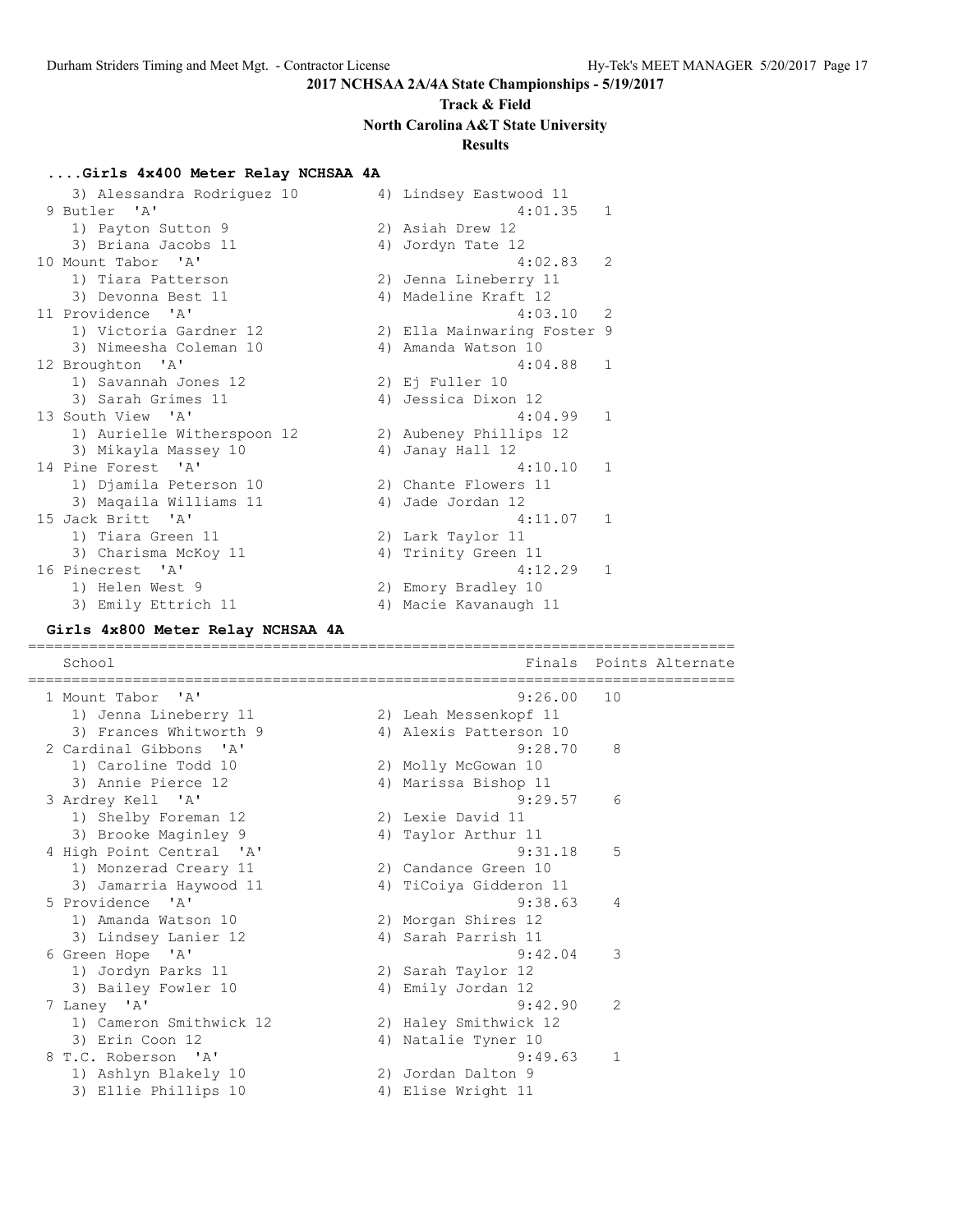# **Track & Field North Carolina A&T State University**

## **Results**

### **....Girls 4x800 Meter Relay NCHSAA 4A**

| 9 Apex 'A'                | 9:50.59               |
|---------------------------|-----------------------|
| 1) Lindsay Hayden 10      | 2) Madison Owings 12  |
| 3) Kylie Hofmeister 12    | 4) Josie McGee 12     |
| 10 Charlotte Catholic 'A' | 9:51.47               |
| 1) Molly Firr 10          | 2) Carmen Jarrell 10  |
| 3) Megan Dest 10          | 4) Emma Georges 11    |
| 11 Wake Forest 'A'        | 9:57.35               |
| 1) Casey Turro 12         | 2) Sydney Quate 11    |
| 3) Mary Ward 11           | 4) Erin Spreen 10     |
| 12 Panther Creek 'A'      | 9:59.39               |
| 1) Shannon Sefton 10      | 2) Lydia Connor 11    |
| 3) Lia Greengrass 11      | 4) Addison Baker 9    |
| 13 Ashley High School 'A' | 10:15.54              |
| 1) Ryleigh McIntyre 12    | 2) Bianca Copeman     |
| 3) Emily Espisito         | 4) Maddie Marraccini  |
| 14 Reagan, Ronald W 'A'   | 10:16.13              |
| 1) Sallie Cook 12         | 2) Lydia Hughes 12    |
| 3) Michelle Shore         | 4) Catherine Allred   |
| 15 Hoqqard 'A'            | 10:25.64              |
| 1) Sydney Thuman 12       | 2) Kate Redenbaugh 10 |
| 3) Skylar Burke 10        | 4) Jenna Pellizzari 9 |
| 16 Pinecrest 'A'          | 10:29.01              |
| 1) Emory Bradley 10       | 2) Katie Ochoo        |
| 3) Emily Ettrich 11       | 4) Sarah Dorrel       |

### **Girls High Jump NCHSAA 4A**

|  | Name                              | Year School                 |             |                | Finals Points Alternate |
|--|-----------------------------------|-----------------------------|-------------|----------------|-------------------------|
|  | 1 Morgan Smalls                   | 9 Panther Creek 5-08.00     |             | 10             |                         |
|  | 2 Kenya Livingston 11 Rocky River |                             | $5 - 06.00$ | 8              |                         |
|  | 3 Janay Sanders                   | 11 Mallard Creek 5.50       |             |                |                         |
|  | 3 Addie Renner                    | 10 Myers Park 55-06.00 5.50 |             |                |                         |
|  | 5 Sarah Timberlake                | 12 West Forsyth 55-06.00    |             | $\overline{4}$ |                         |
|  | 6 Jade Demps                      | $J5-06.00$<br>9 Broughton   |             | 3              |                         |
|  | 7 Chris Toe                       | 11 Page                     | 5-04.00     | $\overline{2}$ |                         |
|  | 8 Kayla Carson                    | 11 East Chapel Hill         | $5 - 02.00$ | $\mathbf{1}$   |                         |
|  | 9 Hannah Scanlon                  | 12 Millbrook                | $J5-02.00$  |                |                         |
|  | 10 Autumn James                   | 12 New Hanover              | $5 - 00.00$ |                |                         |
|  | 11 Jada Griffin                   | 12 Overhills                | J5-00.00    |                |                         |
|  | 12 Amira Williams                 | 10 West Forsyth             | $4 - 10.00$ |                |                         |
|  | 12 Katie Nelson                   | 12 Middle Creek 4-10.00     |             |                |                         |
|  | 12 Izzy Linz                      | 9 Providence                | $4 - 10.00$ |                |                         |
|  | 15 Kennedy Alexander              | 10 Richmond Senior          | $J4-10.00$  |                |                         |
|  | -- Castar Braswell                | 12 Rose, $J.H.$             | ΝH          |                |                         |
|  |                                   |                             |             |                |                         |

### **Girls Pole Vault NCHSAA 4A**

| Name                             | Year School                          |                          | Finals Points Alternate |
|----------------------------------|--------------------------------------|--------------------------|-------------------------|
| 1 Olivia Goodwin                 | 12 Cary                              | 12-06.00<br>$12 - 00.00$ | 10<br>8                 |
| 2 Lindsay Absher<br>3 Elise Hall | 10 West Forsyth<br>10 Leesville Road | $11 - 06.00$             | 6                       |
| 4 Jeanie Ball                    | 12 Myers Park                        | $10 - 06.00$             | 5                       |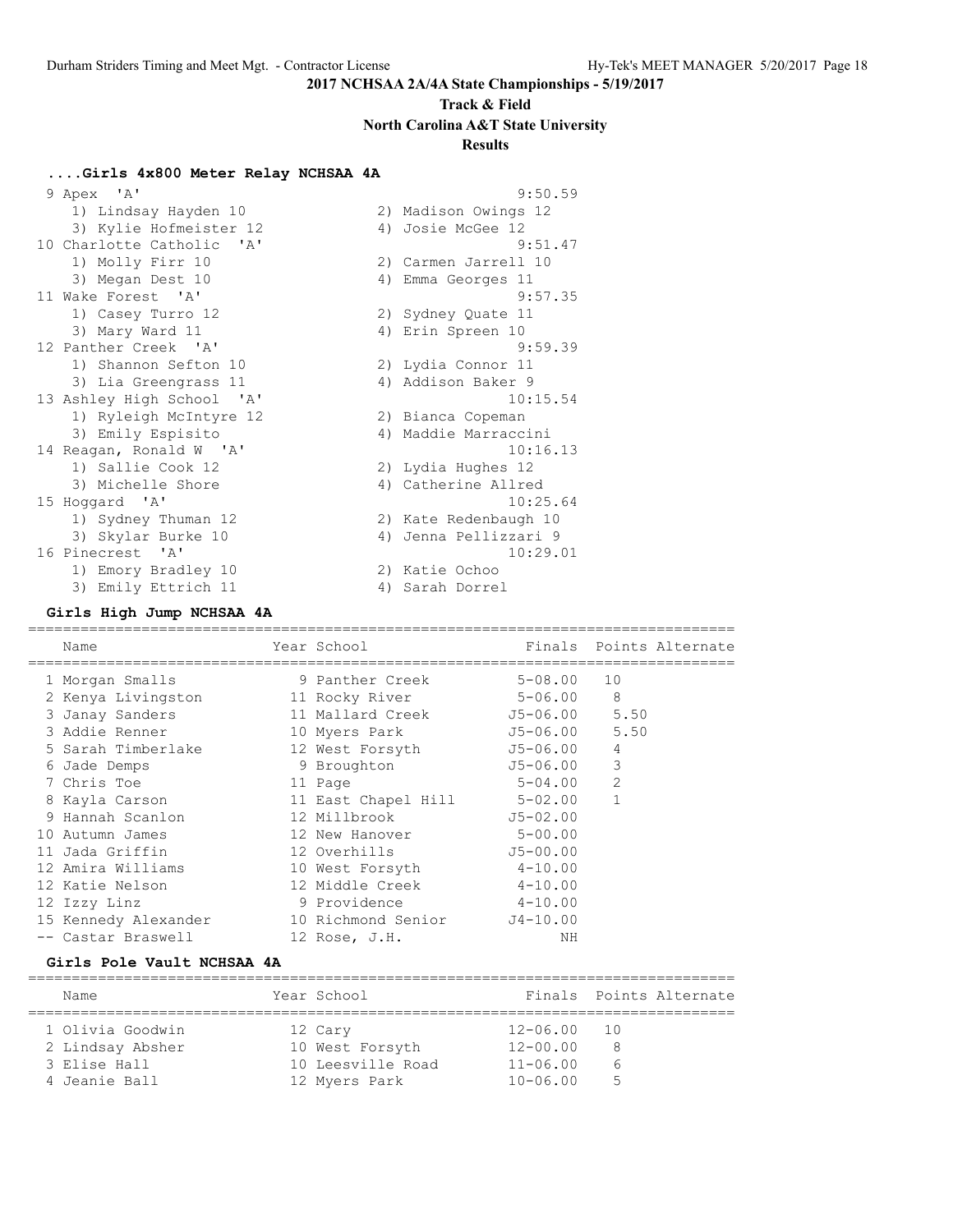## **Track & Field North Carolina A&T State University**

### **Results**

### **....Girls Pole Vault NCHSAA 4A**

| 5 Kinley Drummonds   | 12 Watauga          | $J10-06.00$  | 4    |
|----------------------|---------------------|--------------|------|
| 6 Midori Kirby       | 12 Panther Creek    | $10 - 00.00$ | 3    |
| 7 Skyela Amsberry    | 9 West Forsyth      | $J10-00.00$  | 1.50 |
| 7 Skyler Noble       | 10 East Chapel Hill | J10-00.00    | 1.50 |
| 9 Mary Margaret West | 12 Pinecrest        | $9 - 06.00$  |      |
| 10 Elizabeth Wood    | 10 Mount Tabor      | $9 - 00.00$  |      |
| 11 Brooke Brownfield | 9 Laney             | $J9 - 00.00$ |      |
| 12 Jessica Wynblatt  | 11 Lake Norman      | $J9 - 00.00$ |      |
| 13 Maggie Mccarter   | 10 Providence       | $8 - 06.00$  |      |
| -- Alexi Pino        | 10 Hoqqard          | ΝH           |      |
| -- Susannah Truitt   | 9 Panther Creek     | ΝH           |      |
| -- Natalia Peretz    | 11 Pinecrest        | ΝH           |      |

## **Girls Long Jump NCHSAA 4A**

| Name                 | Year School                   |                  |     |              | Finals Wind Points Alternate |
|----------------------|-------------------------------|------------------|-----|--------------|------------------------------|
| 1 Jade Jordan        | 12 Pine Forest                | $19 - 06.50$ 3.4 |     | 10           |                              |
| 2 Kenya Livingston   | 11 Rocky River                | $19 - 03.75$ 2.2 |     | 8            |                              |
| 3 Charnessa Reid     | 11 Mount Tabor                | $18 - 01.75$ 1.7 |     | 6            |                              |
| 4 Mikieja Covington  | 12 East Wake                  | $17 - 07.75$ 1.2 |     | 5            |                              |
| 5 Jada Mitchell      | 12 Smith, E.E.                | $17 - 07.50$ 1.9 |     | 4            |                              |
| 6 Elyse King         | 12 T.C. Roberson 17-07.00 0.9 |                  |     | 3            |                              |
| 7 Morgan Smalls      | 9 Panther Creek               | $17 - 02.50$ 2.5 |     | 2            |                              |
| 8 Bailey McCray      | 11 Hillside                   | $17 - 02.25$ 1.5 |     | $\mathbf{1}$ |                              |
| 9 Janay Sanders      | 11 Mallard Creek              | $17 - 01.75$ 2.2 |     |              |                              |
| 10 Djamila Peterson  | 10 Pine Forest                | $17 - 01.00$ 2.4 |     |              |                              |
| 11 Imunique Archie   | 9 North Mecklenburg           | $16 - 10.25$ 1.3 |     |              |                              |
| 12 Sydney Deberry    | 11 Page                       | $16 - 09.75$ 3.9 |     |              |                              |
| 13 Samantha Davis    | 12 Southeast Raleigh          | $16 - 05.00$ 3.2 |     |              |                              |
| 14 Veronique Woodson | 10 Hoke County                | $15 - 06.75$     | 1.9 |              |                              |
| -- Olivia Goodwin    | 12 Cary                       | FOUL             |     |              |                              |
| -- Ketara Womack     | 12 Southeast Guilford         | FOUL             |     |              |                              |

### **Girls Triple Jump NCHSAA 4A**

| Name |                                                                                                                                                                                                                                                                                                                                 |                                                                                                                                                                                                                                              |                                                                    |                                                                                                                                                                                                     |                                                                                                 |
|------|---------------------------------------------------------------------------------------------------------------------------------------------------------------------------------------------------------------------------------------------------------------------------------------------------------------------------------|----------------------------------------------------------------------------------------------------------------------------------------------------------------------------------------------------------------------------------------------|--------------------------------------------------------------------|-----------------------------------------------------------------------------------------------------------------------------------------------------------------------------------------------------|-------------------------------------------------------------------------------------------------|
|      |                                                                                                                                                                                                                                                                                                                                 |                                                                                                                                                                                                                                              |                                                                    |                                                                                                                                                                                                     |                                                                                                 |
|      |                                                                                                                                                                                                                                                                                                                                 |                                                                                                                                                                                                                                              |                                                                    | 8                                                                                                                                                                                                   |                                                                                                 |
|      |                                                                                                                                                                                                                                                                                                                                 |                                                                                                                                                                                                                                              |                                                                    | 6                                                                                                                                                                                                   |                                                                                                 |
|      |                                                                                                                                                                                                                                                                                                                                 |                                                                                                                                                                                                                                              |                                                                    | 5                                                                                                                                                                                                   |                                                                                                 |
|      |                                                                                                                                                                                                                                                                                                                                 |                                                                                                                                                                                                                                              |                                                                    | 4                                                                                                                                                                                                   |                                                                                                 |
|      |                                                                                                                                                                                                                                                                                                                                 |                                                                                                                                                                                                                                              |                                                                    | 3                                                                                                                                                                                                   |                                                                                                 |
|      |                                                                                                                                                                                                                                                                                                                                 |                                                                                                                                                                                                                                              |                                                                    | $\overline{2}$                                                                                                                                                                                      |                                                                                                 |
|      |                                                                                                                                                                                                                                                                                                                                 |                                                                                                                                                                                                                                              |                                                                    |                                                                                                                                                                                                     |                                                                                                 |
|      |                                                                                                                                                                                                                                                                                                                                 |                                                                                                                                                                                                                                              | 0.8                                                                |                                                                                                                                                                                                     |                                                                                                 |
|      |                                                                                                                                                                                                                                                                                                                                 |                                                                                                                                                                                                                                              | 0.6                                                                |                                                                                                                                                                                                     |                                                                                                 |
|      |                                                                                                                                                                                                                                                                                                                                 |                                                                                                                                                                                                                                              | 2.5                                                                |                                                                                                                                                                                                     |                                                                                                 |
|      |                                                                                                                                                                                                                                                                                                                                 |                                                                                                                                                                                                                                              |                                                                    |                                                                                                                                                                                                     |                                                                                                 |
|      |                                                                                                                                                                                                                                                                                                                                 |                                                                                                                                                                                                                                              |                                                                    |                                                                                                                                                                                                     |                                                                                                 |
|      |                                                                                                                                                                                                                                                                                                                                 |                                                                                                                                                                                                                                              |                                                                    |                                                                                                                                                                                                     |                                                                                                 |
|      |                                                                                                                                                                                                                                                                                                                                 | $34 - 00.25$                                                                                                                                                                                                                                 | 1.0                                                                |                                                                                                                                                                                                     |                                                                                                 |
|      |                                                                                                                                                                                                                                                                                                                                 | FOUL                                                                                                                                                                                                                                         |                                                                    |                                                                                                                                                                                                     |                                                                                                 |
|      | 1 Michelle Cobb<br>2 Kenya Livingston<br>3 Morgan Smalls<br>4 Kayla Harris<br>5 Elyse King<br>6 Lauren Sullivan<br>7 Jordan Gary<br>8 Autumn James<br>9 Daryn Armstrong<br>10 Cecilia Marenick<br>11 De'arria Brown<br>12 Janiyah Harrington<br>13 Asia Adams<br>14 Sydney Deberry<br>15 Ninevah Reddick<br>-- Chardonei Sutton | Year School<br>12 T.C. Roberson<br>11 Rocky River<br>9 Panther Creek<br>12 Page<br>12 T.C. Roberson<br>9 Lake Norman<br>11 Southeast Raleigh<br>12 New Hanover<br>12 Hoke County<br>10 Pinecrest<br>11 Page<br>10 South Central<br>12 Garner | 11 Panther Creek<br>12 Southwest Guilford<br>12 High Point Central | $37 - 04.50$ 1.0<br>$37 - 02.50$ 1.4<br>$36 - 09.50$ 1.9<br>$J36-09.50$ 0.3<br>$36 - 08.75$ 1.2<br>36-03.50<br>36-02.50<br>$35 - 10.75$<br>$35 - 02.00$ 1.6<br>$35 - 01.75$ 1.2<br>$35 - 01.25$ 1.0 | Finals Wind Points Alternate<br>$38 - 11.50$ 1.0 10<br>$38 - 06.00 - 0.6$<br>$37 - 06.50 - 1.7$ |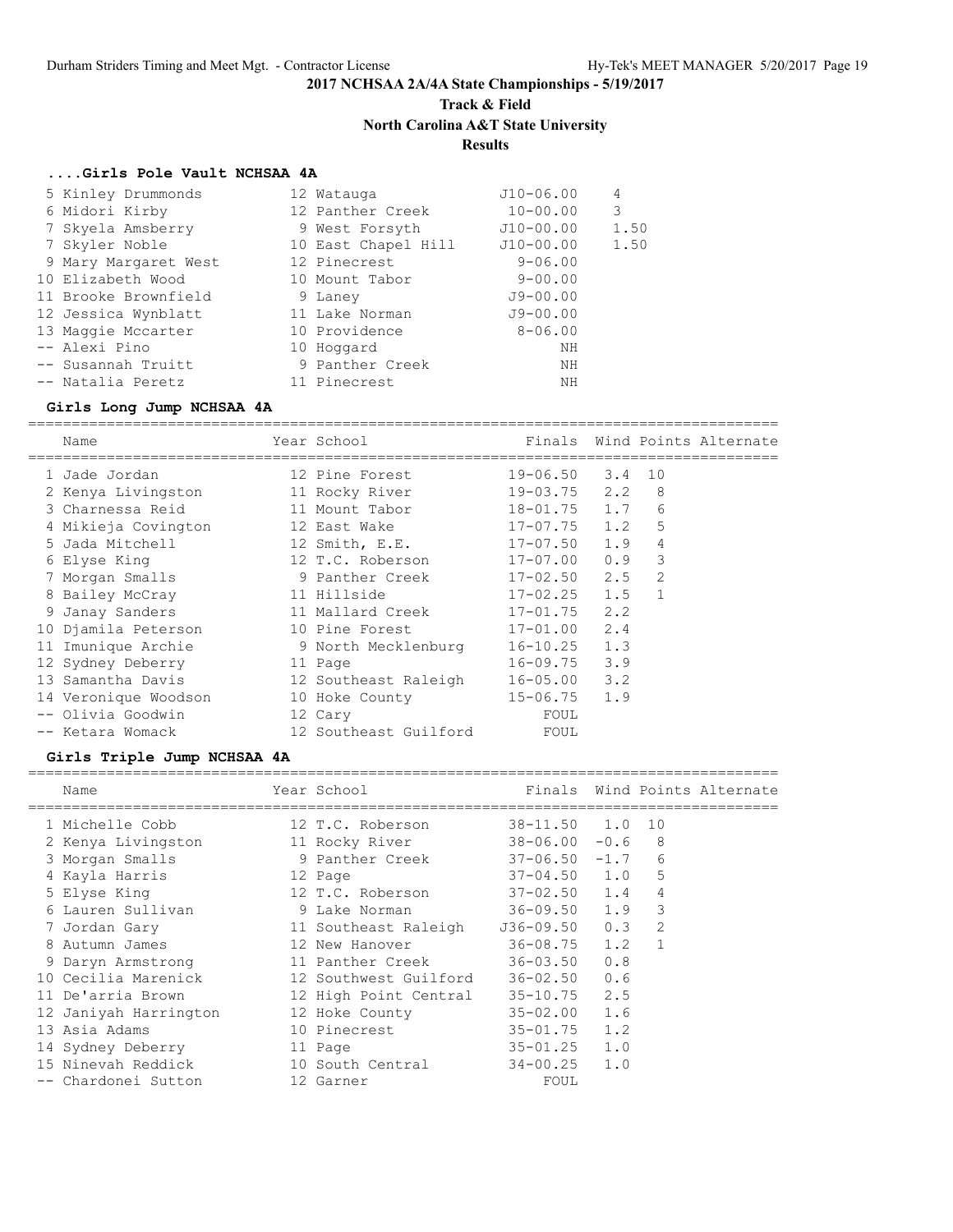**Track & Field**

**North Carolina A&T State University**

**Results**

### **Girls Shot Put Wheelchair Wheelchair NCHSAA 4A**

| Name        | Year School | Finals Points Alternate |
|-------------|-------------|-------------------------|
| 1 Cara King | 11 Apex     | J12-04.00               |

#### **Girls Shot Put NCHSAA 4A**

| Name              | Year School                   |              |                | Finals Points Alternate |
|-------------------|-------------------------------|--------------|----------------|-------------------------|
| 1 Kayla Beasley   | 11 Hillside                   | $42 - 10.00$ | 10             |                         |
| 2 Veronica Fraley | 11 Wakefield                  | $42 - 08.00$ | 8              |                         |
| 3 Courtney Murph  | 12 Southeast Raleigh 40-05.00 |              | 6              |                         |
| 4 Ashley Taylor   | 12 Berry, Phillip 0. 39-00.50 |              | 5              |                         |
| 5 Candice Whitley | 12 Southeast Raleigh          | 38-05.00     | $\overline{4}$ |                         |
| 6 Trinty Wells    | 12 Pinecrest                  | 38-02.00     | 3              |                         |
| 7 Destiny Griffin | 10 West Forsyth               | 37-06.00     | $\overline{2}$ |                         |
| 8 Sydney Hunter   | 10 Mallard Creek              | 36-07.50     |                |                         |
| 9 Al'Myra Brown   | 9 South Central               | 34-10.50     |                |                         |
| 10 Aisha Taylor   | 10 South Central              | $34 - 09.00$ |                |                         |
| 11 Kacey Payne    | 11 Alexander Central          | $34 - 07.00$ |                |                         |
| 12 Jada Green     | 10 Hillside                   | $33 - 10.00$ |                |                         |
| 13 Samiah Fulcher | 12 Butler                     | $32 - 04.50$ |                |                         |
| 14 Mellany Scott  | 10 East Forsyth               | $32 - 03.00$ |                |                         |
| 15 Deshawna Moore | 11 Smith, E.E.                | $29 - 09.00$ |                |                         |

#### **Girls Discus Throw NCHSAA 4A**

| Name                                   | Year School                 |            |                | Finals Points Alternate |
|----------------------------------------|-----------------------------|------------|----------------|-------------------------|
| 1 Candice Whitley                      | 12 Southeast Raleigh        | 142-07     | 10             |                         |
| 2 Veronica Fraley                      | 11 Wakefield                | $140 - 04$ | 8              |                         |
| 3 Kaitlin Mcgoogan                     | 10 Ragsdale                 | 131-04     | 6              |                         |
| 4 Tameia Morrison 12 Southeast Raleigh |                             | $127 - 09$ | 5              |                         |
| 5 Ashley Taylor                        | 12 Berry, Phillip 0. 120-06 |            | 4              |                         |
| 6 Alyssa Farmer                        | 11 Mallard Creek            | $117 - 03$ | 3              |                         |
| 7 Trinty Wells                         | 12 Pinecrest                | $114 - 07$ | $\overline{2}$ |                         |
| 8 Kayla Beasley                        | 11 Hillside                 | $113 - 07$ | $\mathbf{1}$   |                         |
| 9 Triniti Daniels                      | 12 South View               | $104 - 06$ |                |                         |
| 10 Courtney Murph                      | 12 Southeast Raleigh        | $99 - 06$  |                |                         |
| 11 Asia Henderson                      | 12 South View               | $95 - 07$  |                |                         |
| 12 Madison Ratchford                   | 10 Alexander Central        | $91 - 09$  |                |                         |
| 13 Cedrica Ellison                     | 9 Ragsdale                  | $89 - 11$  |                |                         |
| 14 Sierra St. John                     | 10 Butler                   | $88 - 11$  |                |                         |
| 15 Destiny Griffin                     | 10 West Forsyth             | $83 - 01$  |                |                         |
| Emily Doorey                           | 12 Pinecrest                | <b>ND</b>  |                |                         |
|                                        |                             |            |                |                         |

### **Girls Discus Throw WheelChair Wheelchair NCHSAA 4A**

| Name        | Year School |            | Finals Points Alternate |
|-------------|-------------|------------|-------------------------|
| 1 Cara King | 11 Apex     | $J32 - 11$ |                         |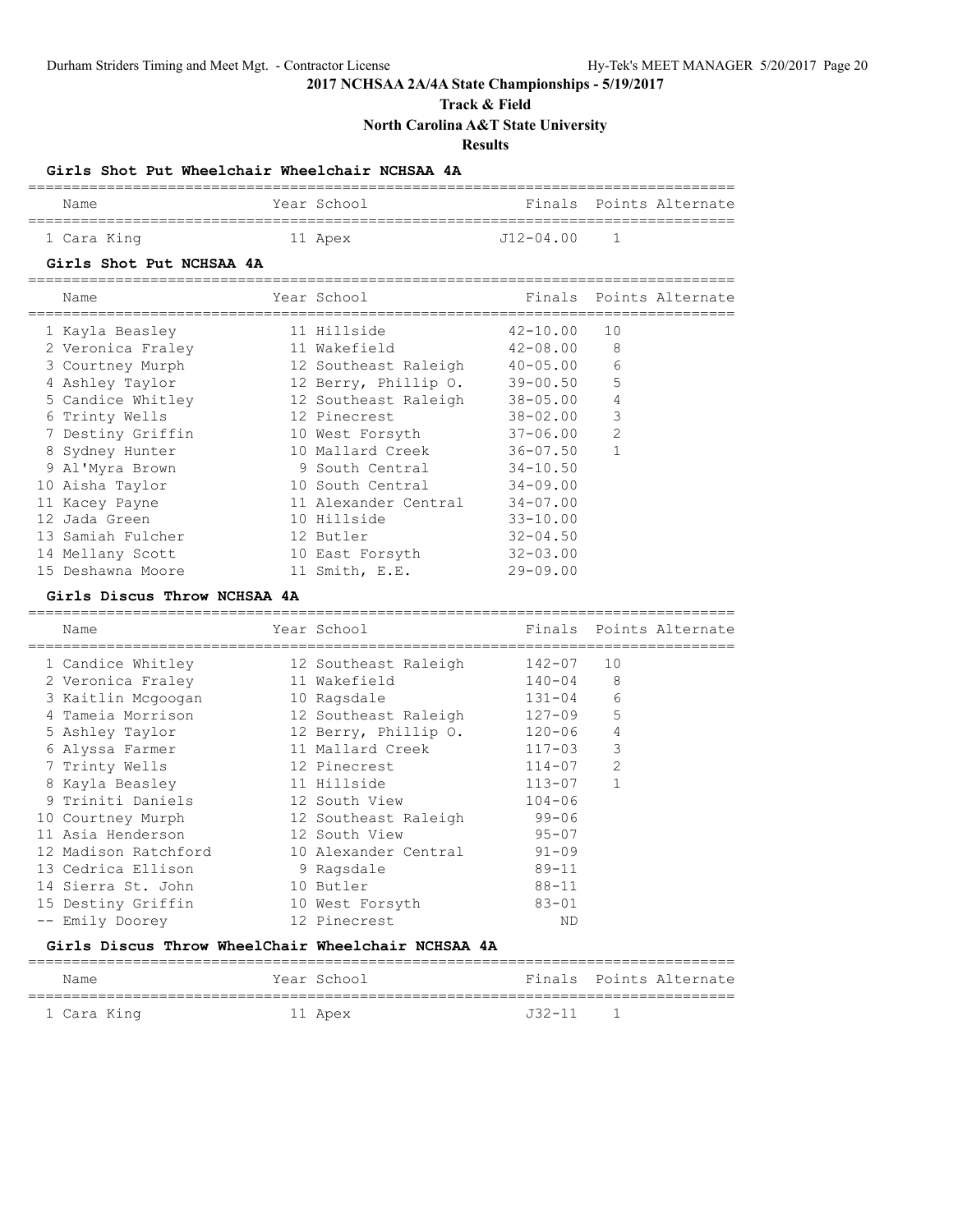### **Track & Field**

**North Carolina A&T State University**

### **Results**

### **Boys 100 Meter Dash NCHSAA 2A**

**8 Advance: Top 2 Each Heat plus Next 4 Best Times**

| Name                | Year School           |                         |        |                | Prelims Wind H# Alternate |
|---------------------|-----------------------|-------------------------|--------|----------------|---------------------------|
| Preliminaries       |                       |                         |        |                |                           |
| 1 Bruce Squires     | 12 Chase              | $11.010 - 2.1$ 1 11.008 |        |                |                           |
| 2 Tyrig Harper      | 12 Southwest Onslow   | $11.010 - 2.0$ 2 11.009 |        |                |                           |
| 3 Bernie Briley     | 11 Bunker Hill        | $11.070 - 2.1$ 1        |        |                |                           |
| 4 Tiyae Johnson     | 11 Kinston            | $11.140 - 2.0$ 2        |        |                |                           |
| 5 Kajuan Jackson    | 12 Carver             | $11.17q - 2.0$          |        | $\overline{2}$ |                           |
| 6 Scott Mcclendon   | 11 Forest Hills       | $11.18q - 2.1$ 1        |        |                |                           |
| 7 Alejandro Moreno  | 11 Jordan-Matthews    | $11.20q -2.1$ 1         |        |                |                           |
| 8 Jaleel Mclaughlin | 11 Forest Hills       | $11.29q - 2.0$ 2        |        |                |                           |
| 9 Cameron Barnhill  | 12 North Brunswick    | $11.32 -2.0$ 2          |        |                |                           |
| 10 Aaron Bland      | 11 Beddingfield, E.T. | $11.40 -2.1 1 11.395$   |        |                |                           |
| 11 Raheem Carson    | 10 Bunker Hill        | $11.40 -2.0 2 11.396$   |        |                |                           |
| 12 Josh Benton      | 11 Stuart W. Cramer   | $11.42 -2.1$ 1          |        |                |                           |
| 13 Kenan Waltower   | 11 Parkwood           | $11.63 -2.0$ 2          |        |                |                           |
| -- Dimitri Sinclair | 11 Red Springs        | DNF                     | $-2.1$ |                |                           |
|                     |                       |                         |        |                |                           |

#### **Boys 100 Meter Dash NCHSAA 2A**

| Name                 | Year School         |              |     |     | Finals Wind Points Alternate |
|----------------------|---------------------|--------------|-----|-----|------------------------------|
| Finals               |                     |              |     |     |                              |
| 1 Bruce Squires      | 12 Chase            | 10.77 1.2 10 |     |     |                              |
| 2 Bernie Briley      | 11 Bunker Hill      | 10.84        | 1.2 | - 8 |                              |
| 3 Tyriq Harper       | 12 Southwest Onslow | 10.94        | 1.2 | 6   |                              |
| 4 Kajuan Jackson     | 12 Carver           | 10.95        | 1.2 | 5   |                              |
| 5 Scott Mcclendon    | 11 Forest Hills     | 11.00        | 1.2 | 4   |                              |
| 6 Tiyae Johnson      | 11 Kinston          | 11.09        | 1.2 | - 3 |                              |
| 7 Alejandro Moreno   | 11 Jordan-Matthews  | 11.13        | 1.2 | -2  |                              |
| -- Jaleel Mclaughlin | 11 Forest Hills     | FS           | 1.2 |     |                              |
|                      |                     |              |     |     |                              |

### **Boys 100 Meter Dash WheelChair Wheelchair NCHSAA 2A**

| Name           | Year School       |                  |  | Finals Wind Points Alternate |
|----------------|-------------------|------------------|--|------------------------------|
| 1 Dylan Pinder | 12 North Johnston | $J24.62 - 0.5$ 1 |  |                              |

### **Boys 200 Meter Dash Wheelchair Wheelchair NCHSAA 2A**

| Name                            | Year School |                                         |                                      |  | Finals, Wind Points Alternate |
|---------------------------------|-------------|-----------------------------------------|--------------------------------------|--|-------------------------------|
| 1 Dylan Pinder<br>2 Kenny Korff |             | 12 North Johnston<br>12 North Brunswick | $-1.50.97 -1.2$ 2<br>$J1:05.34 -1.2$ |  |                               |

### **Boys 200 Meter Dash NCHSAA 2A**

| Name                | Year School        |                   |  |     | Finals Wind H# Points Alternate |
|---------------------|--------------------|-------------------|--|-----|---------------------------------|
| 1 Bruce Squires     | 12 Chase           | $22.10 -1.4$ 2 10 |  |     |                                 |
| 2 Ouinton Adams     | 12 Carrboro        | $22.22 - 1.4$ 2   |  | - 8 |                                 |
| 3 Jc Smith          | 12 North Brunswick | $22.28 - 1.4$ 2   |  | - 6 |                                 |
| 4 Jaleel Mclaughlin | 11 Forest Hills    | $22.55 - 1.4$ 2   |  | - 5 |                                 |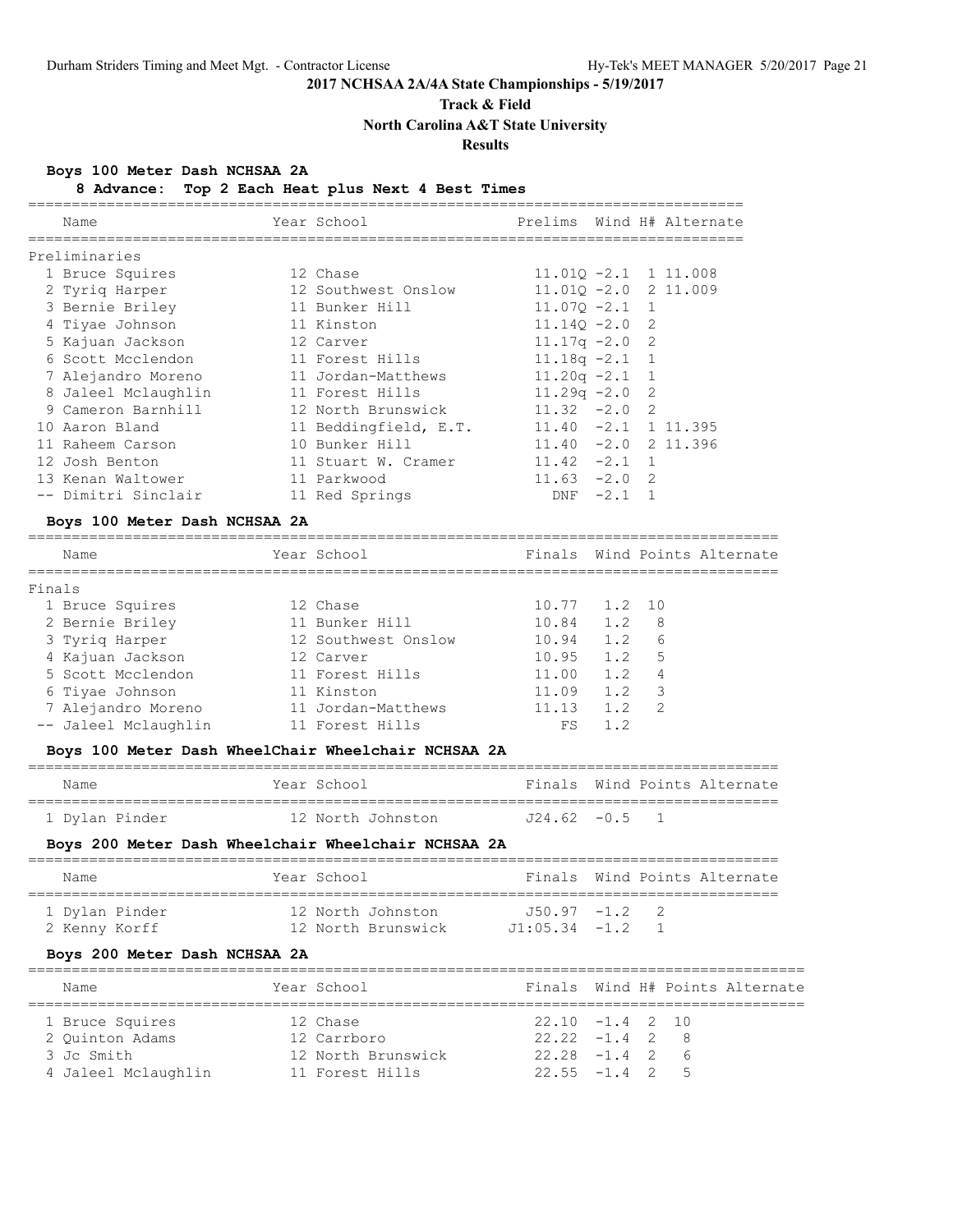**Track & Field**

**North Carolina A&T State University**

### **Results**

#### **....Boys 200 Meter Dash NCHSAA 2A**

| 5 Bernie Briley     | 11 Bunker Hill       | $22.63 -1.4$ 2 4 |            |                |                          |
|---------------------|----------------------|------------------|------------|----------------|--------------------------|
| 6 Kalin Ensley      | 10 Hendersonville    | $22.66 - 0.5$ 1  |            |                | $\overline{\phantom{a}}$ |
| 7 Nathan Kee        | 12 Shelby            | $22.79 - 0.5$ 1  |            |                | - 2                      |
| 8 Isaac Hill        | 11 Reidsville        | $22.91 - 0.5$ 1  |            |                |                          |
| 9 Scott Mcclendon   | 11 Forest Hills      | $22.92 -1.4$ 2   |            |                |                          |
| 10 Samuel Bingham   | 10 Pasquotank County | $22.93 - 0.5$ 1  |            |                |                          |
| 11 Jimere Summers   | 11 Kinston           | $23.17 - 0.5$ 1  |            |                |                          |
| 12 Matthew Mudd     | 12 South Stokes      | $23.67 - 0.5$ 1  |            |                |                          |
| -- Robert Brenneman | 12 Croatan           |                  | $DNF -1.4$ | $\overline{2}$ |                          |

#### **Boys 400 Meter Dash NCHSAA 2A**

====================================================================================

| Name                | Year School       | Finals    |              |     | H# Points Alternate |
|---------------------|-------------------|-----------|--------------|-----|---------------------|
| 1 Lathan Kee        | 12 Shelby         | 48.59     | 2            | 10  |                     |
| 2 Quinton Adams     | 12 Carrboro       | 48.77     | 2            | - 8 |                     |
| 3 Jesse Ballew      | 12 Central Acad   | 49.22 2   |              | 6   |                     |
| 4 Nathan Kee        | 12 Shelby         | 49.32 2   |              | 5   |                     |
| 5 Robert Brenneman  | 12 Croatan        | 49.55     | 2            | 4   |                     |
| 6 Jalen Easley      | 11 Reidsville     | 49.87 1   |              | 3   |                     |
| 7 Tyler Robinson    | 12 Croatan        | 50.51     | 2            | 2   | 50.503              |
| 8 Isaiah Washington | 12 R-S Central    | $50.51$ 1 |              |     | 50.504              |
| 9 Seth Overman      | 12 Northeastern   | 50.54     | $\mathbf{1}$ |     |                     |
| 10 Isaac Hill       | 11 Reidsville     | 51.10     | 2            |     |                     |
| 11 Peter Kamara     | 12 T.W. Andrews   | 51.36     |              |     |                     |
| 12 Jalen Johnson    | 11 Newton-Conover | 51.51     | 2            |     |                     |
| 13 Kenny Hewitt     | 12 Northeastern   | 52.70     |              |     |                     |
| 14 Clark Jones      | 11 Parkwood       | 52.78     |              |     |                     |
| 15 Riley Richardson | 11 Ashe County    | 53.03     |              |     |                     |
| 16 Andrew Alejandro | 11 Parkwood       | 53.05     |              |     |                     |

#### **Boys 800 Meter Run WheelChair Wheelchair NCHSAA 2A**

================================================================================= Name Year School Finals Points Alternate

=================================================================================

1 Kenny Korff 12 North Brunswick J4:35.13 1

#### **Boys 800 Meter Run NCHSAA 2A**

|  | Name                      | Year School       |         | Finals Points Alternate |
|--|---------------------------|-------------------|---------|-------------------------|
|  | 1 Daniel Alvarez-Orlachia | 12 Surry Central  | 1:56.81 | 10                      |
|  | 2 Noah Graham             | 12 Brevard        | 1:56.91 | 8                       |
|  | 3 Michael Quispe          | 11 Croatan        | 1:57.80 | 6                       |
|  | 4 Dakota Mendenhall       | 11 Forbush        | 1:59.39 | 5                       |
|  | 5 Brandon Sherrill        | 12 Lincolnton     | 2:00.50 | 4                       |
|  | 6 Jack Clemens            | 11 Carrboro       | 2:00.90 | 3                       |
|  | 7 Sam Bloodworth          | 11 Durham Schoo   | 2:01.33 | $\mathfrak{D}$          |
|  | 8 Philip Abernathy        | 12 Parkwood       | 2:02.50 | 1                       |
|  | 9 Elijah Jones            | 10 Carrboro       | 2:03.29 |                         |
|  | 10 Jack Derkach           | 10 Polk County    | 2:03.76 |                         |
|  | 11 Jacob Shields          | 10 Mount Pleasant | 2:04.27 |                         |
|  | 12 Skylar Stultz          | 11 First Flight   | 2:04.33 |                         |
|  | 13 Devin Barnes           | 11 Croatan        | 2:06.12 |                         |
|  |                           |                   |         |                         |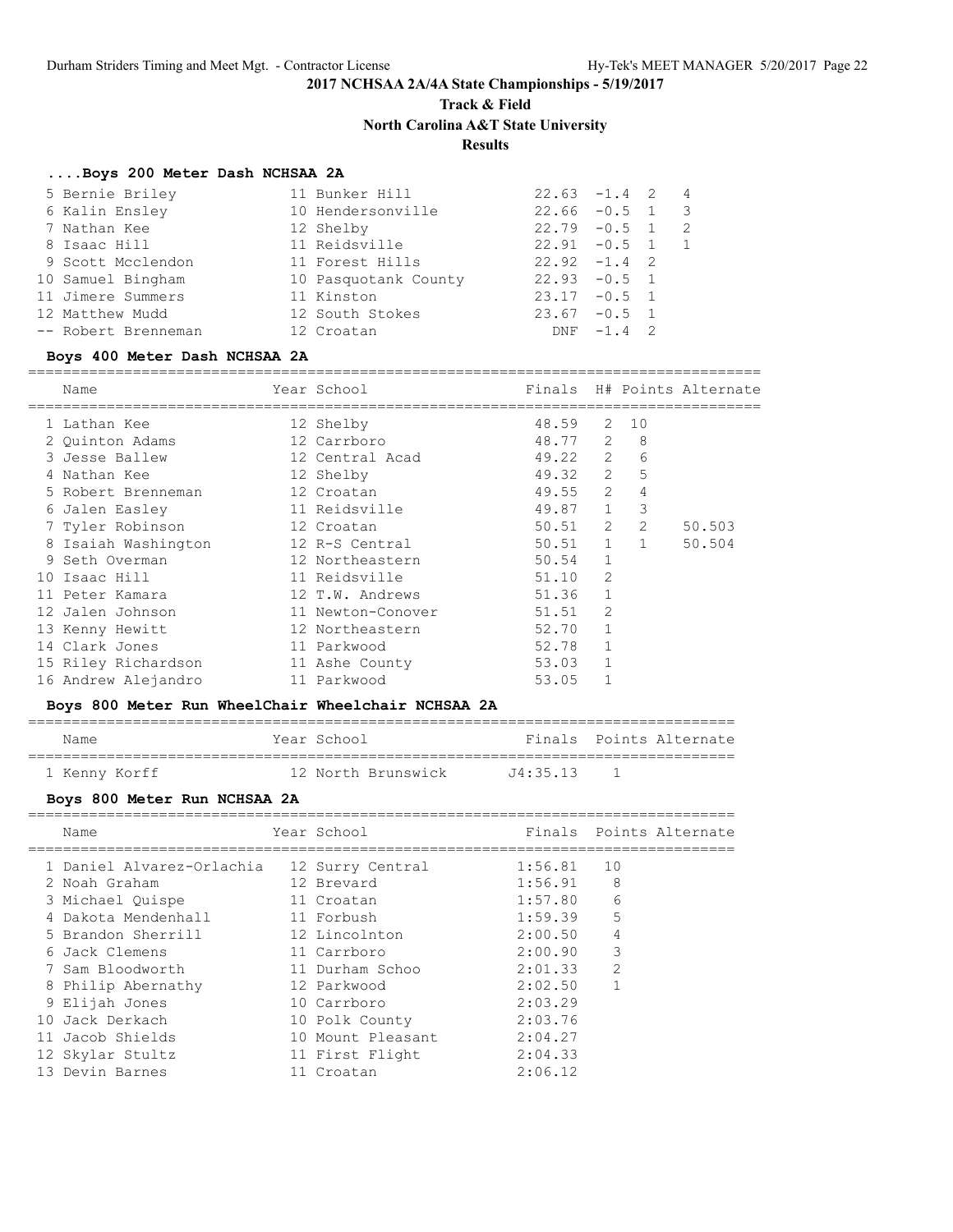## **Track & Field**

**North Carolina A&T State University**

### **Results**

#### **....Boys 800 Meter Run NCHSAA 2A**

| -- Joseph Bulfer | 11 Croatan          | DNF |
|------------------|---------------------|-----|
| -- Blake Bosley  | 12 L Norman Charter | DNF |

#### **Boys 1600 Meter Run NCHSAA 2A**

|   | Name                 | Year School         |         |                | Finals Points Alternate |
|---|----------------------|---------------------|---------|----------------|-------------------------|
|   | 1 Noah Graham        | 12 Brevard          | 4:23.52 | 10             |                         |
|   | 2 Dakota Mendenhall  | 11 Forbush          | 4:25.15 | 8              |                         |
|   | 3 Philip Abernathy   | 12 Parkwood         | 4:32.41 | 6              |                         |
|   | Brandon Miller       | 11 West Wilkes      | 4:32.97 | 5              |                         |
|   | 5 Jack Clemens       | 11 Carrboro         | 4:35.12 | 4              |                         |
|   | 6 Skylar Stultz      | 11 First Flight     | 4:36.17 | 3              |                         |
|   | Zach Hughes          | 9 First Flight      | 4:38.90 | $\overline{2}$ |                         |
|   | 8 Ben Kearsley       | 11 Durham Schoo     | 4:39.28 |                |                         |
| 9 | Jamie Rodriquez      | 10 Croatan          | 4:39.41 |                |                         |
|   | 10 Kade Sutton       | 11 Clinton          | 4:41.69 |                |                         |
|   | 11 Brian Hack        | 12 L Norman Charter | 4:44.12 |                |                         |
|   | 12 Jonathan Wojcuich | 12 East Duplin      | 4:45.85 |                |                         |
|   | 13 Caleb Potter      | 10 Polk County      | 4:46.86 |                |                         |
|   | -- Chris Maxon       | 12 Thomasville      | DNF     |                |                         |
|   | -- Lawton Ives       | 12 NC School of     | DNF     |                |                         |
|   | -- Josh Ross         | 12 Draughn          | DNF     |                |                         |

### **Boys 3200 Meter Run NCHSAA 2A**

| Name                   | Year School      |          |                | Finals Points Alternate |
|------------------------|------------------|----------|----------------|-------------------------|
| 1 Noah Graham          | 12 Brevard       | 9:35.82  | 10             |                         |
| 2 Chris Maxon          | 12 Thomasville   | 9:36.79  | 8              |                         |
| 3 Andrew Robinson      | 12 Brevard       | 9:37.98  | 6              |                         |
| 4 Lawton Ives          | 12 NC School of  | 9:48.55  | 5              |                         |
| 5 Nathan Richards      | 11 Franklin      | 9:49.09  | 4              |                         |
| 6 Zach Hughes          | 9 First Flight   | 9:55.62  | 3              |                         |
| 7 Ben Kearsley         | 11 Durham Schoo  | 9:55.99  | $\mathfrak{D}$ |                         |
| 8 Jonathan Wojcuich    | 12 East Duplin   | 9:59.36  | 1              |                         |
| 9 Josh Ross            | 12 Draughn       | 10:03.93 |                |                         |
| 10 Jamie Rodriguez     | 10 Croatan       | 10:04.44 |                |                         |
| 11 Philip Abernathy    | 12 Parkwood      | 10:17.11 |                |                         |
| 12 Ethan Barber        | 11 Durham Schoo  | 10:19.95 |                |                         |
| 13 Erick Ramirez-Ramos | 10 Surry Central | 10:24.54 |                |                         |
| 14 Jesse Tymas         | 10 Durham Schoo  | 10:53.62 |                |                         |
|                        |                  |          |                |                         |

#### **Boys 110 Meter Hurdles NCHSAA 2A**

#### **8 Advance: Top 2 Each Heat plus Next 4 Best Times**

==================================================================================

| Name                   | Year School        |                  |  | Prelims Wind H# Alternate |
|------------------------|--------------------|------------------|--|---------------------------|
|                        |                    |                  |  |                           |
| Preliminaries          |                    |                  |  |                           |
| 1 Jayhlen Washington   | 12 North Brunswick | $14.060 - 3.0$ 2 |  |                           |
| 2 Ellijah Gaddy        | 12 Forest Hills    | $14.550 - 2.0$ 1 |  |                           |
| 3 Joshua Harper-Harris | 12 Kinston         | $15.140 - 2.0$ 1 |  |                           |
| 4 Connor Moore         | 12 Smoky Mountain  | $15.170 - 3.0$ 2 |  |                           |
| 5 Kameron Walsh        | 11 North Wilkes    | $15.27q - 3.0$ 2 |  |                           |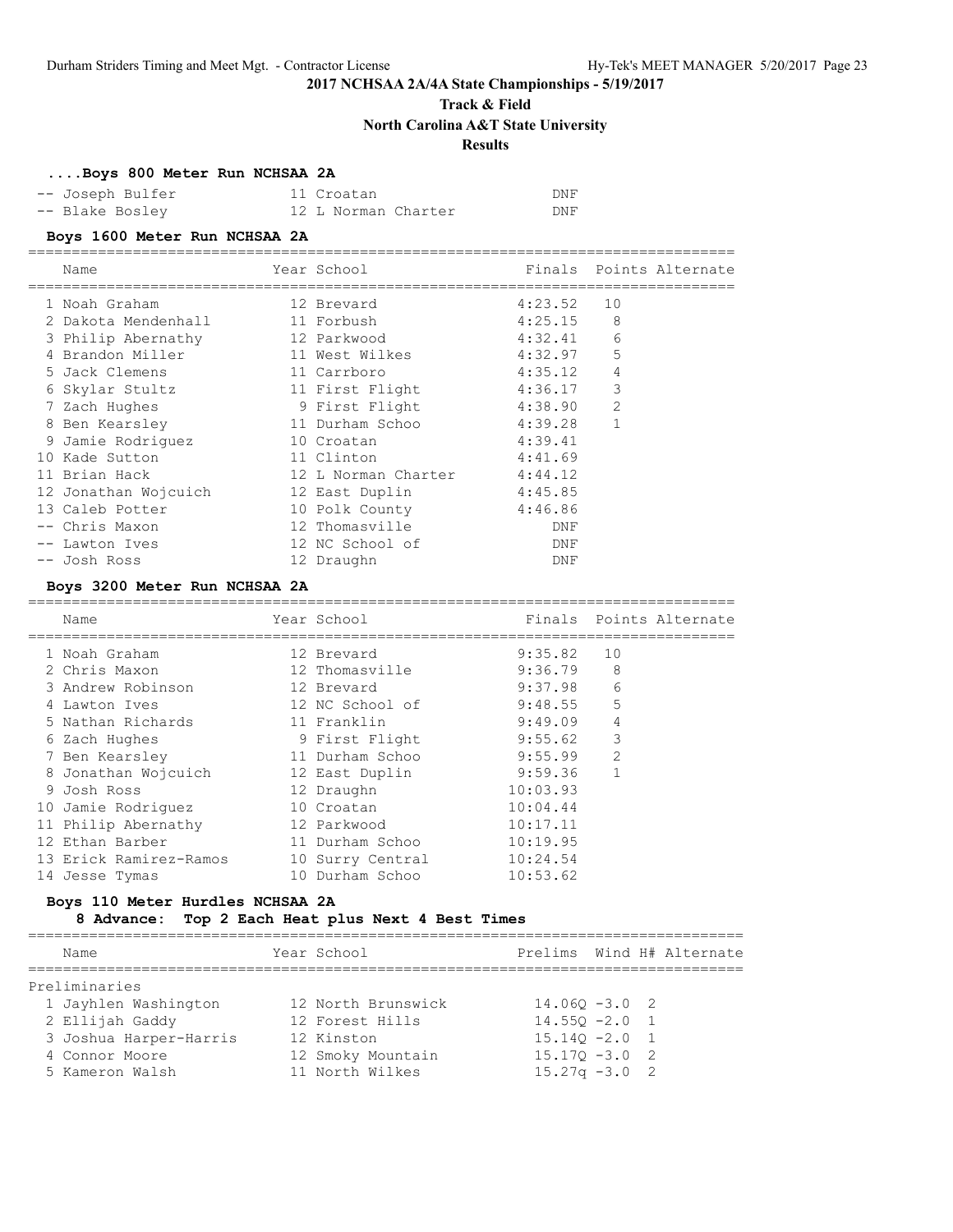# **Track & Field North Carolina A&T State University**

### **Results**

#### **....Boys 110 Meter Hurdles NCHSAA 2A**

| 6 Jathan Deberry          | 12 North Brunswick   | $15.32q -2.0$    | $\frac{1}{2}$  |
|---------------------------|----------------------|------------------|----------------|
| 7 Jacory Alston           | 12 Mount Pleasant    | $15.56q -3.0$ 2  |                |
| 8 Nathaniel Harper-Harris | 11 Kinston           | $15.68q - 3.0$ 2 |                |
| 9 Terrence Pinnix         | 10 Cummings, Hugh M. | $15.74 -2.0 1$   |                |
| 10 Triston McDowell       | 10 R-S Central       | $15.78 - 2.0 1$  |                |
| 11 Nick Lanfranchi        | 12 Ashe County       | $15.84 -2.0 1$   |                |
| 12 Umar Abdul-Matin       | 11 Randleman         | $16.00 -2.0 1$   |                |
| 13 Darnell Johnson        | 12 Stuart W. Cramer  | $16.05 - 3.0$    | $\overline{2}$ |
| 14 Tyrece McSwain         | 12 Chase             | $16.06 - 3.0$    | $\overline{2}$ |
| 15 Rashaun Noble          | 11 T.W. Andrews      | $16.49 - 3.0$    | $\overline{2}$ |
| 16 Will Manneh            | 12 T.W. Andrews      | $17.42 - 2.0$    | $\overline{1}$ |

#### **Boys 110 Meter Hurdles NCHSAA 2A**

====================================================================================== Name Year School Finals Wind Points Alternate ====================================================================================== Finals 1 Jayhlen Washington 12 North Brunswick 14.05 -2.8 10 2 Ellijah Gaddy 12 Forest Hills 14.29 -2.8 8 3 Joshua Harper-Harris 12 Kinston 14.64 -2.8 6 4 Jathan Deberry 12 North Brunswick 15.02 -2.8 5 5 Connor Moore 12 Smoky Mountain 15.06 -2.8 4 6 Jacory Alston 12 Mount Pleasant 15.19 -2.8 3 7 Nathaniel Harper-Harris 11 Kinston 15.66 -2.8 2 8 Kameron Walsh 11 North Wilkes 15.75 -2.8 1

#### **Boys 300 Meter Hurdles NCHSAA 2A**

==================================================================================== Name Year School Finals H# Points Alternate ==================================================================================== 1 Will Manneh 12 T.W. Andrews 38.90 1 10 2 Ellijah Gaddy 12 Forest Hills 39.46 2 8 3 Connor Moore 12 Smoky Mountain 39.67 2 6 4 Joshua Harper-Harris 12 Kinston 39.70 2 5 5 Savion Thompson 9 Reidsville 40.12 1 4 6 Rayshaun Beamon 12 Hertford County 40.53 2 3 7 Kameron Walsh 11 North Wilkes 40.56 2 2 8 Brendon Hodge 10 Croatan 10 Croatan 40.78 2 1 9 Shaquan Graham 12 North Brunswick 41.16 2 10 Wesley Pratt 12 Durham Schoo 41.27 1 11 Terrence Pinnix 10 Cummings, Hugh M. 41.38 1 12 Tyrece McSwain 12 Chase 12 Chase 41.80 2 13 Jerome Overton 12 East Lincoln 41.81 1 41.802 14 Rodney Phelps 11 Carver 41.81 1 41.804 15 Darnell Johnson 12 Stuart W. Cramer 42.28 1 -- Nequareus Simon 11 Thomasville DQ 1 Lane violation

#### **Boys 4x100 Meter Relay NCHSAA 2A**

| School                                                          |                                                              | Finals H# Points Alternate |
|-----------------------------------------------------------------|--------------------------------------------------------------|----------------------------|
| 1 Forest Hills 'A'<br>1) Jadus Davis 9<br>3) Scott Mcclendon 11 | 42.24 2 10<br>2) Jaleel Mclaughlin 11<br>4) Ellijah Gaddy 12 |                            |

====================================================================================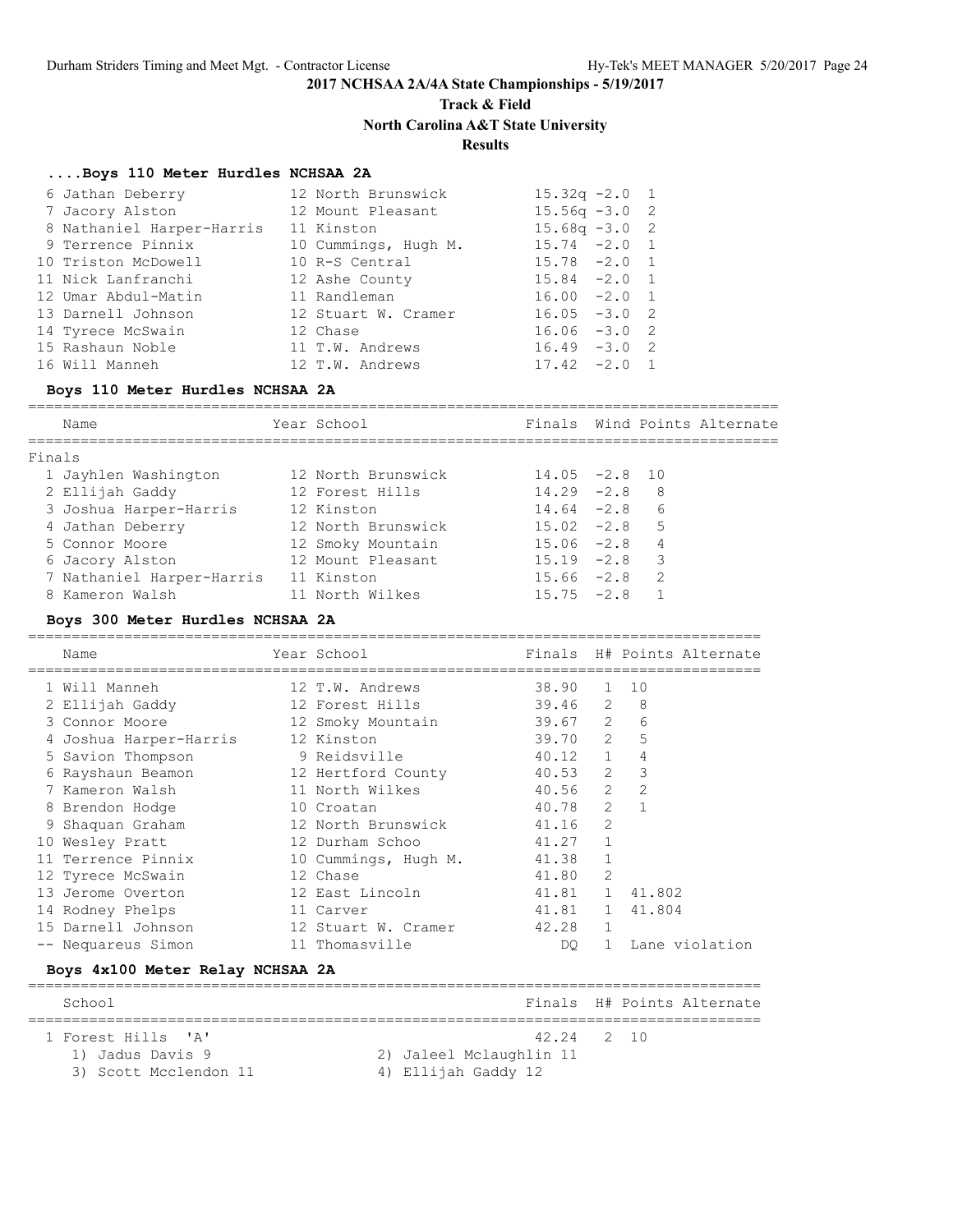## **Track & Field North Carolina A&T State University**

### **Results**

### **....Boys 4x100 Meter Relay NCHSAA 2A**

 2 Beddingfield, E.T. 'A' 43.19 2 8 1) Aaron Bland 11 2) Trayvon Newsome 8 3) Zachary Adams 10 4) Kenneth Sims 12 3 East Bladen 'A' 43.39 2 6 1) Travaris Carter 11 (2) C j Murphy 12 3) Eian Hines 12 4) Ethan Hines 12 4 Pasquotank County 'A' 43.43 2 5 1) Marcus Cowell 12 2) Michael Cowell 12 3) Brandon Tillett 12 (4) Samuel Bingham 10 5 Parkwood 'A' 43.49 1 4 1) Zach Barksdale 10 2) Wyne McGriff 9 3) Travon Morrow 12 (4) Caleb Lee 12 6 Bandys 'A' 43.50 2 3 1) Dashawn Gibbs 11 2) Zeek Kennedy 12 3) Eli Smith 11 12 12 12 13 14 4) JaTay Culliver 11 7 T.W. Andrews 'A' 43.54 1 2 1) Isaiah Davis 10 2) Will Manneh 12 3) Peter Kamara 12 4) Tyquez Johnson 12 8 Northeastern 'A' 43.72 2 1 1) Aaron Harris 10 2) Tyleik Overton 12 3) William Walker 10  $\hspace{1cm}$  4) Randy Griffin 12 9 Kinston 'A' 43.93 2 1) Saquan Pompey 2) Jimere Summers 11 3) Tiyae Johnson 11 4) Joshua Harper-Harris 12 10 Shelby 'A' 44.58 1 1) Damaris Barkley 12 2) Damien Key 12 3) Rashad Greene 12 4) Aaron Jolly 12 11 Reidsville 'A' 44.73 1 1) Austyn Chestnut 12 2) Justin Hairston 12 3) Jalen Easley 11 4) Xavier King 12 12 Lexington 'A' 45.09 1 1) Christian Perez 10 2) Jayron Roberts 10 3) Nijuan Mayorquin 11 4) Cheven Hargrave 12 13 Monroe 'A' 45.36 1 1) Tyshon Houston 11 2) Tristan Hyatt 11 3) Jamari Bivens 10  $\hskip1cm$  4) Joshua Marsh 10 14 Chase 'A' 46.02 1 1) Xavier Williams 11 2) Rashad Wilkins 3) Garrett Hampton 4) Bruce Squires 12 15 Hendersonville 'A' 46.03 1 1) Vernon Robertson 9 2) Hakeem Jenkins 12 3) Ethan Burns 12 4) Kalin Ensley 10 -- Carrboro 'A' DNF 2 1) Tim Rogers-Neal Jr. 9 2) Tabian Sales 12 3) Ajani Murdaugh-Wright 11 4) Quinton Adams 12

#### **Boys 4x200 Meter Relay NCHSAA 2A**

==================================================================================== School **Finals H# Points Alternate** ==================================================================================== 1 North Brunswick 'A' 1:28.31 2 10 1) Alex Justice 11 2) Jayhlen Washington 12 3) Shaquan Graham 12 4) Jc Smith 12 2 Reidsville 'A' 1:29.23 2 8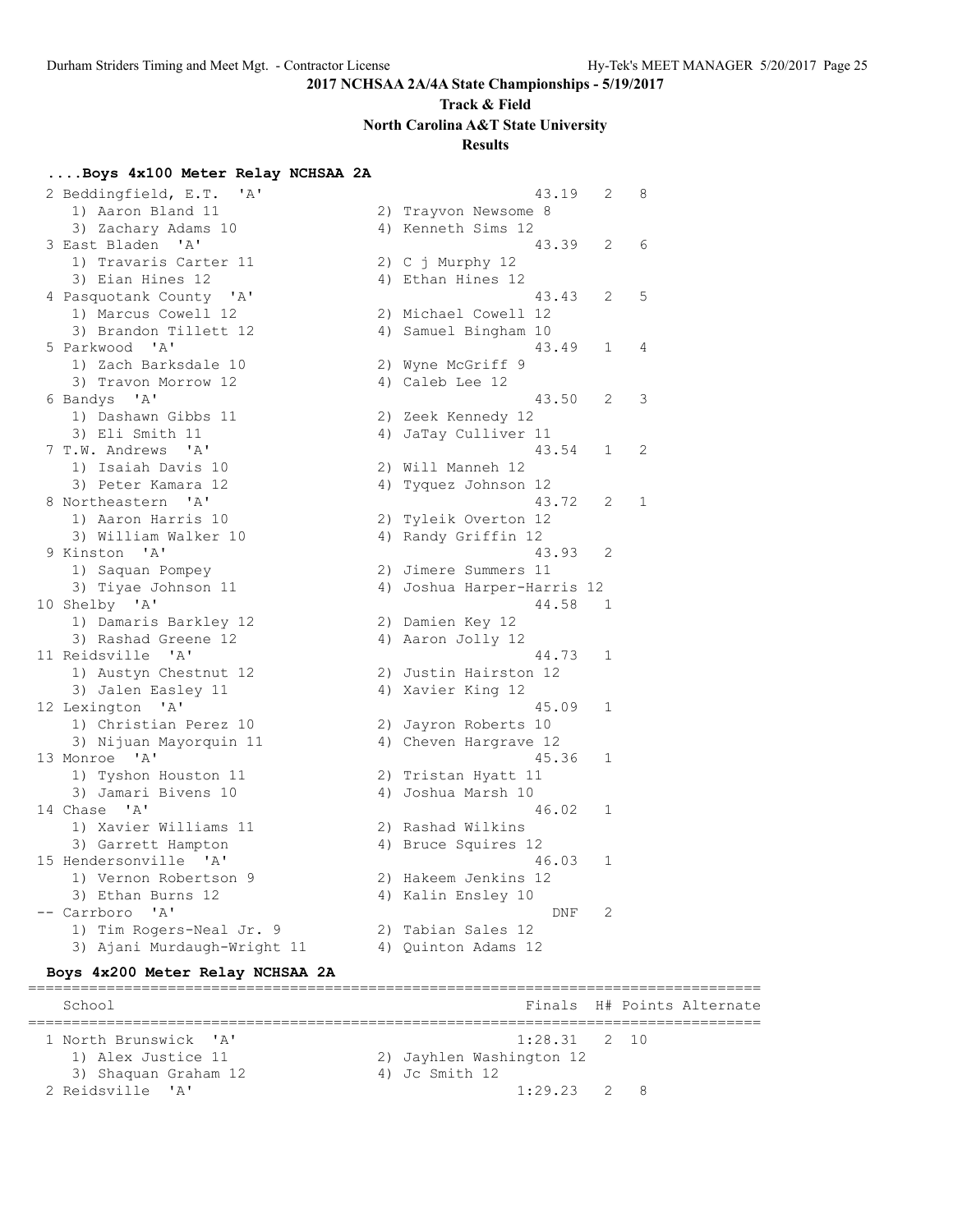# **Track & Field North Carolina A&T State University**

### **Results**

### **....Boys 4x200 Meter Relay NCHSAA 2A**

| 1) Xavier King 12                   | 2) Austyn Chestnut 12       |              |   |                |
|-------------------------------------|-----------------------------|--------------|---|----------------|
| 3) Jalen Easley 11                  | 4) Isaac Hill 11            |              |   |                |
| 3 Shelby 'A'                        | 1:29.44                     | 2            | 6 |                |
| 1) Aaron Jolly 12                   | 2) Damien Key 12            |              |   |                |
| 3) Lathan Kee 12                    | 4) Nathan Kee 12            |              |   |                |
| 4 Forest Hills 'A'                  | 1:29.84                     | $\mathbf{1}$ | 5 |                |
| 1) Jadus Davis 9                    | 2) Jaylon Polk 11           |              |   |                |
| 3) Keeshawn Tyson 10                | 4) Jaleel Mclaughlin 11     |              |   |                |
| 5 Southwest Edgecombe<br>' A '      | 1:30.09                     | 2            | 4 |                |
| 1) Jahleel Anderson                 | 2) Larry Johnson 12         |              |   |                |
| 3) Jelan Smith 10                   | 4) Jahkele Goins 11         |              |   |                |
| 6 Pasquotank County 'A'             | 1:30.27                     | 2            | 3 |                |
| 1) Samuel Bingham 10                | 2) Michael Cowell 12        |              |   |                |
| 3) Marcus Cowell 12                 | 4) Brandon Tillett 12       |              |   |                |
| 7 Parkwood 'A'                      | 1:30.50                     | 2            | 2 |                |
| 1) Wyne McGriff 9                   | 2) Zach Barksdale 10        |              |   |                |
| 3) Travon Morrow 12                 | 4) Caleb Lee 12             |              |   |                |
| 8 Chase 'A'                         | 1:30.74                     | 2            | 1 |                |
|                                     |                             |              |   |                |
| 1) Xavier Williams 11               | 2) Tyrece McSwain 12        |              |   |                |
| 3) Rashad Wilkins                   | 4) Bruce Squires 12         |              |   |                |
| 9 Bartlett Yancey 'A'               | 1:30.91                     | 1            |   |                |
| 1) Malachi Gwynn 10                 | 2) Joe Durdan 10            |              |   |                |
| 3) Gerrid Hicks 12                  | 4) Shay Jeffers 12          |              |   |                |
| 10 Bandys 'A'                       | 1:30.92                     | 2            |   |                |
| 1) Dashawn Gibbs 11                 | 2) Zeek Kennedy 12          |              |   |                |
| 3) Eli Smith 11                     | 4) JaTay Culliver 11        |              |   |                |
| 11 North Pitt 'A'                   | 1:31.16                     | $\mathbf{1}$ |   |                |
| 1) Keith Andrews 11                 | 2) Thomas Powell 10         |              |   |                |
| 3) Kimani McDaniels 9               | 4) Jaquon Speight 9         |              |   |                |
| 12 Mount Pleasant<br>$\overline{A}$ | 1:33.61                     | 1            |   |                |
| 1) Warren Mcclure 11                | 2) Jacob Lee 12             |              |   |                |
| 3) Adam Johns 12                    | 4) Jacory Alston 12         |              |   |                |
| 13 Hendersonville 'A'               | 1:33.64                     | 1            |   |                |
| 1) Joe Maddock                      | 2) Hakeem Jenkins 12        |              |   |                |
| 3) Ethan Burns 12                   | 4) Kalin Ensley 10          |              |   |                |
| 14 Red Springs 'A'                  | 1:34.97                     | 1            |   |                |
| 1) Aaron Johnson                    | 2) Robron Lewis 12          |              |   |                |
| 3) Bobby McRae 11                   | 4) Dimitri Sinclair 11      |              |   |                |
| -- Carrboro 'A'                     | DNF                         | 1            |   |                |
| 1) Tim Rogers-Neal Jr. 9            | 2) Tabian Sales 12          |              |   |                |
| 3) Juwan Murdaugh-Wright 9          | 4) Ajani Murdaugh-Wright 11 |              |   |                |
| -- Carver 'A'                       | DQ.                         | $\mathbf{1}$ |   | Zone violation |
| 1) Rakeem Jenkins 12                | 2) Tyguan Glover 12         |              |   |                |
| 3) A Crowell                        | 4) Kajuan Jackson 12        |              |   |                |
|                                     |                             |              |   |                |

### **Boys 4x400 Meter Relay NCHSAA 2A**

| School               |                        |  | Finals H# Points Alternate |
|----------------------|------------------------|--|----------------------------|
| 1 Croatan 'A'        | $3:22.58$ 2 10         |  |                            |
| 1) Tyler Robinson 12 | 2) Robert Brenneman 12 |  |                            |
| 3) Joseph Bulfer 11  | 4) Michael Quispe 11   |  |                            |
| 2 Carrboro 'A'       | $3:24.87$ 2 8          |  |                            |
| 1) Elijah Jones 10   | 2) Tabian Sales 12     |  |                            |
|                      |                        |  |                            |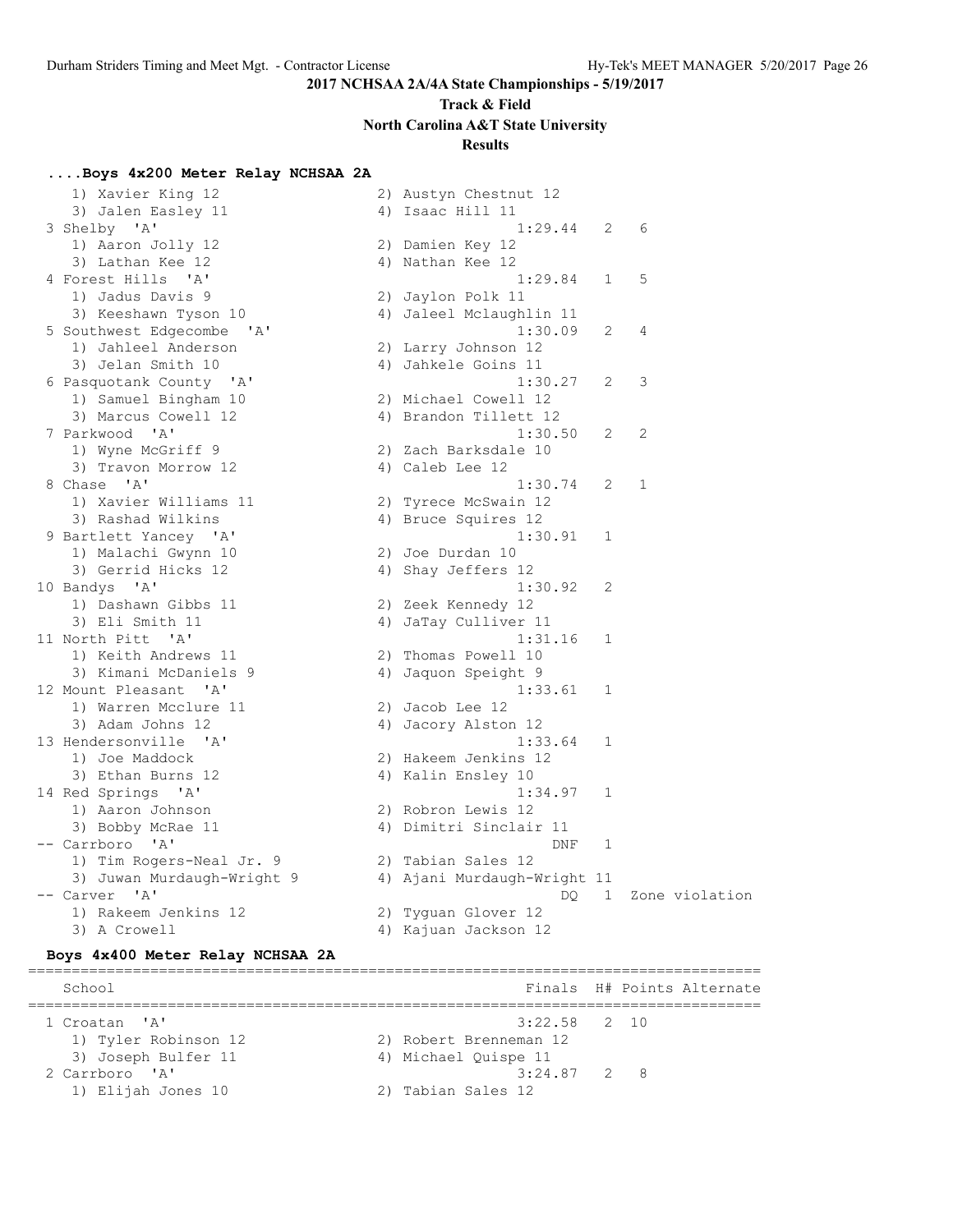# **Track & Field North Carolina A&T State University**

### **Results**

### **....Boys 4x400 Meter Relay NCHSAA 2A**

| 3) Ajani Murdaugh-Wright 11                    | 4) Quinton Adams 12           |              |   |
|------------------------------------------------|-------------------------------|--------------|---|
| 3 Shelby 'A'                                   | 3:25.32                       | 2            | 6 |
| 1) Lathan Kee 12                               | 2) Keelyn Surratt 11          |              |   |
| 3) Dorian Williams 10                          | 4) Nathan Kee 12              |              |   |
| 4 Reidsville 'A'                               | 3:28.99                       | 2            | 5 |
| 1) Jalen Easley 11                             | 2) Savion Thompson 9          |              |   |
| 3) Isaac Hill 11                               | 4) Naszai Trice 11            |              |   |
| 5 Bunker Hill 'A'                              | 3:29.04                       | 2            | 4 |
| 1) Derrick Artis 12                            | 2) Brandon Rockette 11        |              |   |
| 3) Damarcus Ruff 12                            | 4) Bernie Briley 11           |              |   |
| $\mathsf{A}$<br>6 T.W. Andrews                 | 3:29.78                       | 1            | 3 |
| 1) Peter Kamara 12                             | 2) Malcom Franklin 11         |              |   |
| 3) Jevon McKiver                               | 4) Will Manneh 12             |              |   |
| 7 Monroe 'A'                                   | 3:30.42                       | 2            | 2 |
| 1) Joshua Marsh 10                             | 2) Elijiah Henderson 11       |              |   |
| 3) Tristan Hyatt 11                            | 4) Marcus Walker 10           |              |   |
| 8 Hunter Huss 'A'                              | 3:32.34                       | 2            | 1 |
| 1) Ahmad Foster 12                             | 2) Maleek Wright 10           |              |   |
| 3) Kamal Sharpe 12                             | 4) Chance Roberts 12          |              |   |
| 9 Surry Central 'A'                            | 3:32.71                       | $\mathbf{1}$ |   |
| 1) Nolan McMillian 9                           | 2) Ivan Antunez 10            |              |   |
| 3) Martin Palacios 11                          | 4) Daniel Alvarez-Orlachia 12 |              |   |
| 10 North Brunswick 'A'                         | 3:33.54                       | $\mathbf{1}$ |   |
| 1) Alex Justice 11                             | 2) Shaquan Graham 12          |              |   |
| 3) Daveon Nixon 10                             | 4) Isiah Bell 11              |              |   |
| 11 Mount Pleasant<br>$^{\prime}$ A $^{\prime}$ | 3:33.93                       | 1            |   |
| 1) MacKay Burke 10                             | 2) Jacory Alston 12           |              |   |
| 3) Adam Johns 12                               | 4) Jacob Shields 10           |              |   |
| 12 Northeastern 'A'                            | 3:35.66                       | 1            |   |
| 1) Carlos Raven 9                              | 2) Jermarri Turner 11         |              |   |
| 3) Kenny Hewitt 12                             | 4) Seth Overman 12            |              |   |
| 13 Kinston 'A'                                 | 3:37.59                       | 1            |   |
| 1) Nathaniel Harper-Harris 11                  | 2) Shiqwan Dixon              |              |   |
| 3) Darian Greene                               | 4) Daeshawn Lewis 12          |              |   |
| 14 Newton-Conover<br>$\mathsf{A}$              | 3:38.04                       | 2            |   |
| 1) Jaheim Mullen 10                            | 2) Keldon Stinson 10          |              |   |
| 3) Dalton Brocco 12                            | 4) Jalen Johnson 11           |              |   |
| 15 Central Academy of Technology<br>' A'       | 3:40.76                       | $\mathbf{1}$ |   |
| 1) Jackson Hase 9                              | 2) Donovan Walker 10          |              |   |
| 3) Josh Weirich 12                             | 4) Joey Schneider 12          |              |   |

#### **Boys 4x800 Meter Relay NCHSAA 2A**

================================================================================= School Finals Points Alternate ================================================================================= 1 Croatan 'A' 8:04.03 10 1) Tyler Robinson 12 2) Joseph Bulfer 11 3) Devin Barnes 11 (4) Michael Quispe 11 2 Brevard 'A' 8:11.13 8 1) Noah Schoenacher 10 2) William Coye 10 3) Andrew Robinson 12 4) Noah Graham 12 3 First Flight 'A' 8:11.52 6 1) Zach Hughes 9 2) Blaiz Rodman 12 3) Kam Midgett 11 4) Skylar Stultz 11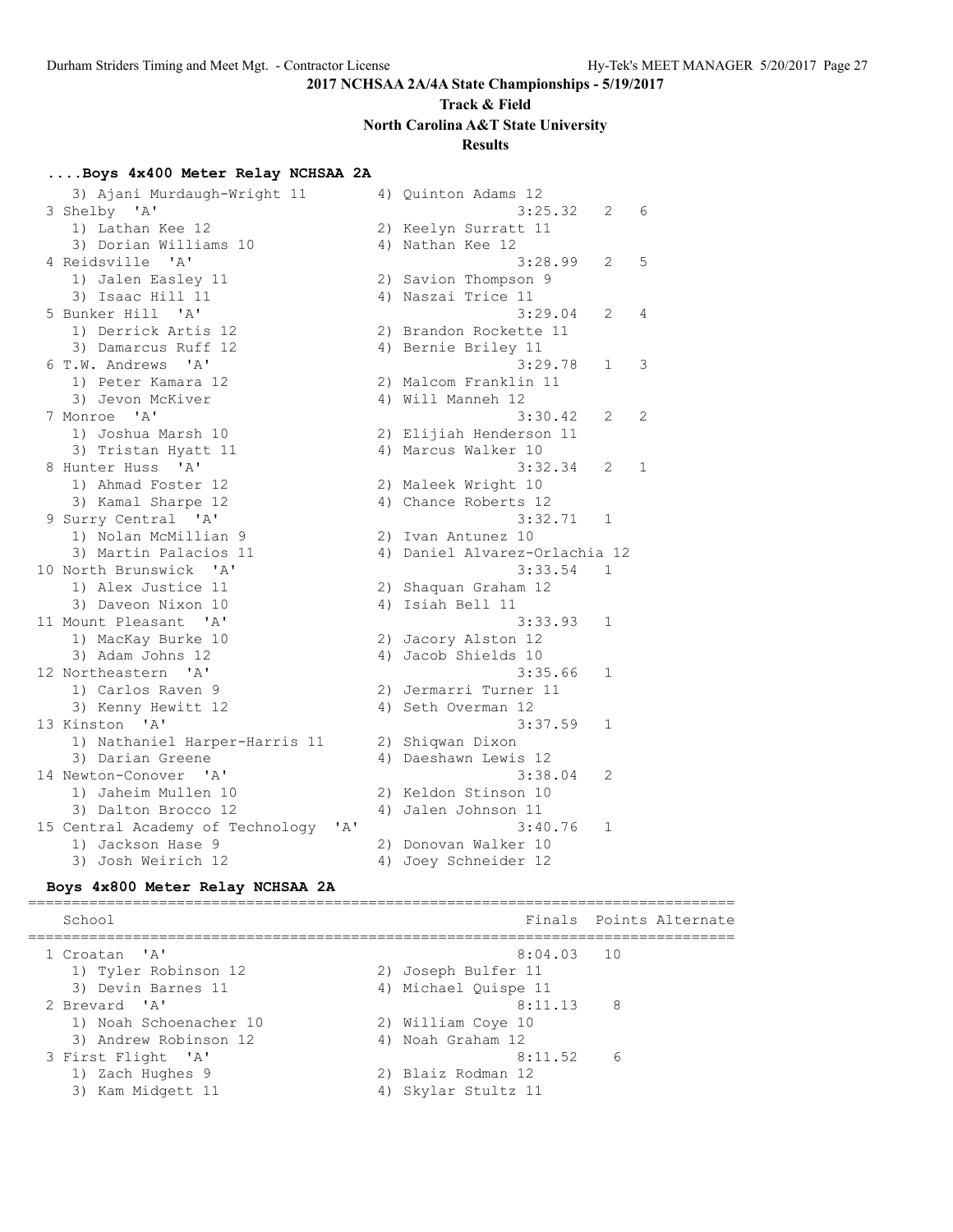# **Track & Field North Carolina A&T State University**

# **Results**

### **....Boys 4x800 Meter Relay NCHSAA 2A**

| 4 Central Academy of Technology<br>'A' | 8:15.35                 | 5 |
|----------------------------------------|-------------------------|---|
| 1) Evan Wunder 11                      | 2) Jackson Hase 9       |   |
| 3) Josh Weirich 12                     | 4) Jesse Ballew 12      |   |
| 5 Durham School of the Arts<br>' A'    | 8:18.48                 | 4 |
| 1) Ben Kearsley 11                     | 2) Kai Hart 10          |   |
| 3) Joey Kreiling 12                    | 4) Sam Bloodworth 11    |   |
| 6 Franklin 'A'                         | 8:19.06                 | 3 |
| 1) Robert McAllister 12                | 2) Nathan Richards 11   |   |
| 3) Grayson Jones 11                    | 4) Grant Vanhook 12     |   |
| 7 Lake Norman Charter School<br>' A'   | 8:23.46                 | 2 |
| 1) Brian Hack 12                       | 2) Riley Leprell 10     |   |
| 3) Daniel Evora 12                     | 4) Blake Bosley 12      |   |
| 8 Ashe County 'A'                      | 8:32.98                 | 1 |
| 1) David Roten 11                      | 2) Tafton Baker 10      |   |
| 3) Riley Richardson 11                 | 4) Terek Ashley 11      |   |
| 9 Parkwood 'A'                         | 8:34.14                 |   |
| 1) Andrew Alejandro 11                 | 2) Clark Jones 11       |   |
| 3) Tyler Lewis 11                      | 4) Philip Abernathy 12  |   |
| 10 Smoky Mountain 'A'                  | 8:36.12                 |   |
| 1) Eli Costa 11                        | 2) Cameron McKee 10     |   |
| 3) Jonathan Scifers 12                 | 4) Isaac Bjerkness 12   |   |
| 11 North Brunswick 'A'                 | 8:42.06                 |   |
| 1) Alex Justice 11                     | 2) Thomas Wallace 12    |   |
| 3) Taye Scott 9                        | 4) Isiah Bell 11        |   |
| 12 Clinton 'A'                         | 8:44.24                 |   |
| 1) Greg Monk 11                        | 2) Phillip Sneed 12     |   |
| 3) Jarod Parker 11                     | 4) Kade Sutton 11       |   |
| 13 Currituck County 'A'                | 8:46.22                 |   |
| 1) Brad Saunders 9                     | 2) Madison Phillips     |   |
| 3) Josh Beaumont 11                    | 4) Ryan Camden 11       |   |
| 14 Monroe<br>$\mathsf{A}$              | 8:46.54                 |   |
| 1) Shaddarius Barrett 12               | 2) Elijiah Henderson 11 |   |
| 3) Manuel Mendez 12                    | 4) Marcus Walker 10     |   |
| 15 Franklinton 'A'                     | 8:56.29                 |   |
| 1) Hayes Tharrington                   | 2) Ryan Fritz 12        |   |
| 3) Qualseem Cooper                     | 4) Baretta Exley 11     |   |
| 16 Carrboro 'A'                        | 9:03.52                 |   |
| 1) Emil Usinger 11                     | 2) Christopher Knotek 9 |   |
| 3) Jackson Blumhardt 12                | 4) Carter Macklin       |   |

#### **Boys High Jump NCHSAA 2A**

# =================================================================================

| Name                | Year School        |              |      | Finals Points Alternate |
|---------------------|--------------------|--------------|------|-------------------------|
| 1 Jaquarii Roberson | 12 Hertford County | $6 - 06.00$  | 10   |                         |
| 2 Dakota Oxendine   | 11 St. Pauls       | $6 - 04.00$  | 8    |                         |
| 3 Tyson Green       | 11 Randleman       | $J6 - 04.00$ | 6    |                         |
| 4 Wes Bolinsky      | 11 East Davidson   | $6 - 02.00$  | 4.50 |                         |
| 4 Trey Bryant       | 12 Northeastern    | $6 - 02.00$  | 4.50 |                         |
| 6 Damarcus Ruff     | 12 Bunker Hill     | J6-02.00     | 3    |                         |
| 7 Caleb Lee         | 12 Parkwood        | $J6 - 02.00$ | 2    |                         |
| 8 Sean Stribling    | 12 Smoky Mountain  | $J6 - 02.00$ |      |                         |
| 9 Trejon Simpson    | 11 Carver          | $J6 - 02.00$ |      |                         |
| 10 Lorenzo Woods    | 11 R-S Central     | $6 - 00.00$  |      |                         |
|                     |                    |              |      |                         |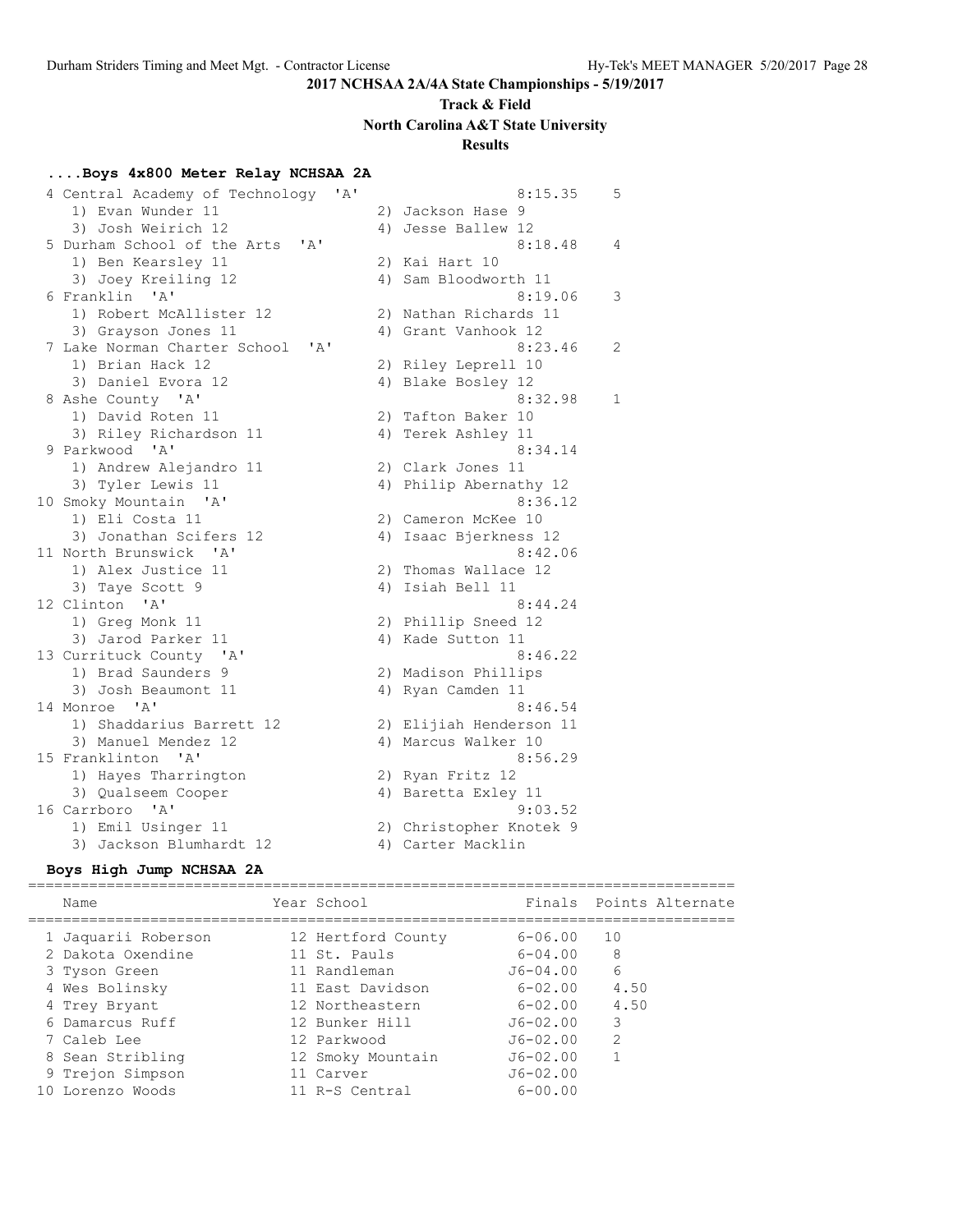# **Track & Field North Carolina A&T State University Results**

### **....Boys High Jump NCHSAA 2A**

| 11 Jathan Deberry     | 12 North Brunswick    | $J6 - 00.00$ |
|-----------------------|-----------------------|--------------|
| 12 Ty'quavious Brewer | 12 Monroe             | $5 - 10.00$  |
| 12 Chris Davis        | 11 Bunker Hill        | $5 - 10.00$  |
| 12 Alex Boyette       | 12 North Johnston     | $5 - 10.00$  |
| 15 Tavon Lee          | 11 Durham Schoo       | $J5 - 10.00$ |
| 16 Brian Lucas        | 12 Midway High School | $5 - 08.00$  |

### **Boys Pole Vault NCHSAA 2A**

=================================================================================

| Name               | Year School                  |              |                | Finals Points Alternate |
|--------------------|------------------------------|--------------|----------------|-------------------------|
| 1 Tyler Fitzgerald | 12 Surry Central             | 14-00.00     | 10             |                         |
| 2 Troy Lieberman   | 12 Polk County               | 13-06.00     | 8              |                         |
| 3 Jake Justice     | 10 Polk County               | 13-00.00     | 6              |                         |
| 4 Josh Yontz       | 12 Madison                   | $12 - 06.00$ | 5              |                         |
| 5 Chase Boone      | 12 Surry Central             | $12 - 00.00$ | $\overline{4}$ |                         |
| 6 Jacob Metscher   | 11 Madison                   | J12-00.00    | 3              |                         |
| 7 Dawson Gant      | 12 T.W. Andrews              | $11 - 06.00$ | $\overline{2}$ |                         |
| 8 Marcus Hesske    | 9 Parkwood                   | J11-06.00    | $\mathbf{1}$   |                         |
| 9 Trent Miller     | 10 Ashe County 11-00.00      |              |                |                         |
| 10 Matthew Cason   | 11 North Brunswick J11-00.00 |              |                |                         |
| 11 Sincere King    | 11 North Pitt                | $10 - 06.00$ |                |                         |
| -- Kevin Henry     | 9 T.W. Andrews               | ΝH           |                |                         |
| -- Ben Rader       | 11 Carrboro                  | ΝH           |                |                         |
| -- Ryan Deshler    | 9 Carrboro                   | ΝH           |                |                         |
| -- Mecca Freeman   | 12 North Pitt                | ΝH           |                |                         |
| -- Darnell Brooks  | 11 North Brunswick           | ΝH           |                |                         |

### **Boys Long Jump NCHSAA 2A**

| Name                       | Year School and the School and the School and the School and the School and the School and the School          |                       |     |                | Finals Wind Points Alternate |
|----------------------------|----------------------------------------------------------------------------------------------------------------|-----------------------|-----|----------------|------------------------------|
| 1 Jayhlen Washington       | 12 North Brunswick                                                                                             | $23 - 03.00$ $2.3$ 10 |     |                |                              |
| 2 Eian Hines               | 12 East Bladen 23-02.25 0.7 8                                                                                  |                       |     |                |                              |
| 3 Jc Smith                 | 12 North Brunswick 22-10.50 0.7                                                                                |                       |     | 6              |                              |
| 4 Daenard Branch           | 12 Kinston                                                                                                     | $22-09.50$ 1.8        |     | 5              |                              |
| 5 Ethan Hines              | 12 East Bladen 22-07.75 1.8                                                                                    |                       |     | $\overline{4}$ |                              |
| 6 Damarcus Ruff            | 12 Bunker Hill 22-04.50 -0.2 3                                                                                 |                       |     |                |                              |
| 7 Ellijah Gaddy            | 12 Forest Hills 21-08.25 -0.8 2                                                                                |                       |     |                |                              |
| 8 Scott Mcclendon          | 11 Forest Hills                                                                                                | $21 - 02.75 - 1.3$ 1  |     |                |                              |
| 9 Caleb Lee                | 12 Parkwood and the state of the state of the state of the state of the state of the state of the state of the | $21 - 01.75$ 1.2      |     |                |                              |
| 10 Da'jon Thaggard         | 12 Greene Central $21-00.25 -0.7$                                                                              |                       |     |                |                              |
| 11 Matthew Mudd            | 12 South Stokes 21-00.00 0.2                                                                                   |                       |     |                |                              |
| 12 Cornell Hendricks       | 11 Warren County 20-11.50 0.3                                                                                  |                       |     |                |                              |
| 13 Quincy Vann             | 11 Roanoke Rapids 20-05.00 NWI                                                                                 |                       |     |                |                              |
| 14 Cameron Dollar          | 12 East Lincoln                                                                                                | $19 - 08.75$ 3.1      |     |                |                              |
| 15 Jake Justice            | 10 Polk County                                                                                                 | $18 - 04.75$ 0.8      |     |                |                              |
| -- Bernie Briley           | 11 Bunker Hill                                                                                                 | ND.                   | NWI |                |                              |
| Boys Triple Jump NCHSAA 2A |                                                                                                                |                       |     |                |                              |

| Name                 | Year School        | Finals Wind Points Alternate |
|----------------------|--------------------|------------------------------|
| 1 Jayhlen Washington | 12 North Brunswick | $47 - 08.75$ 0.9 10          |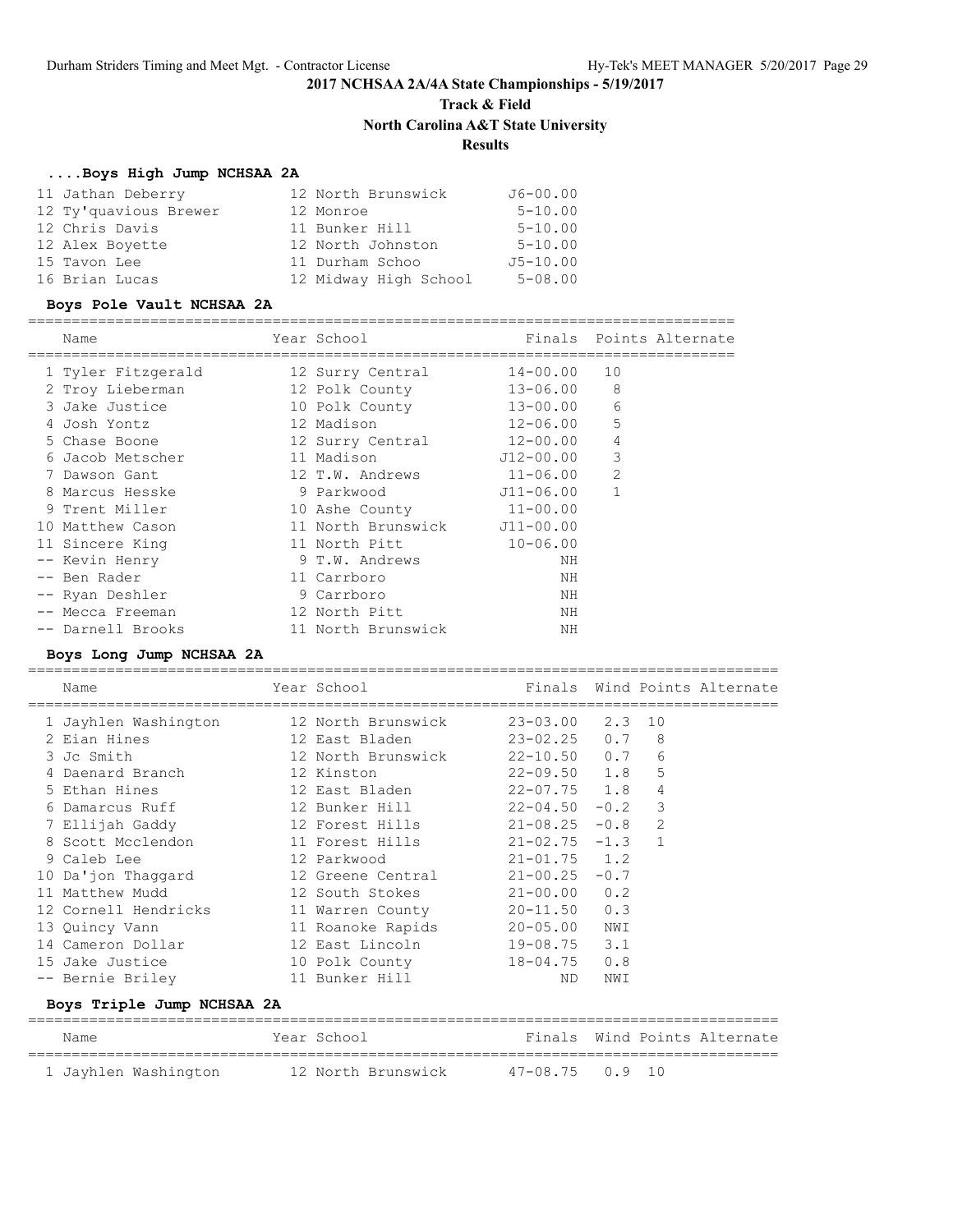# **Track & Field**

**North Carolina A&T State University**

### **Results**

#### **....Boys Triple Jump NCHSAA 2A**

| 2 Hakeem Jenkins      | 12 Hendersonville      | $43 - 08.50$ | 1.0    | 8              |
|-----------------------|------------------------|--------------|--------|----------------|
| 3 Ty'quavious Brewer  | 12 Monroe              | $43 - 03.75$ | $-2.9$ | 6              |
| 4 Gerald McKinney     | 12 Parkwood            | $43 - 01.50$ | 0.7    | .5             |
| 5 Dakota Oxendine     | 11 St. Pauls           | 43-01.00     | 1.3    | $\overline{4}$ |
| 6 Tanner Williams     | 10 Franklin            | $42 - 10.00$ | 0.6    | 3              |
| 7 Shawn Jordan        | 12 Warren County       | $42 - 07.50$ | 0.8    | 2              |
| 8 Daylnn Cuthbertson  | 11 North Rowan         | $42 - 00.00$ | $-0.7$ | 1              |
| 9 Saafir Craven       | 11 Lexington           | $41 - 09.00$ | $-0.6$ |                |
| 10 Jiovanni Lawrence  | 12 Southwest Edgecombe | $40 - 11.75$ | 0.3    |                |
| 11 Kamal Sharpe       | 12 Hunter Huss         | $39 - 10.00$ | 0.8    |                |
| 12 Jose Garrido-Perez | 10 Durham Schoo        | $39 - 02.00$ | 0.9    |                |
| -- Malcolm Dameron    | 11 Hertford County     | FOUL         |        |                |

#### **Boys Shot Put NCHSAA 2A**

================================================================================= Name The Year School The Finals Points Alternate ================================================================================= 1 Donnie Thompson 12 Lincolnton 52-11.50 10 2 Jaqwuez Norman 12 Farmville Central 52-05.25 8 3 Wesley Purvis 12 North Pitt 52-01.50 6 4 Tyeree Steele **12 Lexington** 50-11.50 5 5 Ryan Eldridge 11 North Surry 50-00.25 4 6 Keizia Everett 10 Farmville Central 49-06.25 3 7 Nate Robinson 12 West Wilkes 49-01.50 2 8 Jerome Bass 11 Red Springs 47-10.50 1 9 Robert Gonzalez 11 Bartlett Yancey 45-08.75 10 Donovan Pinnex 11 Reidsville 45-02.00 11 Derek Green 10 Southwest Onslow 44-00.00 12 Devon Whitehead 11 Cummings, Hugh M. 43-04.00 13 Ryan Matz 11 East Lincoln 42-09.50 13 Brian Barnett 12 Maiden 42-09.50 15 Zach Cougler 12 Bunker Hill 41-00.00 -- Zane Johnson 11 Forbush FOUL

### **Boys Shot Put WheelChair Wheelchair NCHSAA 2A**

| Name           | Year School        |               | Finals Points Alternate |
|----------------|--------------------|---------------|-------------------------|
| 1 Dylan Pinder | 12 North Johnston  | $J15 - 00.00$ |                         |
| 2 Kenny Korff  | 12 North Brunswick | $J13 - 01.50$ |                         |

#### **Boys Discus Throw NCHSAA 2A**

| Name            | Year School          |            | Finals Points Alternate |
|-----------------|----------------------|------------|-------------------------|
| 1 Zane Johnson  | 11 Forbush           | $148 - 09$ | 10                      |
| 2 Tyrone Watson | 12 North Brunswick   | $146 - 03$ | 8                       |
| 3 Chris Edwards | 12 Farmville Central | $144 - 02$ | 6                       |
| 4 Wesley Purvis | 12 North Pitt        | $136 - 01$ | 5                       |
| 5 Taymond Reed  | 12 Graham            | $135 - 09$ | 4                       |
| 6 Atlas Goss    | 12 East Bladen       | $135 - 06$ | 3                       |
| 7 Conner Garner | 12 Randleman         | $135 - 04$ | 2                       |
| 8 Tim Abee      | 12 Draughn           | $134 - 05$ |                         |
| 9 Ryan Eldridge | 11 North Surry       | $130 - 00$ |                         |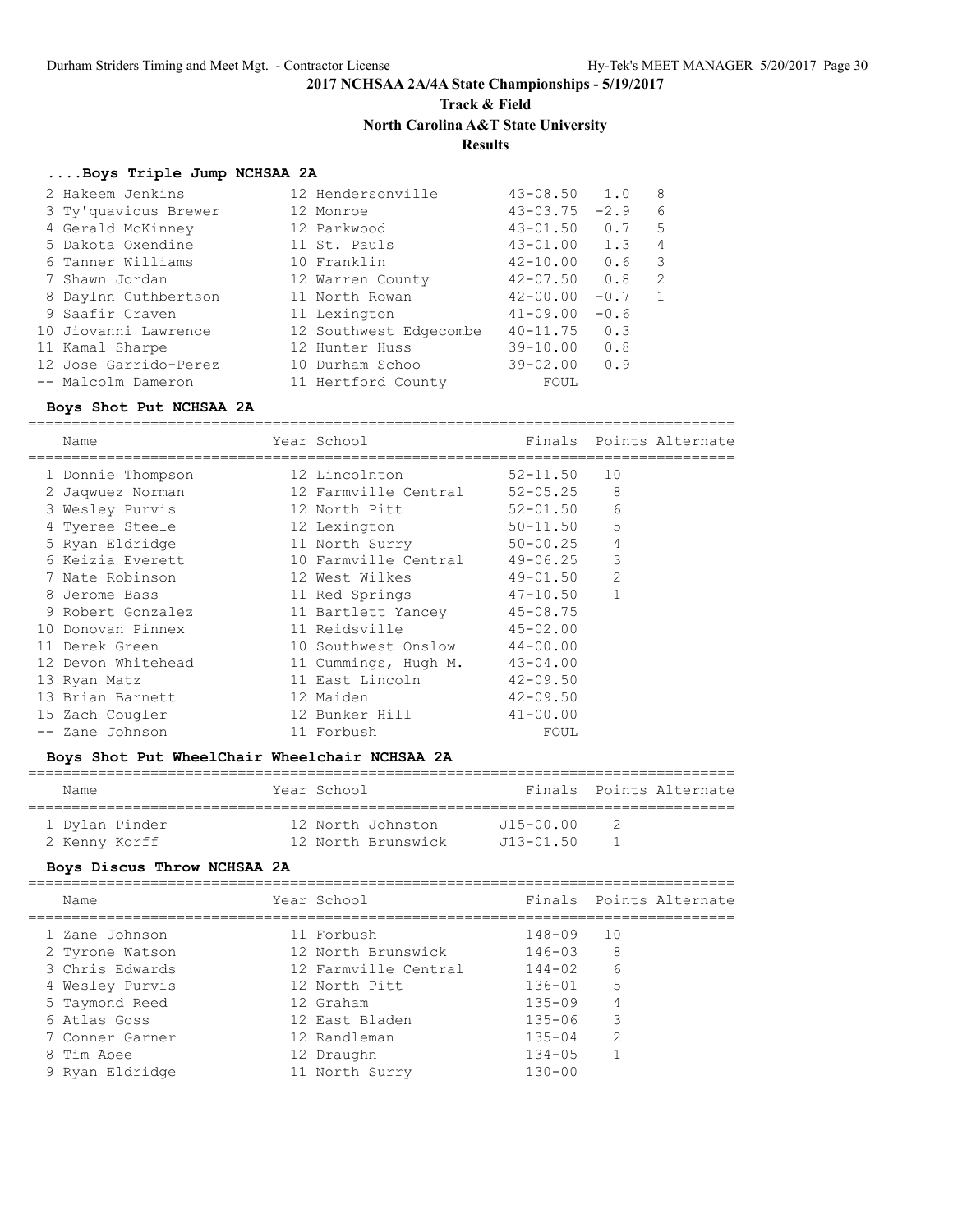# **Track & Field North Carolina A&T State University Results**

### **....Boys Discus Throw NCHSAA 2A**

| 10 Antonio Jones   | 10 Ayden-Grifton     | $129 - 11$ |
|--------------------|----------------------|------------|
| 11 Ellis Horton    | 10 Mount Pleasant    | $127 - 08$ |
| 12 Brian Barnett   | 12 Maiden            | $126 - 06$ |
| 13 Gage Kosnik     | 11 Smoky Mountain    | $126 - 05$ |
| 14 Cody Brady      | 12 Providence Grove  | $123 - 07$ |
| 15 Kane McCandless | 11 Mountain Heritage | $108 - 06$ |

### **Boys Discus Throw Wheelchair Wheelchair NCHSAA 2A**

| Name           | Year School        |           | Finals Points Alternate |
|----------------|--------------------|-----------|-------------------------|
| 1 Dylan Pinder | 12 North Johnston  | .140 – 10 |                         |
| 2 Kenny Korff  | 12 North Brunswick | .130-10   |                         |

### **Boys 100 Meter Dash NCHSAA 4A**

### **8 Advance: Top 2 Each Heat plus Next 4 Best Times**

| Name                          | Year School          |                         |             | Prelims Wind H# Alternate |
|-------------------------------|----------------------|-------------------------|-------------|---------------------------|
| Preliminaries                 |                      |                         |             |                           |
| 1 Rondell Terry               | 11 Garner            | $10.960 - 1.2$ 1 10.951 |             |                           |
| 2 Brandon Ray                 | 11 Athens Drive      | $10.970 - 1.4$ 2        |             |                           |
| 3 Kobe Barnes                 | 11 Wakefield         | $10.96Q - 1.2$ 1 10.954 |             |                           |
| 4 Joshua Williams             | 12 Jack Britt        | $11.18Q - 1.4$ 2        |             |                           |
| 5 Deshawn Ballard             | 12 Laney             | $11.06q - 1.2$ 1        |             |                           |
| 6 Jacquez Roseboro            | 10 Parkland          | $11.11q - 1.2$ 1        |             |                           |
| 7 Eli Muckelvene              | 11 West Forsyth      | $11.15q - 1.2$ 1        |             |                           |
| 8 Ryan Richardson 11 Hopewell |                      | $11.20q - 1.4$ 2        |             |                           |
| 9 Isai'as Robinson            | 11 Overhills         | $11.24 -1.2$ 1          |             |                           |
| 10 Ahmad Ellis                | 11 Berry, Phillip O. | $11.25 - 1.4$ 2         |             |                           |
| 11 Malik Miles                | 12 Reagan, Ronald W  | $11.30 -1.2 111.292$    |             |                           |
| 11 Jt Adams                   | 12 Pinecrest         | $11.30 -1.4$ 2 11.292   |             |                           |
| 13 Kamari Royster             | 11 Riverside (4a)    | $11.48 - 1.4$ 2         |             |                           |
| 14 J Johnson                  | 12 Panther Creek     | $16.68 - 1.4$ 2         |             |                           |
| -- Brenton Ervin              | 12 Mallard Creek     |                         | $FS -1.4 2$ |                           |
| -- Jaquez Taylor              | 12 Mallard Creek     | FS                      | $-1.2$ 1    |                           |
|                               |                      |                         |             |                           |

#### **Boys 100 Meter Dash Wheelchair Wheelchair NCHSAA 4A**

| Name               | Year School        |                 |  | Finals Wind Points Alternate |
|--------------------|--------------------|-----------------|--|------------------------------|
|                    |                    |                 |  |                              |
| Finals             |                    |                 |  |                              |
| 1 Miles Hill       | 10 Northern Durham | $J28.25 - 2.2$  |  |                              |
| 2 Christopher Coke | 10 Ragsdale        | $-729.07 - 2.2$ |  |                              |

#### **Boys 100 Meter Dash NCHSAA 4A**

| Name              | Year School     |                     | Finals Wind Points Alternate |
|-------------------|-----------------|---------------------|------------------------------|
| 1 Brandon Ray     | 11 Athens Drive | $10.67$ $0.5$ 10    |                              |
| 2 Kobe Barnes     | 11 Wakefield    | $10.79$ $0.5$ 8     |                              |
| 3 Rondell Terry   | 11 Garner       | $10.80 \t 0.5 6$    |                              |
| 4 Ryan Richardson | 11 Hopewell     | $10.95$ $0.5$ 5     |                              |
| 5 Eli Muckelvene  | 11 West Forsyth | $11.00 \t 0.5 \t 4$ |                              |
|                   |                 |                     |                              |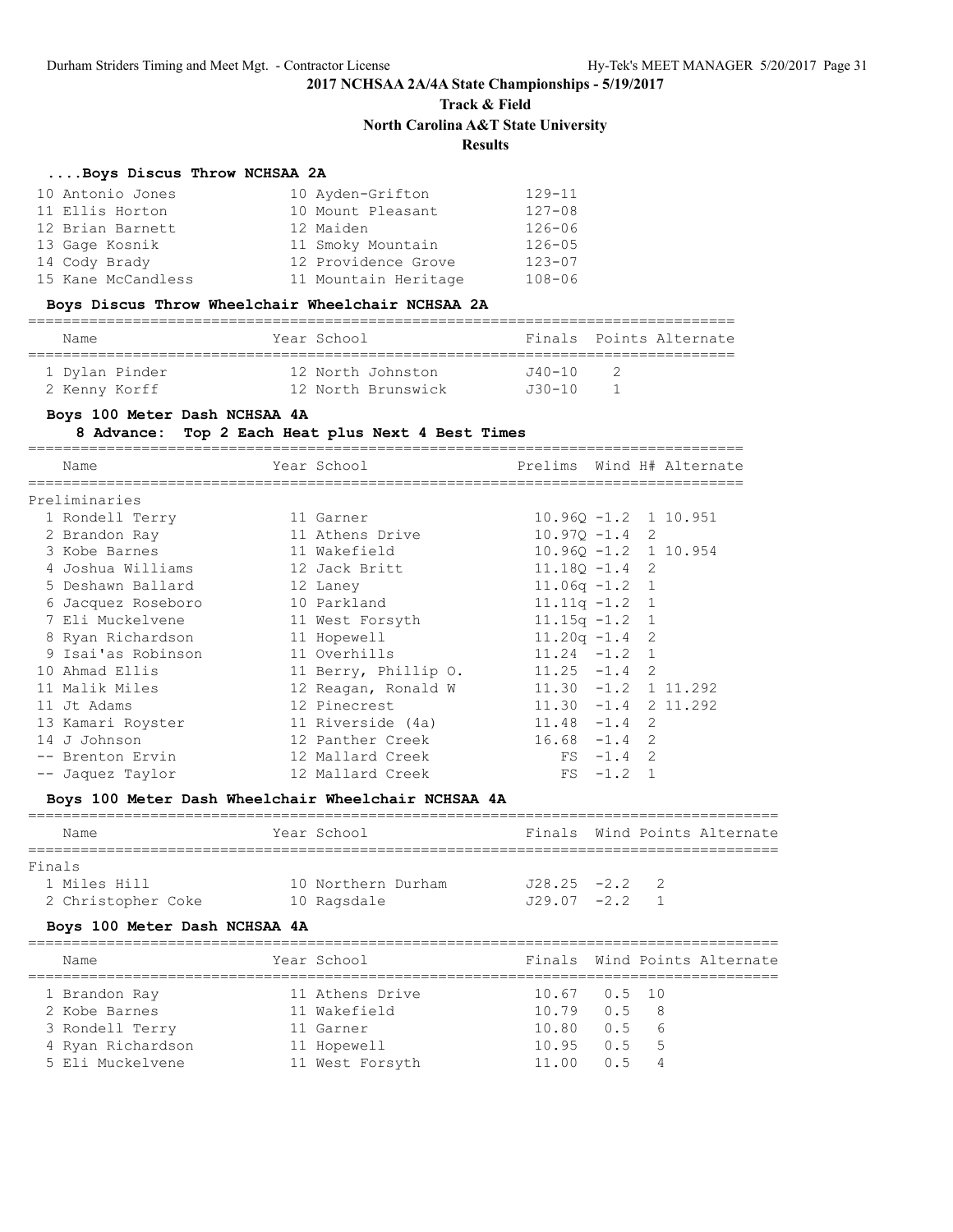## **Track & Field North Carolina A&T State University**

### **Results**

| Boys 100 Meter Dash NCHSAA 4A                       |                      |                 |               |                                |                                 |
|-----------------------------------------------------|----------------------|-----------------|---------------|--------------------------------|---------------------------------|
| 6 Joshua Williams                                   | 12 Jack Britt        | 11.01           | $0.5 \quad 3$ |                                |                                 |
| 7 Jacquez Roseboro                                  | 10 Parkland          | 11.02           | 0.5           | 2                              |                                 |
| 8 Deshawn Ballard                                   | 12 Laney             | 11.04           | 0.5           | $\mathbf{1}$                   |                                 |
| Boys 100 Meter Dash Ambulatory Ambulatory NCHSAA 4A |                      |                 |               |                                |                                 |
| Name                                                | Year School          |                 |               |                                | Finals Wind Points Alternate    |
| 1 Desmond Jackson                                   | 12 Hillside          | J12.67 0.3      |               | $\mathbf{1}$                   |                                 |
| Boys 200 Meter Dash Ambulatory Ambulatory NCHSAA 4A |                      |                 |               |                                |                                 |
| Name                                                | Year School          |                 |               |                                | Finals Wind Points Alternate    |
| 1 Desmond Jackson                                   | 12 Hillside          | $J27.83 - 0.6$  |               | $\mathbf{1}$                   |                                 |
| Boys 200 Meter Dash Wheelchair Wheelchair NCHSAA 4A |                      |                 |               |                                |                                 |
| Name                                                | Year School          |                 |               |                                | Finals Wind Points Alternate    |
| 1 Miles Hill                                        | 10 Northern Durham   | $J57.77$ $+0.0$ |               | 2                              |                                 |
| 2 Christopher Coke                                  | 10 Ragsdale          | $J1:02.81$ +0.0 |               | $\mathbf{1}$                   |                                 |
| Boys 200 Meter Dash NCHSAA 4A                       |                      |                 |               |                                |                                 |
| Name                                                | Year School          |                 |               |                                | Finals Wind H# Points Alternate |
| 1 Ishaq Smith                                       | 12 North Mecklenburg | $21.83 - 1.0$   |               | 2<br>10                        |                                 |
| 2 Kobe Barnes                                       | 11 Wakefield         | $21.92 -1.0 2$  |               | 8                              |                                 |
| 3 Brenton Ervin                                     | 12 Mallard Creek     | $22.01 -1.3$ 1  |               | 6                              |                                 |
| 4 Jalen Jones                                       | 12 Hoke County       | $22.11 -1.0$ 2  |               | 5                              |                                 |
| 5 Rondell Terry                                     | 11 Garner            | $22.20 -1.0 2$  |               | $\overline{4}$                 |                                 |
| 6 Malik Miles                                       | 12 Reagan, Ronald W  | $22.27 -1.0$ 2  |               | 3                              |                                 |
| 7 Bryson Godfrey                                    | 11 Alexander Central | $22.30 -1.3$ 1  |               | $\overline{2}$                 |                                 |
| 8 Jayvon Boyer                                      | 12 Richmond Senior   | 22.31           | $-1.3$        | $\mathbf{1}$<br>$\overline{1}$ |                                 |
| 9 Trequan Barnes                                    | 12 Parkland          | $22.38 -1.0$ 2  |               |                                | 22.373                          |
| 10 Savien Hayes                                     | 10 Parkland          | $22.38 -1.0$ 2  |               |                                | 22.377                          |
| 11 Justen Burnette                                  | 11 Parkland          | $22.45 - 1.3$ 1 |               |                                |                                 |
| 12 William Hoffmann                                 | 12 Green Hope        | $22.61 -1.3$    |               | $\mathbf{1}$                   |                                 |
| 13 Xavier Mfikwa                                    | 12 South View        | $22.72 -1.3 1$  |               |                                |                                 |
| 14 Jt Adams                                         | 12 Pinecrest         | $23.15 - 1.3$   |               | $\overline{1}$                 |                                 |
| Boys 400 Meter Dash NCHSAA 4A                       |                      |                 |               |                                |                                 |

| Name |                                                                                                                                                      | Year School |                                                                                                                                            |       |                          | Finals H# Points Alternate                     |
|------|------------------------------------------------------------------------------------------------------------------------------------------------------|-------------|--------------------------------------------------------------------------------------------------------------------------------------------|-------|--------------------------|------------------------------------------------|
|      |                                                                                                                                                      |             |                                                                                                                                            |       |                          |                                                |
|      |                                                                                                                                                      |             |                                                                                                                                            |       |                          |                                                |
|      |                                                                                                                                                      |             | 48.98                                                                                                                                      |       | - 6                      |                                                |
|      |                                                                                                                                                      |             |                                                                                                                                            |       | $-5$                     |                                                |
|      |                                                                                                                                                      |             | 49.26                                                                                                                                      |       | $\overline{4}$           |                                                |
|      |                                                                                                                                                      |             |                                                                                                                                            | 2     | $\overline{\phantom{a}}$ |                                                |
|      |                                                                                                                                                      |             | 49.37                                                                                                                                      |       | $\overline{2}$           |                                                |
|      |                                                                                                                                                      |             | 49.43                                                                                                                                      |       |                          |                                                |
|      | 1 Jalen Jones<br>2 Trequan Barnes<br>3 Mikel Locklear<br>4 Oua-Ronz Robinson<br>5 Lee Mckoy II<br>6 Joshua Parks<br>7 Jalen Herring<br>8 Nile Harris |             | 12 Hoke County<br>12 Parkland<br>12 Hoke County<br>11 Harding University<br>12 Hopewell<br>10 A.L. Brown<br>11 Middle Creek<br>11 Grimsley | 47.89 | 49.31                    | 2 10<br>48.07 2 8<br>49.07 2<br>$\overline{2}$ |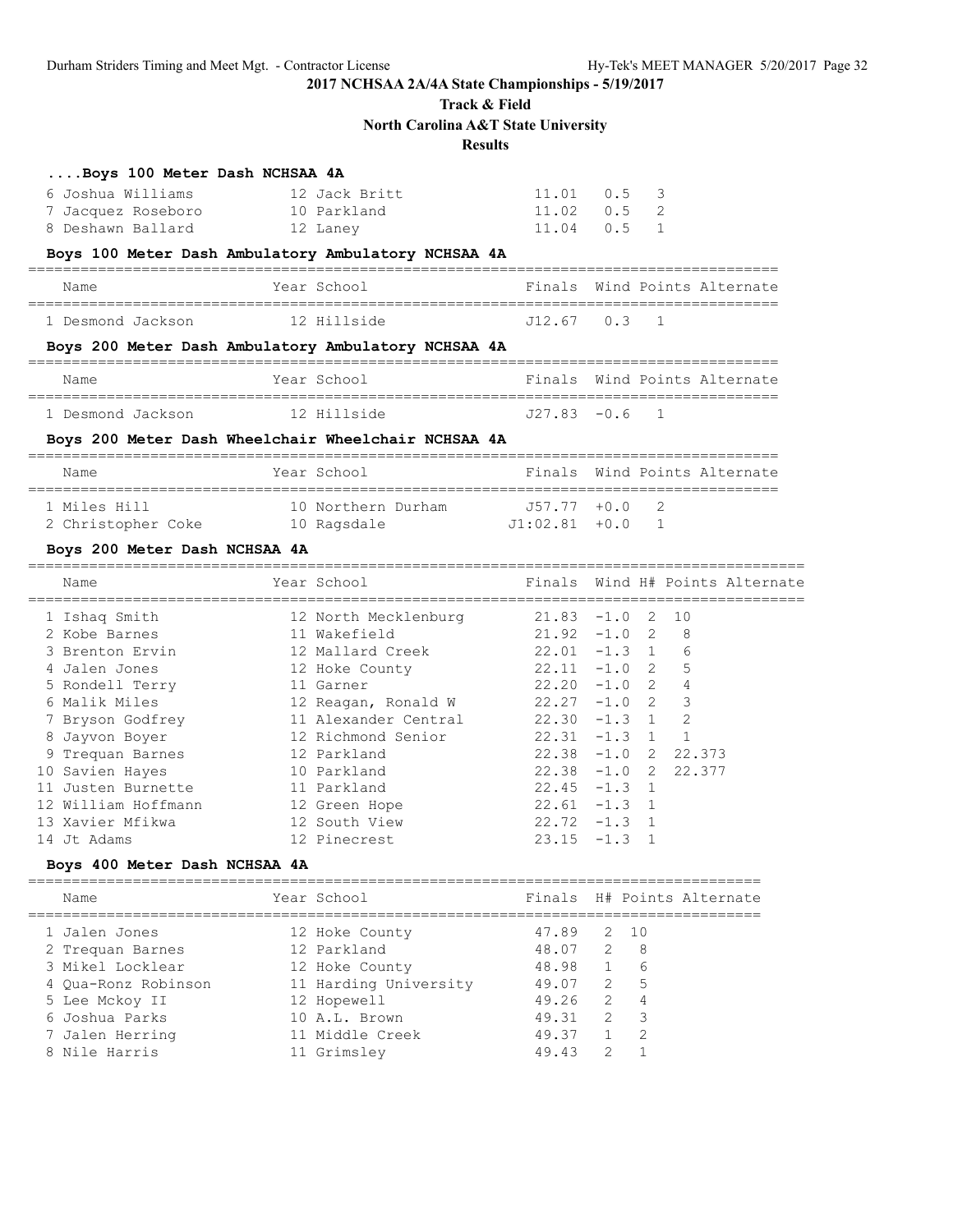**Track & Field**

**North Carolina A&T State University**

**Results**

#### **....Boys 400 Meter Dash NCHSAA 4A**

| 9 Brian Williams    | 9 Southeast Raleigh | 50.12 |      |
|---------------------|---------------------|-------|------|
| 10 Cameron Robinson | 12 Mount Tabor      | 50.39 | - 2. |
| 11 Trey Cousar      | 12 Page             | 50.72 | 2    |
| 12 Anthony Tripp    | 12 Wakefield        | 50.79 |      |
| 13 Sean Walker      | 12 Mallard Creek    | 50.87 |      |
| 14 Jordan Ashley    | 12 Cape Fear        | 50.93 |      |

#### **Boys 400 Meter Dash Ambulatory Ambulatory NCHSAA 4A**

| Name               | Year School | Finals Points Alternate |
|--------------------|-------------|-------------------------|
|                    |             |                         |
| -- Desmond Jackson | 12 Hillside | את F                    |

#### **Boys 800 Meter Run NCHSAA 4A**

================================================================================= Name The Year School The School Finals Points Alternate ================================================================================= 1 Andrew Brooks 12 Broughton 1:53.88 10 2 Christian Pigues 12 Rolesville H 1:55.15 8 3 Todd Holbrook 12 R.J. Reynolds 1:56.33 6 4 Canoy Tyree 12 Mallard Creek 1:56.62 5 5 Evan Harris 12 Lake Norman 1:57.54 4 6 Rontrel Felton 12 South View 1:57.64 3 7 Juan Rodriguez 12 Parkland 1:57.67 2 8 Ahmed Sinada 11 Page 1:58.72 1 9 Andrew Santos 11 Charlotte Catholic 1:59.49 10 Eric Beaudette 12 Jack Britt 2:00.78 11 Ian Delgado 11 Green Hope 2:01.95 12 Kyle Fawzi 12 Panther Creek 2:02.21 13 Shawn Ocasio 12 Jack Britt 2:02.74 14 Haywood Ferguson 11 South Mecklenburg 2:03.68 15 Joel Shores 12 Southeast Guilford 2:03.74 -- Jamie Witmer 11 Hoggard DNF

#### **Boys 1600 Meter Run NCHSAA 4A**

|    | Name               | Year School         | Finals  | Points Alternate |
|----|--------------------|---------------------|---------|------------------|
|    | 1 Connor Lane      | 12 Cardinal Gibbons | 4:17.58 | 10               |
|    | 2 Cameron Ponder   | 11 Mount Tabor      | 4:18.61 | 8                |
|    | 3 Andrew Brooks    | 12 Broughton        | 4:19.61 | 6                |
|    | 4 Finn McBride     | 11 Green Hope       | 4:21.46 | 5                |
|    | 5 Hayden Blalock   | 12 Providence       | 4:22.44 | 4                |
|    | 6 Russell Engle    | 11 Providence       | 4:23.08 | 3                |
|    | Jamie Witmer       | 11 Hoqqard          | 4:25.07 | $\overline{2}$   |
|    | 8 Sam Grelck       | 12 Cardinal Gibbons | 4:26.77 |                  |
|    | 9 Ares Epps        | 11 Green Hope       | 4:28.99 |                  |
|    | 10 Zachary Mercer  | 12 Mooresville      | 4:29.85 |                  |
| 11 | Brandon Hernandez  | 11 A.L. Brown       | 4:30.51 |                  |
|    | 12 Wesley Provost  | 11 Apex Friendship  | 4:32.69 |                  |
|    | 13 Colin Alexander | 11 Pinecrest        | 4:41.58 |                  |
|    | 14 Devon Williams  | 12 South View       | 4:41.90 |                  |
|    | 15 Conner Riggs    | 10 Laney            | 4:55.76 |                  |
|    | 16 Michael Moerk   | 11 Mount Tabor      | 5:02.52 |                  |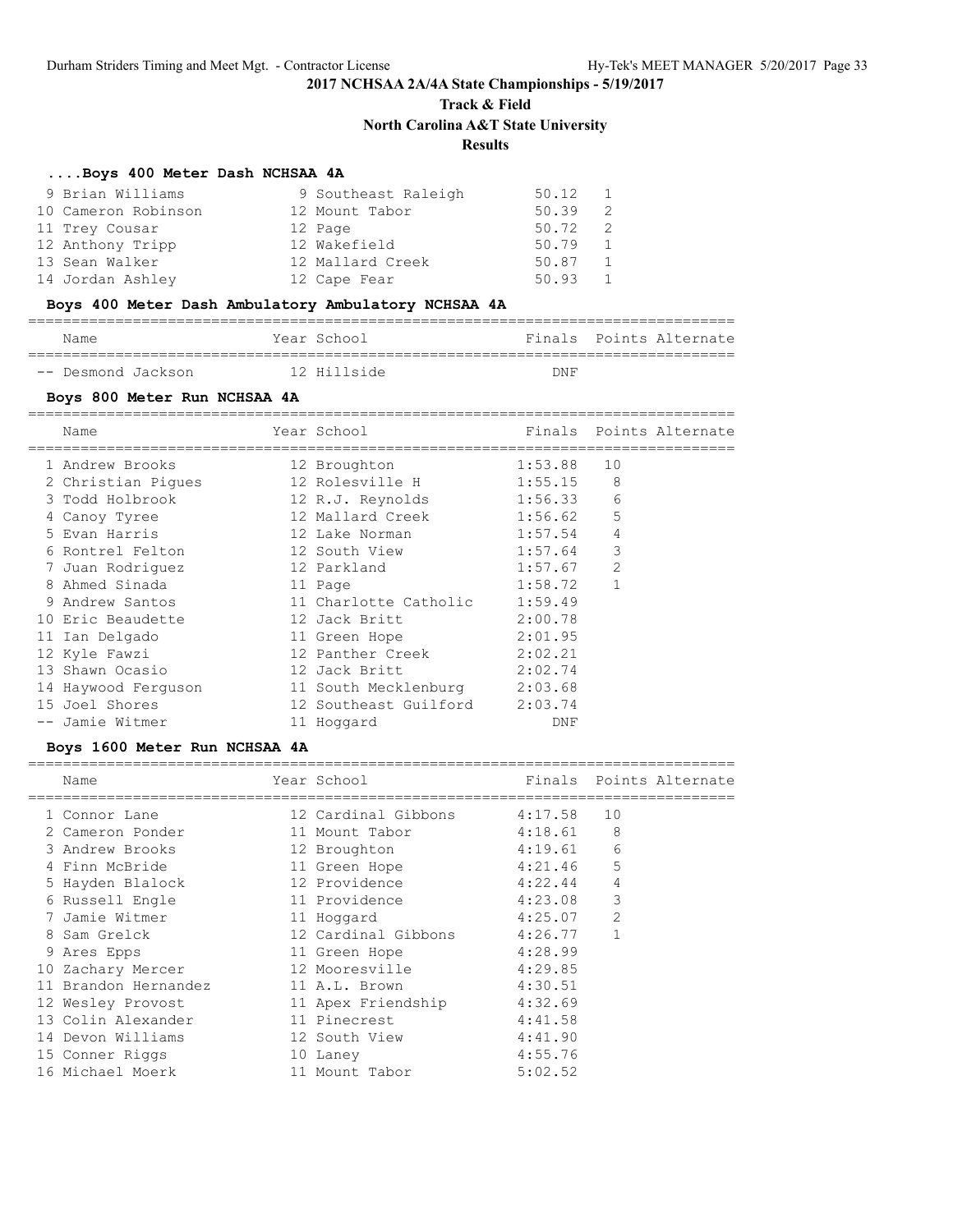## **Track & Field North Carolina A&T State University Results**

#### **Boys 3200 Meter Run NCHSAA 4A**

| Name                  | Year School         | Finals   |                | Points Alternate |
|-----------------------|---------------------|----------|----------------|------------------|
| 1 Connor Lane         | 12 Cardinal Gibbons | 8:59.90  | 10             |                  |
| 2 Ian Shanklin        | 12 Page             | 9:02.89  | 8              |                  |
| 3 Cameron Ponder      | 11 Mount Tabor      | 9:06.72  | 6              |                  |
| 4 Ben Savino          | 12 Apex             | 9:10.71  | 5              |                  |
| 5 Lanier Derbyshire   | 12 Broughton        | 9:15.08  | 4              |                  |
| 6 John Tatter         | 11 R.J. Reynolds    | 9:15.83  | 3              |                  |
| 7 Marshall Williamson | 11 Myers Park       | 9:27.40  | $\overline{2}$ |                  |
| 8 Hayden Blalock      | 12 Providence       | 9:37.33  |                |                  |
| 9 Peyton Barish       | 11 Green Hope       | 9:37.50  |                |                  |
| 10 Russell Engle      | 11 Providence       | 9:45.06  |                |                  |
| 11 Brandon Hernandez  | 11 A.L. Brown       | 9:48.77  |                |                  |
| 12 Nathan Gamble      | 12 Leesville Road   | 9:52.05  |                |                  |
| 13 Jonathan Johnson   | 11 New Bern         | 9:54.08  |                |                  |
| 14 Erik Dahlgren      | 11 Hoqqard          | 9:58.02  |                |                  |
| 15 Will Schneider     | 12 Hoqqard          | 10:09.10 |                |                  |
| 16 Patrick Shields    | 10 Laney            | 10:33.02 |                |                  |

#### **Boys 110 Meter Hurdles NCHSAA 4A**

#### **8 Advance: Top 2 Each Heat plus Next 4 Best Times**

================================================================================== Name Year School Prelims Wind H# Alternate ================================================================================== Preliminaries 1 Cedric Mcgriff 12 Providence 14.27Q -0.6 1 2 Raymonte Dow 12 High Point Central 14.57Q -1.6 2 3 Elijah Knight 12 Cary 14.64Q -0.6 1 4 D'Andre Hayes 11 Northwest Guilford 14.78Q -1.6 2 5 Eumajesty Ward 12 Richmond Senior 15.08q -1.6 2 6 Trent Jones 12 Hopewell 15.14q -0.6 1 7 Dymir Watson 11 Hillside 15.19q -0.6 1 8 Dexter McDuffie 11 South Central 15.23q -0.6 1 9 Kyle Lind 10 Olympic 15.27 -1.6 2 10 Jacob Mitchell 12 Ragsdale 15.32 -1.6 2 11 Sam Handy 12 Cary 15.48 -1.6 2 12 Jeffrey Blake 11 Mooresville 15.56 -1.6 2 13 Jakobe Bussey 10 Enloe 15.82 -0.6 1 14 Seraphin Kibonge 11 Millbrook 16.15 -0.6 1 15 Calvin Purcell 12 Hoke County 18.96 -1.6 2 -- Joshua Williams 12 Jack Britt FS -0.6 1

#### **Boys 110 Meter Hurdles NCHSAA 4A**

====================================================================================== Name Year School Finals Wind Points Alternate ====================================================================================== Finals 1 Cedric Mcgriff 12 Providence 14.25 -2.1 10 2 Raymonte Dow 12 High Point Central 14.68 -2.1 8 3 D'Andre Hayes 11 Northwest Guilford 14.93 -2.1 6 4 Elijah Knight 12 Cary 15.03 -2.1 5 5 Trent Jones 12 Hopewell 15.36 -2.1 4 6 Dexter McDuffie 11 South Central 15.45 -2.1 3 7 Eumajesty Ward 12 Richmond Senior 15.72 -2.1 2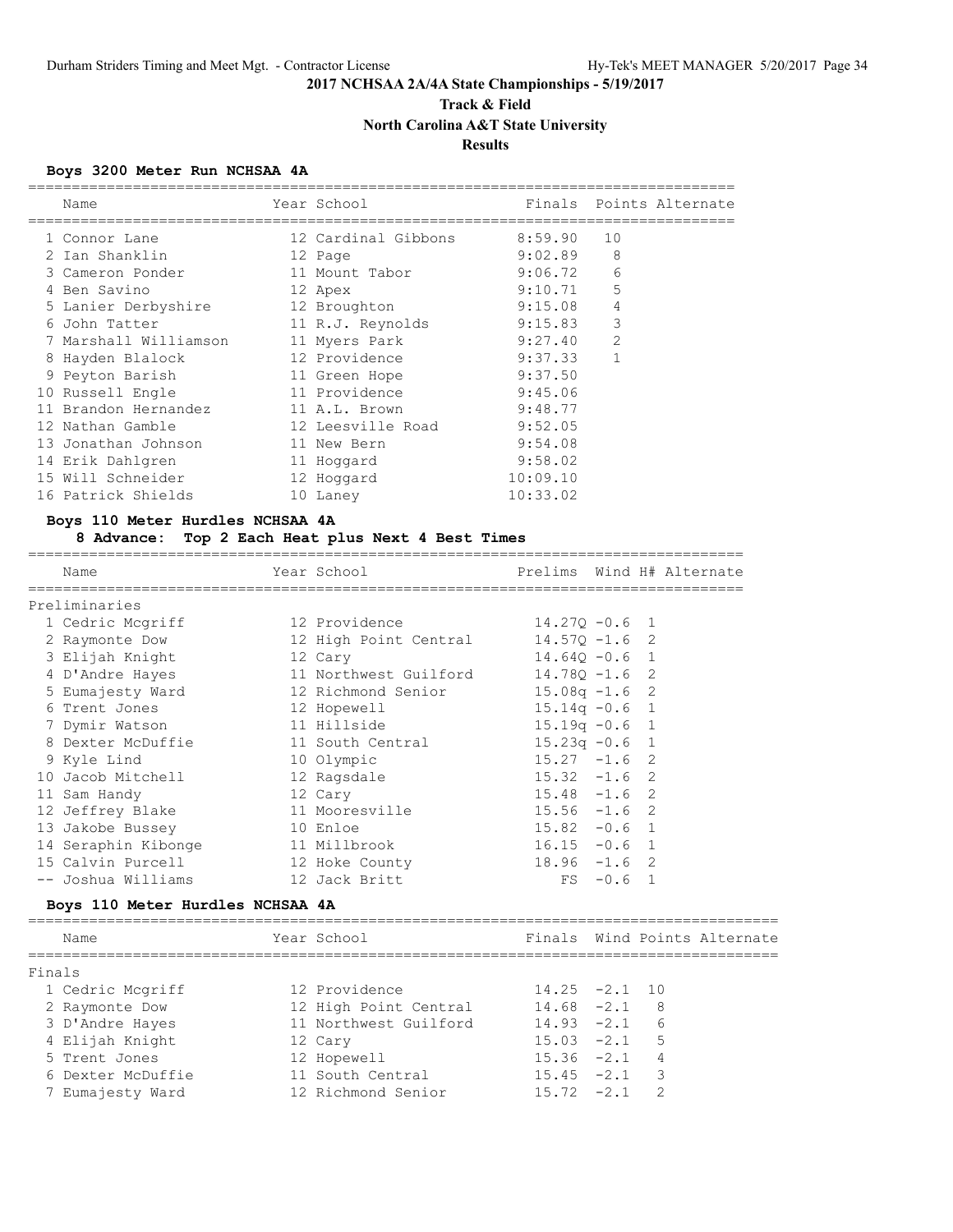**Track & Field**

**North Carolina A&T State University**

### **Results**

### **....Boys 110 Meter Hurdles NCHSAA 4A**

8 Dymir Watson 11 Hillside 16.03 -2.1 1

### **Boys 300 Meter Hurdles NCHSAA 4A**

|    | Name                | Year School          |           |                |               | Finals H# Points Alternate |
|----|---------------------|----------------------|-----------|----------------|---------------|----------------------------|
|    | 1 Dexter McDuffie   | 11 South Central     | 37.91     | 2              | 10            |                            |
|    | 2 Elijah Knight     | 12 Cary              | 38.09     | 2              | 8             |                            |
|    | 3 Micah Hairston    | 11 Laney             | $39.18$ 2 |                | 6             |                            |
|    | 4 Isaiah Daniel     | 11 Dudley            | 39.26     | 2              | 5             |                            |
|    | 5 Trent Jones       | 12 Hopewell          | $39.67$ 1 |                | 4             |                            |
|    | 6 Tristin Locklear  | 12 Swett, Purnell    | 39.78     | $\mathcal{L}$  | 3             |                            |
|    | 7 Caleb McMillan    | 11 Hough, William A  | 39.91     | $\overline{1}$ | $\mathcal{L}$ |                            |
|    | 8 Devine Drummond   | 11 Independence      | 40.27     | $\mathbf{1}$   |               |                            |
|    | 9 Dionyisus Segers  | 12 West Forsyth      | 40.34     | $\overline{2}$ |               |                            |
| 10 | Jabari Dalton       | 10 South Mecklenburg | 40.52     | 2              |               |                            |
|    | 11 Shane Summey     | 11 Richmond Senior   | 40.56     | $\mathfrak{D}$ |               |                            |
|    | 12 Mekhi Dunlap     | 11 R.J. Reynolds     | 40.58     |                |               |                            |
|    | 13 Jacob Mitchell   | 12 Ragsdale          | 40.81     |                |               |                            |
|    | 14 Seraphin Kibonge | 11 Millbrook         | 40.89     | 1              |               |                            |
|    | 15 Michael O'Leary  | 10 Athens Drive      | 42.33     |                |               |                            |
|    | 16 Rodrick Muldrow  | 11 Enloe             | 42.44     |                |               |                            |

#### **Boys 4x100 Meter Relay Unified NCHSAA 4A**

| School                                                                   |    | Finals               | Alternate |
|--------------------------------------------------------------------------|----|----------------------|-----------|
|                                                                          |    |                      |           |
| 1 Sanderson Unified A 'A'                                                |    | 51.33                |           |
| 1) Titus Jackson                                                         |    | 2) Stefan Graham     |           |
| 3) Josiah Phillips                                                       |    | 4) Trevor Dudely     |           |
| 2 Eastern Guilford Unified A 'A'                                         |    | 55.64                |           |
| 1) Motel Todd                                                            |    | 2) Tahri White       |           |
| 3) Ryan Lee                                                              |    | 4) Cheyenne John     |           |
| 3 Ragsdale Unified B<br>$\mathsf{A}$                                     |    | 56.33                |           |
| 1) Dominic Toledo                                                        |    | 2) Dionna Moore      |           |
| 3) Rhiannon Katz                                                         |    | 4) Kendall Childress |           |
| 4 Sanderson Unified B 'A'                                                |    | 1:00.68              |           |
| 1) Sean Johnson                                                          |    | 2) Richard Johnson   |           |
| 3) Zackary Cora                                                          |    | 4) Avinash Gutta     |           |
| 5 Wakefield Unified B 'A'                                                |    | 1:01.19              |           |
| 1) Zachary Lyon                                                          |    | 2) Alexis Matthews   |           |
| 3) Abdalla Dehra                                                         |    | 4) Tyler Wilson      |           |
| 6 Wakefield Unified A 'A'                                                |    | 1:01.95              |           |
| 1) Tony Starliper                                                        |    | 2) Peris Pavlinac    |           |
| 3) Lukas Farlow                                                          |    | 4) Jabree Harris     |           |
| 7 Northwest Guilford Unified A<br>$\mathsf{I}$ $\mathsf{A}$ $\mathsf{I}$ |    | 1:05.19              |           |
| 1) Tim Berg                                                              |    | 2) Tavion Southland  |           |
| 3) Alex McLamb                                                           | 4) |                      |           |
| Ragsdale Unified A 'A'                                                   |    | DNF                  |           |
| 1) Jarious Drayton                                                       |    | 2) Zackary Leiss     |           |
| 3) Tyler Lee                                                             |    | 4) Marissa Lee       |           |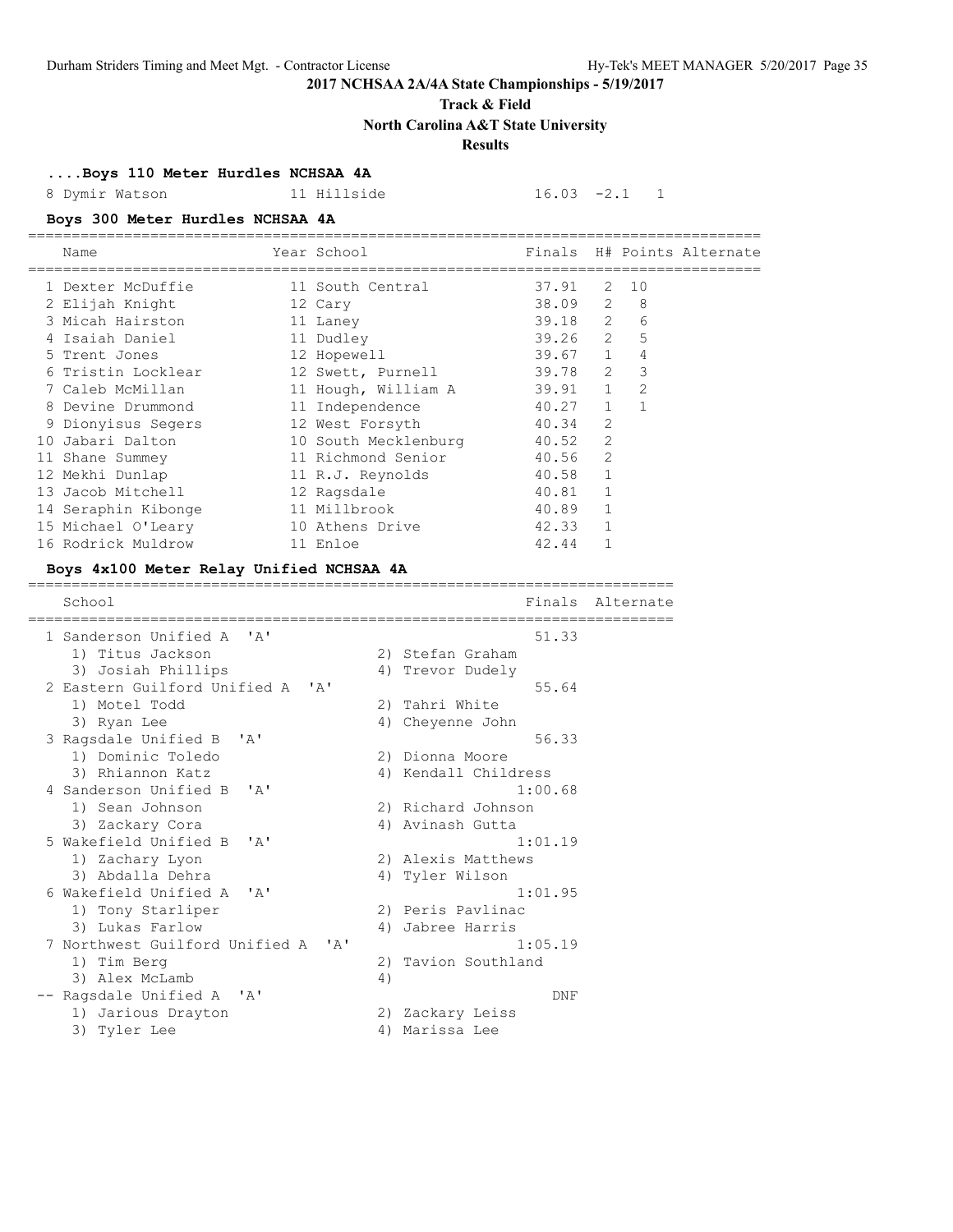# **Track & Field**

**North Carolina A&T State University**

### **Results**

### **Boys 4x100 Meter Relay NCHSAA 4A**

| School<br>=================================== | Finals<br>=============================== |   |       | H# Points Alternate |
|-----------------------------------------------|-------------------------------------------|---|-------|---------------------|
| $^{\prime}$ A $^{\prime}$<br>1 Parkland       | 41.46                                     | 2 | 10    |                     |
| 1) Jacquez Roseboro 10                        | 2) Savien Hayes 10                        |   |       |                     |
| 3) Joseph Littlejohn 11                       | 4) Justen Burnette 11                     |   |       |                     |
| 2 Mallard Creek 'A'                           | 41.81                                     | 2 | 8     |                     |
| 1) Jtrell Washington 9                        | 2) Brenton Ervin 12                       |   |       |                     |
| 3) Tre Exume 12                               | 4) Jaquez Taylor 12                       |   |       |                     |
| 3 East Forsyth 'A'                            | 42.01                                     | 2 | 6     |                     |
| 1) Mizell Hall                                | 2) Ajani Jones                            |   |       |                     |
| 3) Nick Childs                                | 4) Chris Chaplin                          |   |       |                     |
| 4 West Forsyth 'A'                            | 42.16                                     | 2 | 5     |                     |
| 1) Dimitri Hondos                             | 2) Eli Muckelvene 11                      |   |       |                     |
| 3) Casen Drane                                | 4) Genard Bryant                          |   |       |                     |
| 5 Myers Park 'A'                              | 42.18                                     | 2 | 4     |                     |
| 1) Vionte Houston 12                          | 2) Amari Jordan 12                        |   |       |                     |
| 3) Trey Bly 10                                | 4) Aaron Jordan 12                        |   |       |                     |
| 6 Panther Creek 'A'                           | 42.54                                     | 2 | 3     |                     |
| 1) Ben Laspaluto 12                           | 2) Brandon Holmes 11                      |   |       |                     |
| 3) Kenneth Edwards 11                         | 4) Charles Edwards 12                     |   |       |                     |
| 7 North Mecklenburg 'A'                       | 42.65                                     | 1 | 2     |                     |
| 1) Stanley Ingram 11                          | 2) Jaden Middleton                        |   |       |                     |
| 3) Dequan Lynn 11                             | 4) Ishaq Smith 12                         |   |       |                     |
| 8 Richmond Senior 'A'                         | 42.69                                     | 1 | 1     |                     |
| 1) Jayvon Boyer 12                            | 2) Eumajesty Ward 12                      |   |       |                     |
| 3) Sahmad Anderson 11                         | 4) Jaleen Baldwin 11                      |   |       |                     |
| 9 Jack Britt 'A'                              | 42.77                                     | 1 |       |                     |
| 1) Malik Graddy 11                            | 2) Deangelo Davis 11                      |   |       |                     |
| 3) Joshua Williams 12                         | 4) Barry Elliott 11                       |   |       |                     |
| 10 Butler 'A'                                 | 42.96                                     | 1 |       |                     |
| 1) Omar Olive 12                              | 2) Damel Hickman 11                       |   |       |                     |
| 3) Jordan Youance 12                          | 4) Arshad Fluker 11                       |   |       |                     |
| 11 Pine Forest 'A'                            | 42.97                                     | 1 |       |                     |
| 1) Dominic Roberto 10                         | 2) Ethan Ward 9                           |   |       |                     |
| 3) Chris D. Jackson 12                        | 4) Felix Patterson 10                     |   |       |                     |
| 12 Pinecrest 'A'                              | 43.25                                     | 1 |       |                     |
| 1) Jt Adams 12                                | 2) Zaythan Hill 10                        |   |       |                     |
| 3) Shymeik Reaves                             | 4) Chris Owens 12                         |   |       |                     |
| 13 Middle Creek 'A'                           | 43.29                                     | 1 |       |                     |
| 1) Jaden King 12                              | 2) Jordan Mitchell 11                     |   |       |                     |
| 3) Matthew Moore                              | 4) Preston Pierce 11                      |   |       |                     |
| -- Millbrook<br>'A'                           | DNF                                       | 1 |       |                     |
| 1) Darion Sebree                              | 2) Dominique Alexander 9                  |   |       |                     |
| 3) Andre Freeman                              | 4) Prince Ugorji 10                       |   |       |                     |
| -- Garner 'A'                                 | DNF                                       | 2 |       |                     |
| 1) Prestige Bellamy 11                        | 2) Rondell Terry 11                       |   |       |                     |
| 3) Ralph Vieux 11                             | 4) Randolph Ross 10                       |   |       |                     |
| Reagan, Ronald W 'A'                          | DQ                                        | 2 | Threw | Baton               |
| 1) Keasean Dirks                              | 2) Dj Moyer 9                             |   |       |                     |
| 3) Mashion Powell 11                          | 4) Malik Miles 12                         |   |       |                     |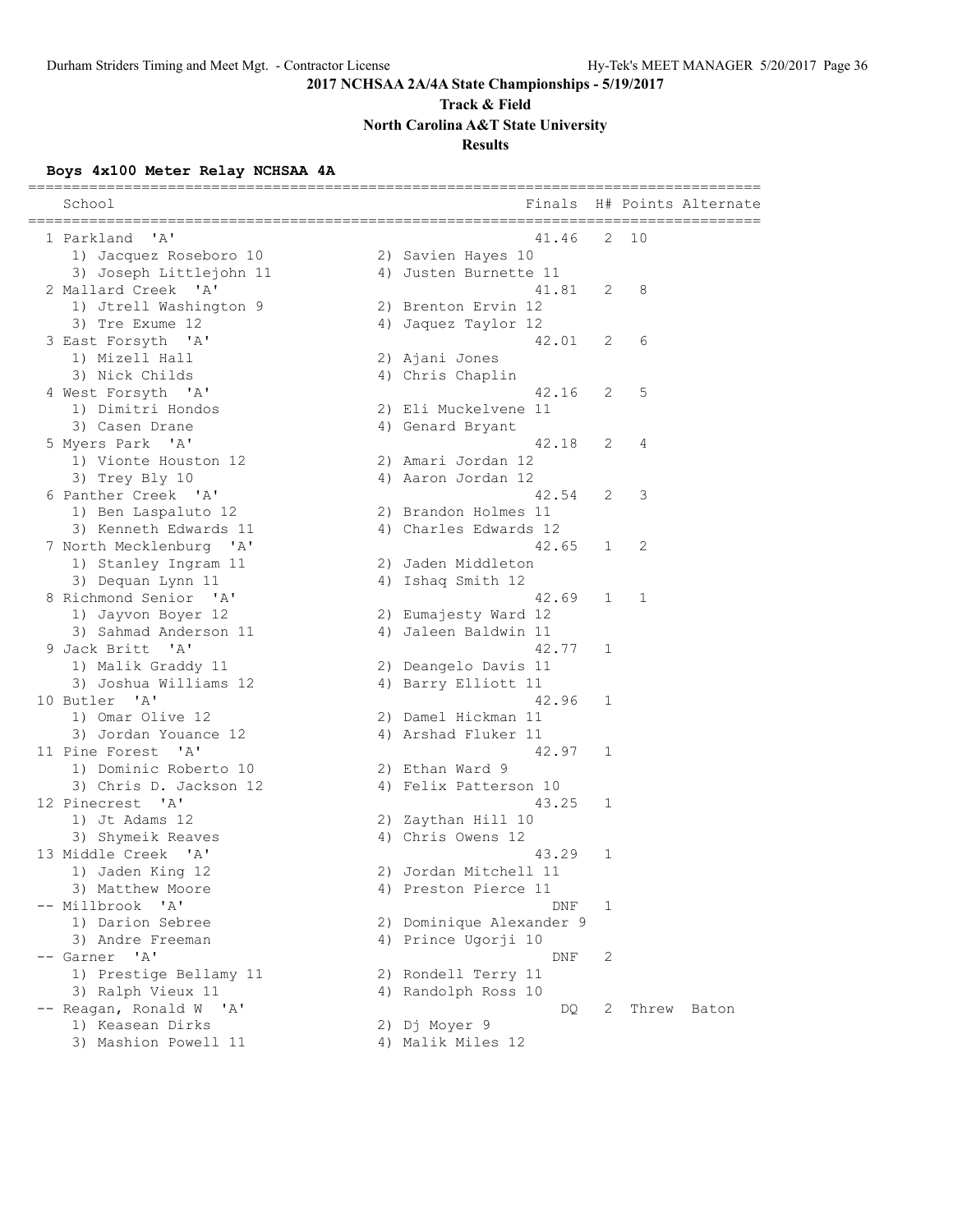# **Track & Field**

**North Carolina A&T State University**

### **Results**

### **Boys 4x200 Meter Relay NCHSAA 4A**

| School                                        | Finals                |              | H# Points Alternate                |
|-----------------------------------------------|-----------------------|--------------|------------------------------------|
| 1 Parkland<br>'' A '                          | 1:26.56               | 2.           | _____________________<br>10        |
| 1) Savien Hayes 10                            | 2) Justen Burnette 11 |              |                                    |
| 3) Kyndel Dean 12                             | 4) Trequan Barnes 12  |              |                                    |
| 2 Reagan, Ronald W 'A'                        | 1:27.25               | 2            | 8                                  |
| 1) Corey Roberts 12                           | 2) Dj Moyer 9         |              |                                    |
| 3) Mashion Powell 11                          | 4) Malik Miles 12     |              |                                    |
| 3 Mallard Creek 'A'                           | 1:27.69               | 2            | 6                                  |
| 1) Jtrell Washington 9                        | 2) Tre Exume 12       |              |                                    |
| 3) Brenton Ervin 12                           | 4) Jaquez Taylor 12   |              |                                    |
| 4 Hopewell 'A'                                | 1:27.92               | 2            | 5                                  |
| 1) Trent Jones 12                             | 2) Jalin Petty 12     |              |                                    |
| 3) Lee Mckoy II 12                            | 4) Ryan Richardson 11 |              |                                    |
| 5 Hoke County 'A'                             | 1:28.51               | 2            | 4                                  |
| 1) Hunter Hernandez 11                        | 2) Nykeem Shaw 11     |              |                                    |
| 3) Mikel Locklear 12                          | 4) Jalen Jones 12     |              |                                    |
| 6 Myers Park 'A'                              | 1:28.78               | $\mathbf 1$  | 3                                  |
| 1) Vionte Houston 12                          | 2) Jacquez Robinson   |              |                                    |
| 3) Trey Bly 10                                | 4) Amari Jordan 12    |              |                                    |
| 7 Mount Tabor 'A'                             | 1:29.59               | 2            | 2                                  |
| 1) Cameron Hunter 12                          | 2) Amar Aikens 9      |              |                                    |
| 3) Cameron Robinson 12                        | 4) Elijah Banks 11    |              |                                    |
| 8 Middle Creek 'A'                            | 1:29.61               | $\mathbf{1}$ | 1                                  |
| 1) Jalen Herring 11                           | 2) Jordan Mitchell 11 |              |                                    |
| 3) Matthew Moore                              | 4) Preston Pierce 11  |              |                                    |
| 9 Butler 'A'                                  | 1:29.70               | 1            |                                    |
| 1) Arshad Fluker 11                           | 2) Damel Hickman 11   |              |                                    |
| 3) Aramis Algood 12                           | 4) Jordan Youance 12  |              |                                    |
| 10 Pine Forest 'A'                            | 1:29.94               | 1            |                                    |
| 1) Ethan Ward 9                               | 2) Ray Goldsbrough 9  |              |                                    |
| 3) Chris D. Jackson 12                        | 4) Felix Patterson 10 |              |                                    |
| 11 Southeast Raleigh<br>$\mathsf{A}$          | 1:30.04               | 1            |                                    |
| 1) David Smith 12                             | 2) Tyler Williams 11  |              |                                    |
| 3) Romell McRae 9                             | 4) Noah Larios 10     |              |                                    |
| 12 Seventy-First 'A'                          | 1:31.60               | 1            |                                    |
| 1) Warren Dobbins 12                          | 2) Ikaika Holland 10  |              |                                    |
| 3) Justin Hayes 12                            | 4) Joshua Cox 11      |              |                                    |
| 13 Laney 'A'                                  | 1:32.74               | 1            |                                    |
| 1) Pon Jithan 10                              | 2) Hevron Jackson     |              |                                    |
| 3) Micah Hairston 11                          | 4) Jaquan Drewery     |              |                                    |
| 14 Dudley 'A'                                 | 1:33.45               | 2            |                                    |
| 1) Isaiah Daniel 11                           | 2) Isacar Brunson 12  |              |                                    |
| 3) Zariek Rush-Foxworth 11                    | 4) Dewayne Crossen 11 |              |                                    |
| -- Panther Creek<br>$^{\prime}$ A $^{\prime}$ | DO.                   | 1            | Zone violation                     |
| 1) Ben Laspaluto 12                           | 2) Brandon Holmes 11  |              |                                    |
| 3) Charles Edwards 12                         | 4) Myles Watson 11    |              |                                    |
| Boys 4x400 Meter Relay NCHSAA 4A              |                       |              | ================================== |
| School                                        | Finals                |              | H# Points Alternate                |
| $^{\prime}$ A $^{\prime}$<br>1 Mallard Creek  | 3:20.26               | 2            | 10                                 |
| 1) Jordan Ferguson 11                         | 2) Canoy Tyree 12     |              |                                    |
|                                               |                       |              |                                    |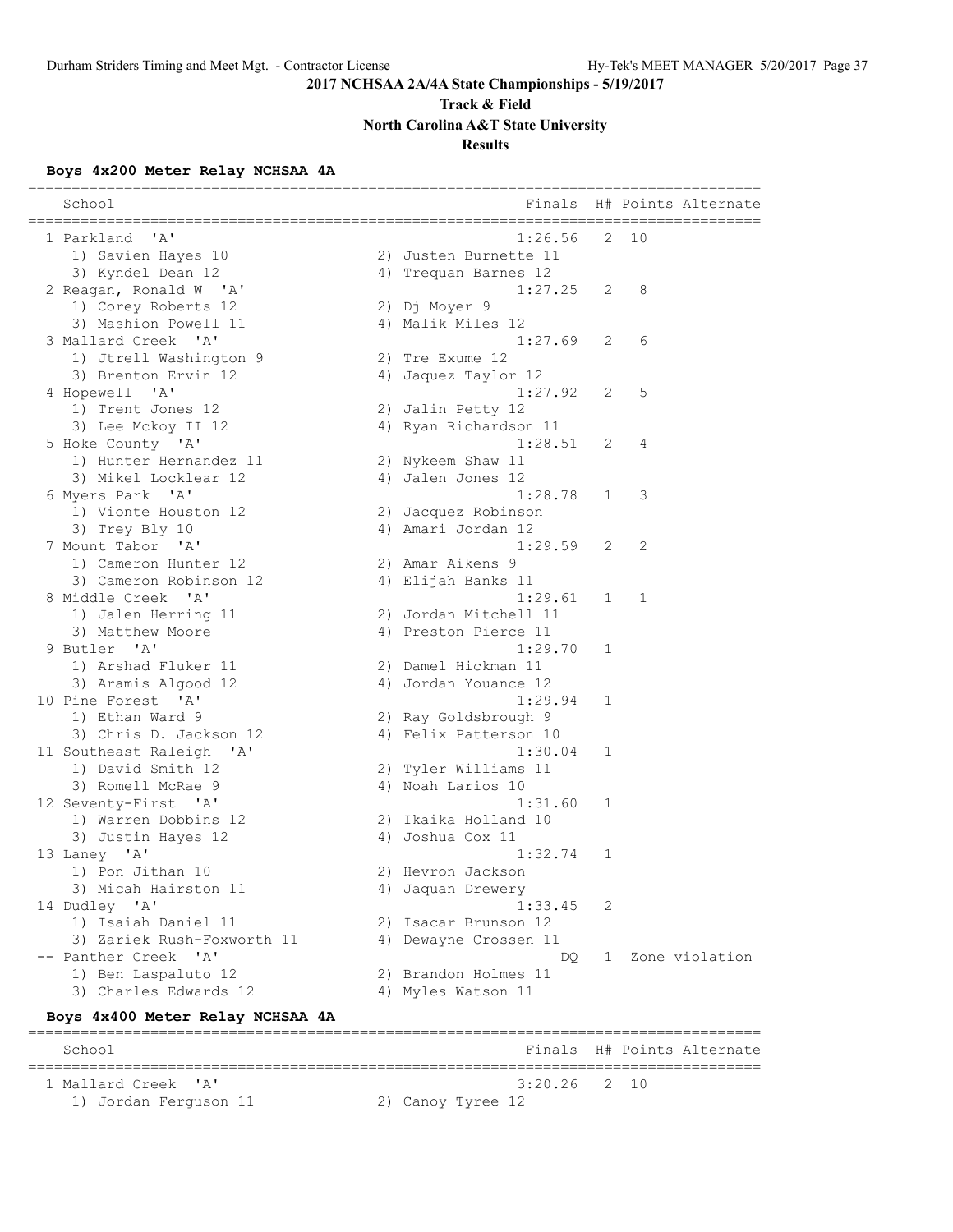# **Track & Field North Carolina A&T State University**

### **Results**

### **....Boys 4x400 Meter Relay NCHSAA 4A**

| 3) Kesean Abel 12                                | 4) Sean Walker 12       |   |   |
|--------------------------------------------------|-------------------------|---|---|
| 2 Grimsley 'A'                                   | 3:20.74                 | 2 | 8 |
| 1) Nile Harris 11                                | 2) Jakel Chalmers 11    |   |   |
| 3) Lance Mcmillan 11                             | 4) Anthony Morgan 11    |   |   |
| 3 Hoke County 'A'                                | 3:20.79                 | 1 | 6 |
| 1) Hector Castillo 10                            | 2) Mikel Locklear 12    |   |   |
| 3) Calvin Purcell 12                             | 4) Jalen Jones 12       |   |   |
| 4 Mount Tabor 'A'                                | 3:22.23                 | 2 | 5 |
| 1) Cameron Hunter 12                             |                         |   |   |
|                                                  | 2) Amar Aikens 9        |   |   |
| 3) Dashawntreas Jones                            | 4) Cameron Robinson 12  |   |   |
| 5 Cary 'A'                                       | 3:23.01                 | 2 | 4 |
| 1) Brian Steverson 11                            | 2) Kayin Fails 11       |   |   |
| 3) Elijah Knight 12                              | 4) Tre' Thomas 11       |   |   |
| 6 Parkland 'A'                                   | 3:23.09                 | 2 | 3 |
| 1) Kyndel Dean 12                                | 2) Joseph Littlejohn 11 |   |   |
| 3) Braxton Ford 11                               | 4) Trequan Barnes 12    |   |   |
| 7 Hillside 'A'                                   | 3:24.86                 | 1 | 2 |
| 1) Simeon Johnson 12                             | 2) Jysson Slade 10      |   |   |
| 3) Kacey Pratt 11                                | 4) Tahj Hall 12         |   |   |
| 8 South View 'A'                                 | 3:24.91                 | 1 | 1 |
| 1) Xavier Mfikwa 12                              | 2) Malyk Anderson 11    |   |   |
| 3) Martrell Mosely 12                            | 4) Rontrel Felton 12    |   |   |
| 9 Panther Creek 'A'                              | 3:24.96                 | 2 |   |
| 1) Ben Laspaluto 12                              | 2) Koen Moreno 9        |   |   |
| 3) Myles Watson 11                               | 4) Brandon Holmes 11    |   |   |
| 10 East Mecklenburg<br>$^{\prime}$ A $^{\prime}$ | 3:27.64                 | 1 |   |
| 1) Jeremy Parker 11                              | 2) Mario Mcgee 12       |   |   |
| 3) D'Andre Lassiter 11                           | 4) Dylan Hunter 11      |   |   |
| 11 Z.B. Vance 'A'                                | 3:27.85                 | 1 |   |
| 1) Jaylen Hall 10                                | 2) Romelo Morgan 12     |   |   |
| 3) Kaleb Ali 10                                  | 4) Jaime Halton 9       |   |   |
| 12 Providence 'A'                                | 3:28.87                 | 1 |   |
| 1) Cuan Baily 12                                 | 2) Hayden Blalock 12    |   |   |
| 3) Patrick Barley 12                             | 4) Justin Brown 11      |   |   |
| 13 Rolesville High School<br>'A'                 | 3:28.91                 | 2 |   |
| 1) Isaiah Walker 11                              | 2) Lakeith Mobley 12    |   |   |
| 3) Lutalo Holly 12                               | 4) Christian Pigues 12  |   |   |
| 14 Jack Britt<br>$\mathsf{A}$                    | 3:29.97                 | 1 |   |
|                                                  |                         |   |   |
| 1) Ke'shon Goodman 11                            | 2) Eric Beaudette 12    |   |   |
| 3) Shawn Ocasio 12                               | 4) Lakito Bynum 11      |   |   |
| 15 Pinecrest<br>'A'                              | 3:31.73                 | 1 |   |
| 1) Walker Mabe 10                                | 2) Alex Worley 12       |   |   |
| 3) Richard VonRonne 12                           | 4) Adrian Ryner 11      |   |   |
| 16 Green Hope<br>$\mathsf{A}$                    | 3:32.35                 | 2 |   |
| 1) Ian Delgado 11                                | 2) Ares Epps 11         |   |   |
| 3) Nevin Foster 11                               | 4) William Hoffmann 12  |   |   |
| Boys 4x800 Meter Relay NCHSAA 4A                 |                         |   |   |
|                                                  |                         |   |   |
|                                                  |                         |   |   |

### School **Finals Points Alternate** ================================================================================= 1 Green Hope 'A' 7:47.17 10 1) Sean Petersen 11 2) Ares Epps 11 3) Daniel Vo 4) Ian Delgado 11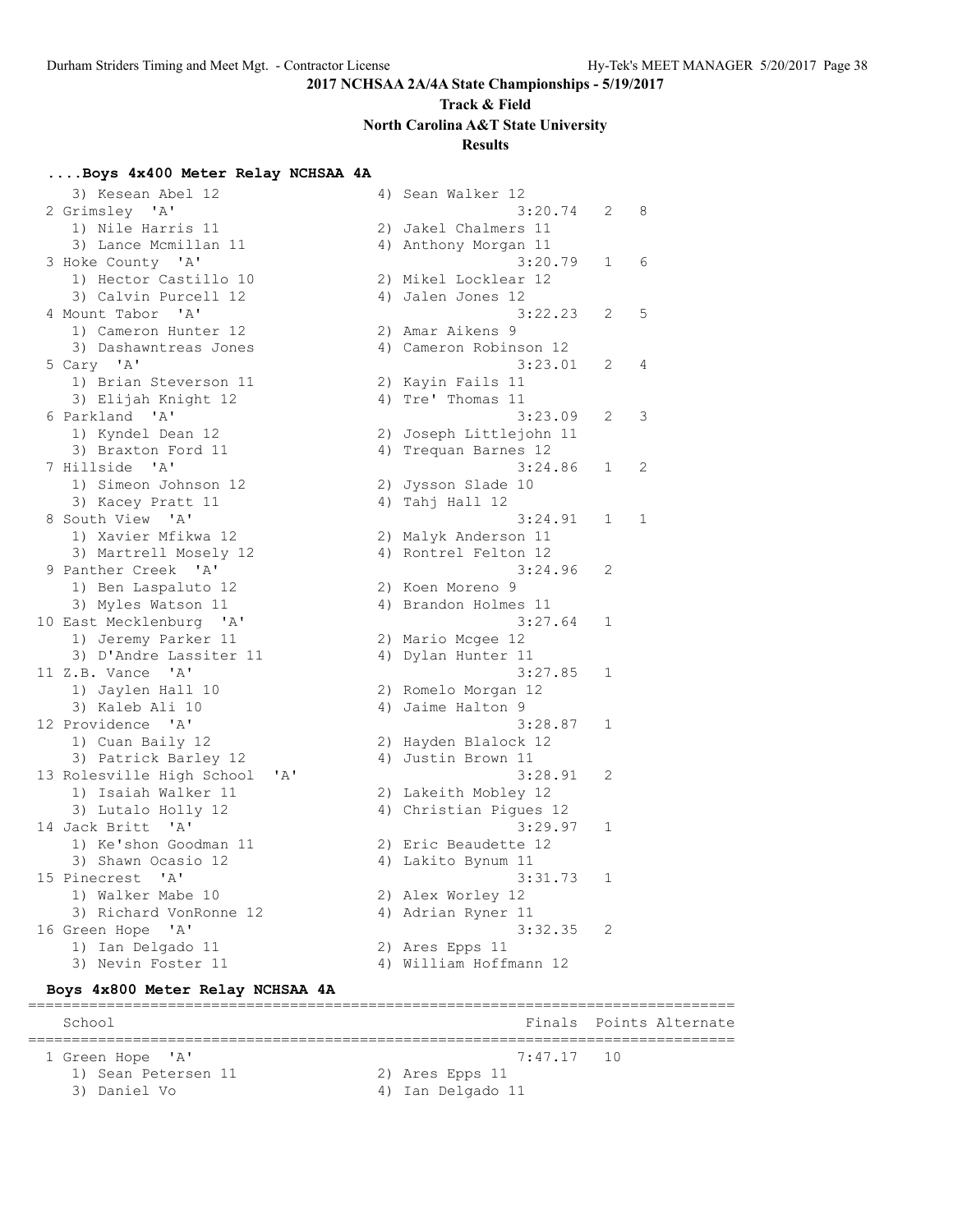# **Track & Field North Carolina A&T State University**

## **Results**

### **....Boys 4x800 Meter Relay NCHSAA 4A**

| $\mathsf{A}$<br>2 Millbrook |    | 7:50.86                    | 8              |
|-----------------------------|----|----------------------------|----------------|
| 1) Weston Clayton 12        |    | 2) Luke Gostling 12        |                |
| 3) Tucker Cera 12           |    | 4) Josh Mclean 11          |                |
| 3 Providence 'A'            |    | 7:56.12                    | 6              |
| 1) Elliott Schultz 11       |    | 2) Patrick Barley 12       |                |
| 3) Pace Clark 10            |    | 4) Hayden Blalock 12       |                |
| 4 Cary 'A'                  |    | 7:57.51                    | 5              |
| 1) Luke Militello 11        |    | 2) James Lundergan 12      |                |
| 3) Brian Steverson 11       |    | 4) Stephen Atkinson 10     |                |
| 5 South View 'A'            |    | 7:58.68                    | 4              |
| 1) Rontrel Felton 12        |    | 2) Martrell Mosely 12      |                |
| 3) Daniel Hagan 12          |    | 4) Devon Williams 12       |                |
| 6 Broughton 'A'             |    | 8:01.73                    | 3              |
| 1) Stuart Holmes 12         |    | 2) Will Hopkins 11         |                |
| 3) Leslie Boney             |    | 4) Ryan Brown              |                |
| 7 Page 'A'                  |    | 8:02.22                    | $\overline{c}$ |
| 1) Nathan Gillespie 12      |    | 2) Ian Shanklin 12         |                |
| 3) Gabriel Warwar 10        |    | 4) Ahmed Sinada 11         |                |
| 8 Myers Park 'A'            |    | 8:04.92                    | 1              |
| 1) Jameir Ismail 12         |    | 2) Jack Osment 11          |                |
| 3) Marshall Williamson 11   |    | 4) Michael Ly 11           |                |
| 9 East Chapel Hill 'A'      |    | 8:06.22                    |                |
| 1) Chris Hassel 12          |    | 2) Henry Kincaid           |                |
| 3) Will Owen 12             |    | 4) George Hotelling 10     |                |
| 10 Southwest Guilford 'A'   |    | 8:10.27                    |                |
| 1) David Olds 11            |    | 2) Travis Leach 10         |                |
| 3) Connor Ayers 12          |    | 4) Kobe Brown 10           |                |
| 11 Mallard Creek 'A'        |    | 8:13.15                    |                |
| 1) Anthony Williams 11      |    | 2) Austin Atkinson 12      |                |
| 3) Daquan Wallace 12        |    | 4) Canoy Tyree 12          |                |
| 12 Hough, William A 'A'     |    | 8:13.18                    |                |
| 1) Chase Shanafelt 10       |    | 2) Luke O'Brien 10         |                |
| 3) Ewan Hynes 12            |    | 4) Ben Ebert 11            |                |
| 13 Jordan 'A'               |    | 8:17.76                    |                |
| 1) Matthew Staehle 12       |    | 2) Casey Thompson 12       |                |
| 3) Quinton Meyer 12         |    | 4) Samuel Terry-Edmunds 11 |                |
| 14 Jack Britt 'A'           |    | 8:22.89                    |                |
| 1) Shawn Ocasio 12          |    | 2) Eric Beaudette 12       |                |
| 3) Colin Wright 9           | 4) |                            |                |
| 15 Hoggard 'A'              |    | 8:27.85                    |                |
| 1) Will Schneider 12        |    | 2) Erik Dahlgren 11        |                |
| 3) Carson Mays 12           |    | 4) Jamie Witmer 11         |                |
| 16 Hoke County 'A'          |    | 8:31.60                    |                |
| 1) Hector Castillo 10       |    | 2) William Clemente 10     |                |
| 3) Xavier Simon 12          |    | 4) Mikel Locklear 12       |                |

#### **Boys High Jump NCHSAA 4A**

================================================================================= Finals Points Alternate

| name.            | rear scnool          |             | Finals Points Alternate |
|------------------|----------------------|-------------|-------------------------|
| 1 Seth Clyburn   | 12 West Forsyth      | 6-08.00     | 10                      |
| 2 Jabril Griffin | 11 North Mecklenburg | $6 - 06.00$ | 8                       |
| 3 Randolph Ross  | 10 Garner            | $6 - 04.00$ | $\sigma$                |
| 4 Omar Mcbride   | 10 Apex Friendship   | J6-04.00    | 5                       |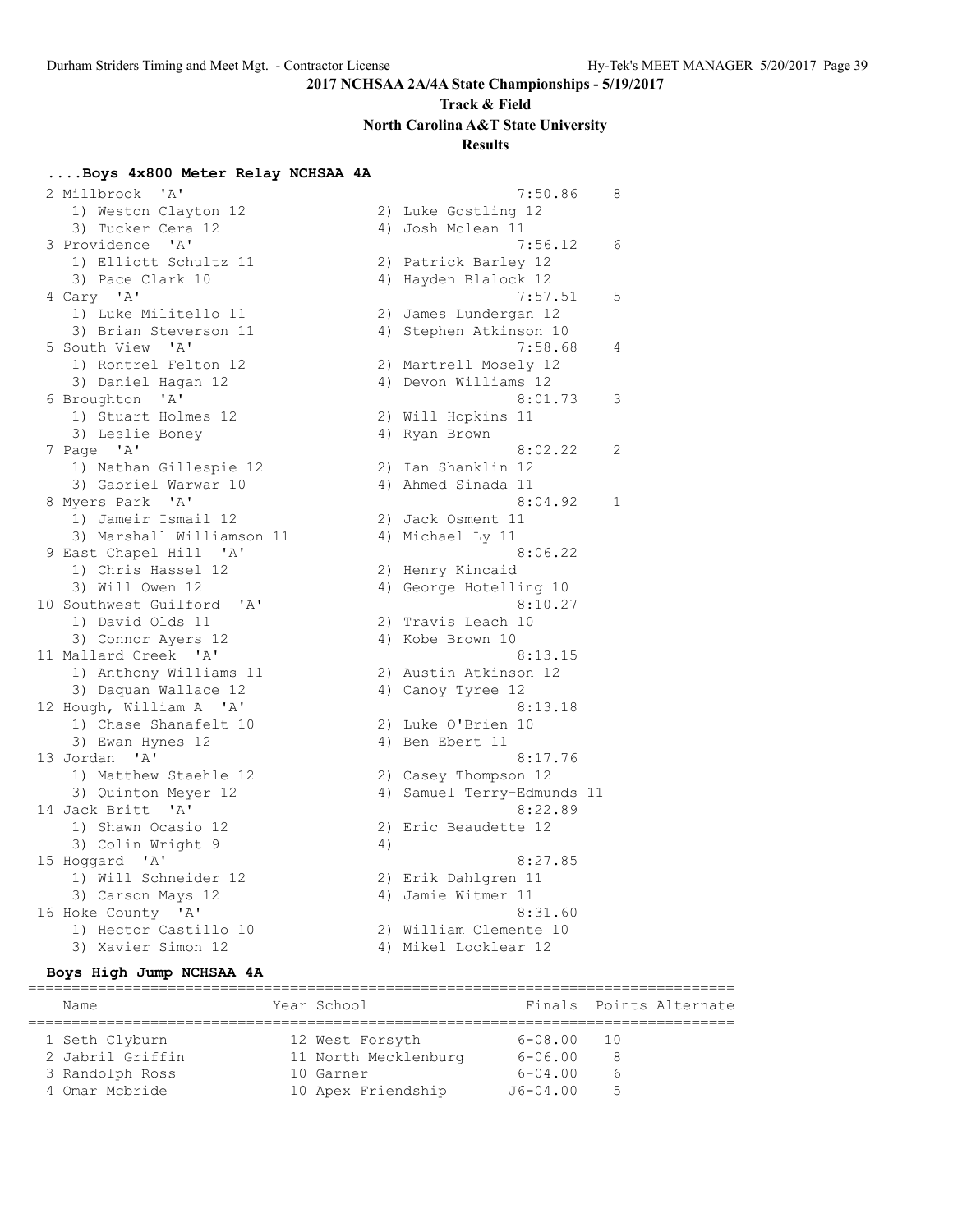# **Track & Field North Carolina A&T State University Results**

# **....Boys High Jump NCHSAA 4A**

| 5 Antoine Harden Jr. | 10 Cary               | $J6 - 04.00$ | 4 |
|----------------------|-----------------------|--------------|---|
| 6 Idris Bernard      | 10 Mallard Creek      | $6 - 02.00$  | 2 |
| 6 Deondre Cooper     | 12 Pine Forest        | $6 - 02.00$  | 2 |
| 6 Joshua Parks       | 10 A.L. Brown         | $6 - 02.00$  | 2 |
| 9 Trey Cousar        | 12 Page               | $J6 - 02.00$ |   |
| 10 Tyrese Kelly      | 12 Pinecrest          | $6 - 00.00$  |   |
| 10 Kevin Thorpe      | 11 Hoke County        | $6 - 00.00$  |   |
| 12 Bryston Davis     | 12 Ashley High School | $J6 - 00.00$ |   |
| 13 Romelo Morgan     | 12 Z.B. Vance         | $5 - 10.00$  |   |
| 13 Laderrick Neville | 10 Northern Durham    | $5 - 10.00$  |   |
| 13 Dadryon Edwards   | 11 Jordan             | $5 - 10.00$  |   |

### **Boys Pole Vault NCHSAA 4A**

| Name                | Year School                     | Finals        | Points Alternate |
|---------------------|---------------------------------|---------------|------------------|
|                     |                                 |               |                  |
| 1 Seth Rabinowitz   | 11 Providence                   | $15 - 00.00$  | 10               |
| 2 Jonathan Lehe     | 10 Lake Norman                  | 14-00.00      | 8                |
| 3 Michael Steele    | 12 Southeast Guilford J14-00.00 |               | 6                |
| 4 Doug Scott        | 12 Broughton                    | J14-00.00     | 5                |
| 5 Jeremy Huang      | 10 Apex                         | 13-06.00      | 4                |
| 6 Caleb Wright      | 12 Jordan                       | $J13 - 06.00$ | 3                |
| 7 Keith Fetzner     | 12 Sanderson                    | $J13-06.00$   | 2                |
| 8 Luka Abraham      | 12 Ashley High School J13-06.00 |               |                  |
| 9 Spencer Evans     | 9 Lake Norman                   | $J13 - 06.00$ |                  |
| 10 Andrew Anastasio | 12 Lake Norman                  | $13 - 00.00$  |                  |
| 11 Patrick Freeman  | 11 Mount Tabor                  | $J13-00.00$   |                  |
| 12 Alex Smith       | 12 Sanderson                    | $12 - 06.00$  |                  |
| 12 Juan Ochoa       | 11 North Davidson               | $12 - 06.00$  |                  |
| 14 Aj Williams      | 9 Pinecrest                     | $11 - 06.00$  |                  |
| 15 Aidan Malone     | 11 Hoqqard                      | $J11 - 06.00$ |                  |
| 16 Thomas Condon    | 11 Ashley High School           | $J11 - 06.00$ |                  |

### **Boys Long Jump Ambulatory NCHSAA 4A**

| Name               | Year School | Finals Wind Points Alternate |  |
|--------------------|-------------|------------------------------|--|
| -- Desmond Jackson | 12 Hillside | FOUL                         |  |

### **Boys Long Jump NCHSAA 4A**

| Name                | Year School           |                   |           |                | Finals Wind Points Alternate |
|---------------------|-----------------------|-------------------|-----------|----------------|------------------------------|
| 1 Tyrese Kelly      | 12 Pinecrest          | $22 - 04.75$      | $-4.1$ 10 |                |                              |
| 2 Lutalo Holly      | 12 Rolesville H       | $22 - 04.50$ 1.0  |           | 8              |                              |
| 3 Tyler Marrow      | 11 Southeast Guilford | $21 - 10.25$ 0.5  |           | 6              |                              |
| 4 J Johnson         | 12 Panther Creek      | $J21 - 10.25$ 2.3 |           | 5              |                              |
| 5 Austin Richardson | 11 Porter Ridge       | $21 - 07.50$ 0.8  |           | $\overline{4}$ |                              |
| 6 Eric Haddock      | 10 Southeast Raleigh  | $21 - 06.75$ 1.7  |           | -3             |                              |
| 7 Jordan Ashley     | 12 Cape Fear          | $21 - 06.25$      | 1.3       | 2              |                              |
| 8 Malik Cousar      | 12 Dudley             | $21 - 01.75$      | 2.3       |                |                              |
| 9 Ezekiel Hokett    | 12 North Mecklenburg  | $21 - 01.00$      | 2.1       |                |                              |
| 10 Myles Dillon     | 10 Hillside           | $20 - 09.75$      | 2.5       |                |                              |
| 11 Justin Hayes     | 12 Seventy-First      | $20 - 09.00$      | 1.7       |                |                              |
|                     |                       |                   |           |                |                              |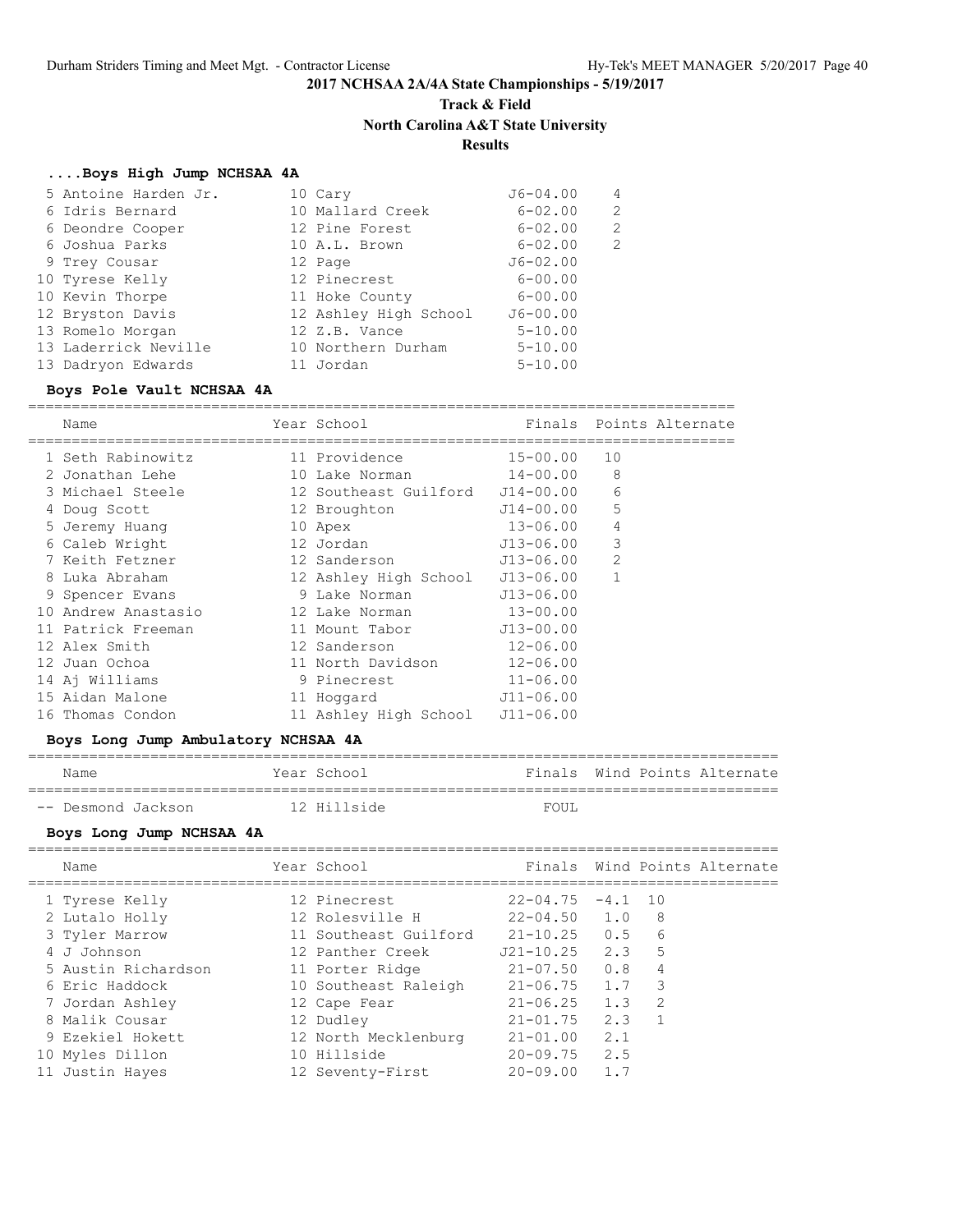**Track & Field**

**North Carolina A&T State University**

### **Results**

#### **....Boys Long Jump NCHSAA 4A**

| 12 Senico Haines         | 12 Berry, Phillip O. | $20 - 05.00$ 1.8    |
|--------------------------|----------------------|---------------------|
| 13 Dominic Roberto       | 10 Pine Forest       | $20 - 03.25 - 3.2$  |
| 14 Christopher Alexander | 10 Rocky River       | $19 - 11.50$<br>2.9 |
| 15 Aaron Pankey          | 11 Jordan            | $19 - 10.25$<br>1.5 |
| -- Darien Adams          | 12 Garner            | FOUL                |

### **Boys Triple Jump NCHSAA 4A**

======================================================================================

| Name                    | Year School                        |                     |                | Finals Wind Points Alternate |
|-------------------------|------------------------------------|---------------------|----------------|------------------------------|
| 1 Tyrese Kelly          | 12 Pinecrest                       | 46-08.50 NWI        | 10             |                              |
| 2 Kenneth Merritt       | 12 Z.B. Vance                      | $46 - 06.00 -2.2$ 8 |                |                              |
| 3 Christopher Alexander | 10 Rocky River                     | $46 - 01.50 - 1.1$  | 6              |                              |
| 4 Emannuel Lewis        | 11 South Central 46-00.50 -0.7     |                     | 5              |                              |
| 5 Ryan Smith            | 12 Harnett Central 45-07.25 -0.6   |                     | $\overline{4}$ |                              |
| 6 Omar Mcbride          | 10 Apex Friendship 44-06.50 -0.6 3 |                     |                |                              |
| 7 Austin Richardson     | 11 Porter Ridge                    | $44 - 01.50$ 2.3    | 2              |                              |
| 8 Terrence Lackey       | 11 Mooresville                     | $43 - 11.00$ 1.4    | $\overline{1}$ |                              |
| 9 Jonathan Carter       | 12 South Central                   | $43 - 09.75$ 1.0    |                |                              |
| 10 Malik Cousar         | 12 Dudley                          | $42 - 07.00$ 2.4    |                |                              |
| 11 Bryston Davis        | 12 Ashley High School 42-06.50 1.0 |                     |                |                              |
| 12 Isiah Bradford       | 12 Southwest Guilford              | $42 - 06.00$ 1.1    |                |                              |
| 13 Collius Ray          | 10 Middle Creek                    | $42 - 05.50$ 0.2    |                |                              |
| 14 Michael Bizzell      | 12 Hillside                        | $42 - 01.50$ 3.2    |                |                              |
| 15 Aaron Pankey         | 11 Jordan                          | $41 - 08.50$ 5.3    |                |                              |
| -- Eric Haddock         | 10 Southeast Raleigh               | FOUL                |                |                              |

#### **Boys Shot Put NCHSAA 4A**

=================================================================================

| Name                 | Year School                    |              | Finals Points Alternate |
|----------------------|--------------------------------|--------------|-------------------------|
| 1 Austin Harrison    | 12 West Forsyth                | 57-03.75     | 10                      |
| 2 Chancelor Crawford | 10 North Mecklenburg           | 53-02.00     | 8                       |
| 3 Uzukwu Ossai       | Rolesville H 52-02.75          |              | 6                       |
| 4 Darnell Walker     | 12 Mallard Creek 51-03.75      |              | 5                       |
| 5 Matthew Butler     | Garner                         | $50 - 03.00$ | $\overline{4}$          |
| 6 Xavier Lenear      | 12 Independence                | $49 - 03.25$ | 3                       |
| 7 Zach Weinstein     | 12 West Forsyth 49-03.00       |              | $\overline{c}$          |
| 8 Lyndon Strickland  | 10 Alexander Central 48-02.75  |              | $\mathbf{1}$            |
| 9 Austin Davis       | 12 Cape Fear                   | $47 - 07.75$ |                         |
| 10 Nick Williams     | Millbrook                      | $47 - 05.00$ |                         |
| 11 Jarvis Ballard    | 12 New Hanover                 | $46 - 10.50$ |                         |
| 12 Chianti Ghee      | 12 Pine Forest                 | $46 - 08.75$ |                         |
| 13 Timon Edelen      | Wakefield                      | $46 - 05.00$ |                         |
| 14 Aaron McCullough  | 12 Hillside                    | 45-08.00     |                         |
| 15 Steven Denzer     | 11 South View                  | $43 - 11.50$ |                         |
| 16 Trey Love         | 11 Southeast Guilford 42-09.50 |              |                         |

### **Boys Shot Put WheelChair Wheelchair NCHSAA 4A**

| Name               | Year School        |               | Finals Points Alternate |
|--------------------|--------------------|---------------|-------------------------|
|                    |                    |               |                         |
| 1 Miles Hill       | 10 Northern Durham | $J16 - 07.50$ |                         |
| 2 Christopher Coke | 10 Ragsdale        | $J10 - 11.00$ |                         |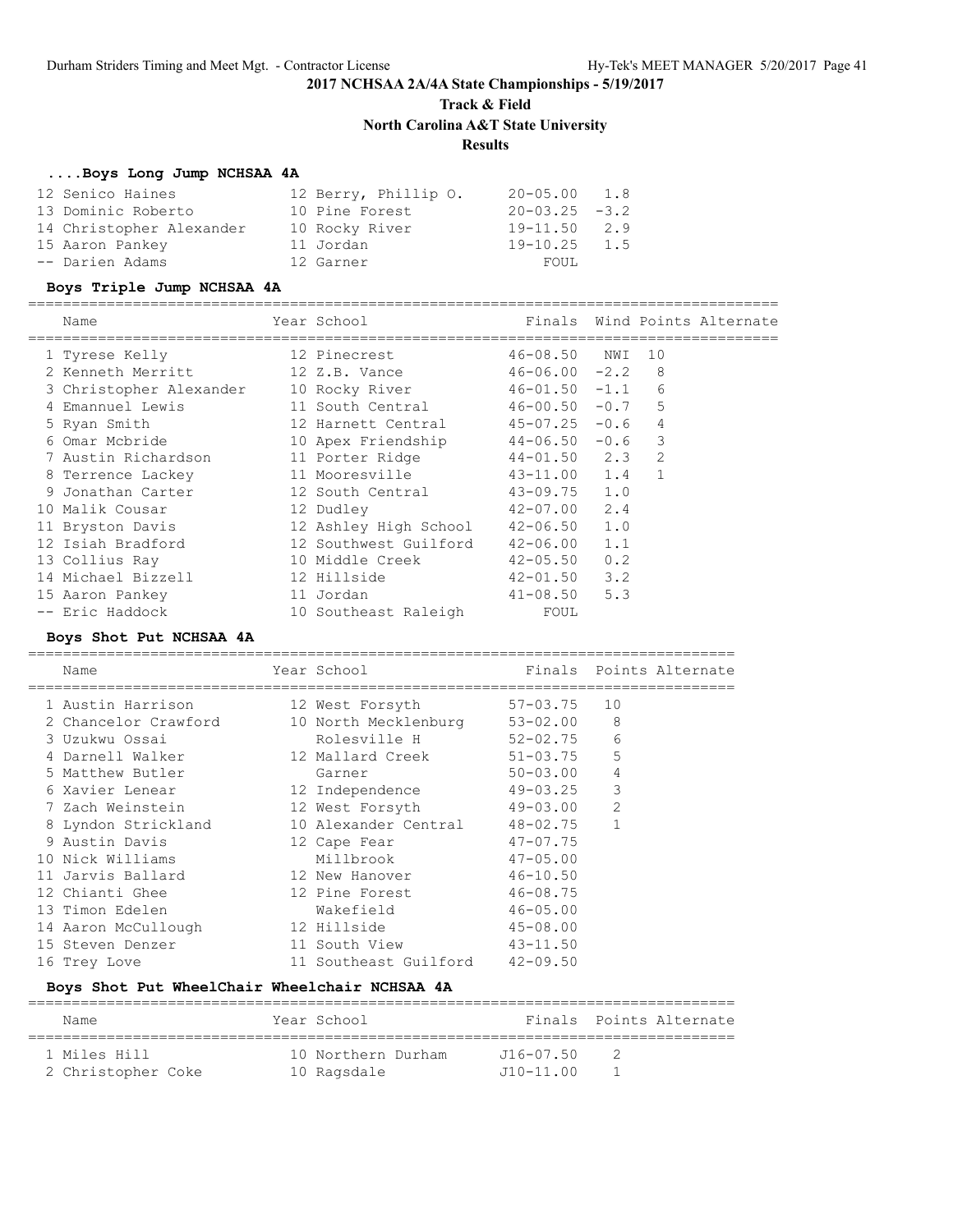=================================================================================

### **2017 NCHSAA 2A/4A State Championships - 5/19/2017**

# **Track & Field North Carolina A&T State University**

### **Results**

### **Boys Discus Throw NCHSAA 4A**

| Name                                                 | Year School          |               | Finals                                               |                | Points Alternate        |  |
|------------------------------------------------------|----------------------|---------------|------------------------------------------------------|----------------|-------------------------|--|
| 1 Austin Harrison                                    | 12 West Forsyth      |               | 169-06                                               | 10             |                         |  |
| 2 Chancelor Crawford                                 | 10 North Mecklenburg |               | $164 - 06$                                           | 8              |                         |  |
| 3 Lyndon Strickland                                  | 10 Alexander Central |               | $163 - 05$                                           | 6              |                         |  |
| 4 Larry Rountree                                     | 12 Millbrook         |               | $155 - 03$                                           | 5              |                         |  |
| 5 Nathan Myers                                       | 10 West Forsyth      |               | $148 - 04$                                           | 4              |                         |  |
| 6 McKenzie Frazier                                   | 11 Hoggard           |               | $148 - 03$                                           | 3              |                         |  |
| 7 Dj Mcclain                                         | 12 Fuquay-Varina     |               | $144 - 06$                                           | 2              |                         |  |
| 8 Zach Weinstein                                     | 12 West Forsyth      |               | $142 - 03$                                           | $\mathbf{1}$   |                         |  |
| 9 Jack Choiniere                                     | 11 Myers Park        |               | $142 - 02$                                           |                |                         |  |
| 10 Pete Szelwach                                     | 12 T.C. Roberson     |               | $136 - 05$                                           |                |                         |  |
| 11 Jaylin Fennell                                    | 12 Hoke County       |               | $135 - 08$                                           |                |                         |  |
| 12 Davin Vann                                        | 9 Cary               |               | $132 - 02$                                           |                |                         |  |
| 13 Paul Robinson                                     | 11 Green Hope        |               | $130 - 06$                                           |                |                         |  |
| 14 Steven Butler                                     | 11 South View        |               | $128 - 01$                                           |                |                         |  |
| 15 James Smith                                       | 11 Scotland          |               | $124 - 10$                                           |                |                         |  |
| 16 Bruce Black                                       | 12 Jordan            |               | $119 - 01$                                           |                |                         |  |
| Boys Discus Throw WheelChair Wheelchair NCHSAA 4A    |                      |               |                                                      |                |                         |  |
| Name                                                 | Year School          |               |                                                      |                | Finals Points Alternate |  |
| 1 Miles Hill                                         | 10 Northern Durham   |               | J44-08                                               | $\overline{2}$ |                         |  |
| 2 Christopher Coke                                   | 10 Ragsdale          |               | $J33 - 00$                                           | $\mathbf{1}$   |                         |  |
|                                                      |                      |               |                                                      |                |                         |  |
|                                                      |                      |               |                                                      |                |                         |  |
|                                                      |                      |               | Women - NCHSAA 2A - Team Rankings - 18 Events Scored |                |                         |  |
| 1) T.W. Andrews                                      | 90                   |               | 2) Cummings, Hugh M.                                 |                | 77                      |  |
| 3) Parkwood                                          | 49                   |               | 4) Durham School of the Arts 41.50                   |                |                         |  |
| 5) Lake Norman Charter School                        | 40                   |               | 6) North Rowan                                       |                | 28                      |  |
| 7) Croatan                                           | 26                   | 8) Franklin   |                                                      |                | 24                      |  |
| 9) Southwest Onslow                                  | 23                   |               | 10) North Brunswick                                  |                | 21                      |  |
| 11) First Flight                                     | 19                   |               | 11) Hertford County                                  |                | 19                      |  |
| 13) Ayden-Grifton                                    | 15                   | 13) Forbush   |                                                      |                | 15                      |  |
| 15) Smoky Mountain                                   | 13                   | 15) Brevard   |                                                      |                | 13                      |  |
| 17) Polk County                                      | 12.50                | 18) Draughn   |                                                      |                | 12                      |  |
| 19) West Stokes                                      | 11                   |               | 20) Lincolnton                                       |                | 10                      |  |
| 20) Northside (2A)                                   | 10                   |               | 20) Hendersonville                                   |                | 10                      |  |
| 20) East Duplin                                      | 10                   |               | 24) Newton-Conover                                   |                | 9                       |  |
| 25) Forest Hills                                     | 8                    | 25) Monroe    |                                                      |                | 8                       |  |
| 27) Surry Central                                    | 6                    |               | 27) Franklinton                                      |                | 6                       |  |
| 27) East Lincoln                                     | 6<br>6               | 27) Lexington |                                                      |                | 6<br>5.50               |  |
| 27) Kinston                                          | 5                    |               | 32) Roanoke Rapids                                   |                | 5                       |  |
| 33) NC School of Science & Mat<br>33) Mount Pleasant | 5                    |               | 33) Wilkes Central                                   |                | 5                       |  |
| 37) North Wilkes                                     | 4                    | 33) Bandys    | 37) West Stanly                                      |                | 4                       |  |
| 39) Bunker Hill                                      | 3.50                 |               | 40) North Lenoir                                     |                | 3                       |  |
| 40) Pasquotank County                                | 3                    |               | 40) Reidsville                                       |                | 3                       |  |
| 43) Currituck County                                 | 2                    | 43) Carver    |                                                      |                | $\overline{c}$          |  |
| 43) Charles D. Owen                                  | 2                    |               | 46) North Johnston                                   |                | $\mathbf{1}$            |  |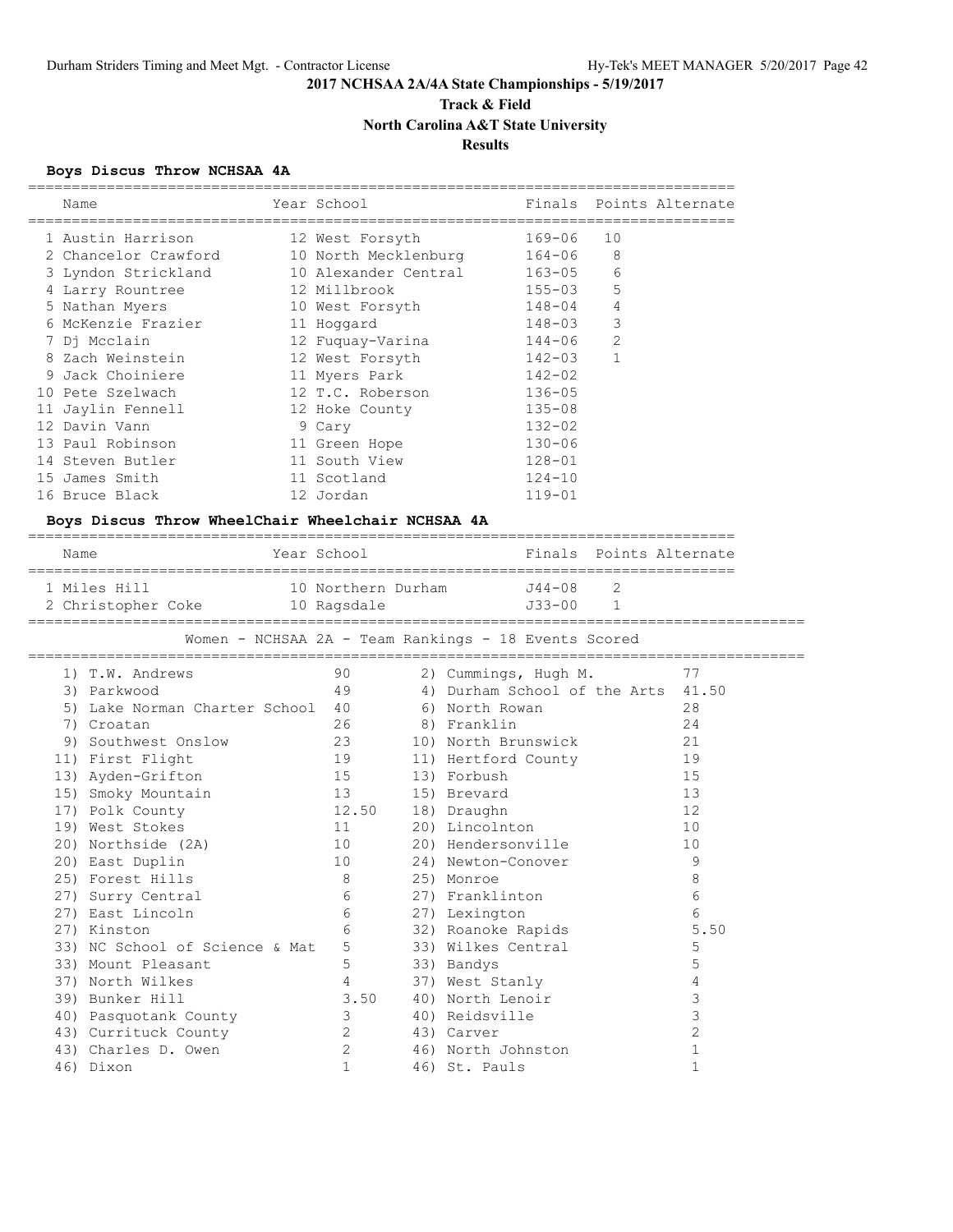**Track & Field**

**North Carolina A&T State University**

**Results**

### **....Boys Discus Throw WheelChair Wheelchair NCHSAA 4A**

| Women - NCHSAA 4A - Team Rankings - 22 Events Scored<br>71<br>2) Southeast Raleigh<br>65<br>1) Hillside<br>59<br>42.50<br>3) High Point Central<br>4) Mallard Creek<br>5) Rocky River High School<br>31<br>6) Panther Creek<br>30<br>7) Hoke County<br>25<br>8) T.C. Roberson<br>24<br>8) Wakefield<br>24<br>10) Reagan, Ronald W<br>21<br>10) Mount Tabor<br>21<br>12) Cardinal Gibbons<br>20<br>19<br>17.50<br>13) Southeast Guilford<br>14) Myers Park<br>15.50<br>16) Green Hope<br>14<br>15) West Forsyth<br>17) Providence<br>12<br>17) Rose, J.H.<br>12<br>$12 \overline{ }$<br>20) Parkland<br>11<br>17) Apex<br>10<br>10<br>21) Cary<br>21) Laney<br>21) South View<br>21) Pine Forest<br>10<br>10<br>25) Berry, Phillip O.<br>9<br>25) North Mecklenburg<br>9<br>8<br>8<br>27) Pinecrest<br>27) Leesville Road<br>$7\phantom{.0}$<br>6<br>29) Page<br>30) Ardrey Kell<br>6<br>30) Riverside (4A)<br>6<br>30) Ragsdale<br>5<br>5<br>33) Fuquay-Varina<br>33) Heritage<br>5<br>36) Broughton<br>33) East Wake<br>4<br>$\overline{4}$<br>4<br>36) Smith, E.E.<br>36) Watauga<br>3<br>$\overline{4}$<br>36) Enloe<br>40) Hough, William A<br>3<br>$\mathcal{S}$<br>40) Overhills<br>40) West Mecklenburg<br>3<br>40) Millbrook<br>$\mathcal{S}$<br>40) Glenn<br>3<br>$\mathcal{S}$<br>40) Lake Norman<br>40) Hoggard<br>$\mathbf{1}$<br>2.50<br>48) Sanderson<br>47) East Chapel Hill<br>48) Independence<br>$\mathbf{1}$<br>48) New Hanover<br>$\mathbf{1}$<br>$\mathbf{1}$<br>$\mathbf{1}$<br>48) Southwest Guilford<br>48) Rolesville High School<br>Men - NCHSAA 2A - Team Rankings - 23 Events Scored<br>69<br>43<br>1) North Brunswick<br>2) Forest Hills<br>42<br>33<br>3) Brevard<br>4) Croatan<br>31<br>29<br>5) Carrboro<br>6) Shelby<br>24<br>23<br>7) Surry Central<br>8) Forbush<br>9) Bunker Hill<br>22<br>10) East Bladen<br>21<br>21<br>21<br>10) Reidsville<br>10) Parkwood<br>21<br>21<br>10) Kinston<br>10) Chase<br>17<br>17<br>15) T.W. Andrews<br>15) Farmville Central<br>14<br>14<br>17) Polk County<br>17) First Flight<br>17) Lincolnton<br>14<br>20) Hertford County<br>13<br>12<br>22) Hendersonville<br>21) St. Pauls<br>11<br>22) North Pitt<br>11<br>22) Smoky Mountain<br>11<br>22) Central Academy of Technol<br>26) Franklin<br>10<br>11<br>27) Durham School of the Arts<br>9<br>28) Randleman<br>8<br>28) Thomasville<br>8<br>8<br>28) Pasquotank County<br>8<br>28) Beddingfield, E.T.<br>8<br>28) Monroe<br>7<br>8<br>34) West Wilkes<br>28) Madison<br>7<br>6<br>34) North Johnston<br>36) Southwest Onslow<br>5<br>37) Northeastern<br>38) Carver<br>5.50<br>5<br>38) NC School of Science & Ma<br>38) Lexington<br>5<br>41) East Davidson<br>4.50<br>42) North Surry<br>4<br>42) Southwest Edgecombe<br>4<br>42) Graham<br>4 |  | ================== | ___________________________________ |
|-----------------------------------------------------------------------------------------------------------------------------------------------------------------------------------------------------------------------------------------------------------------------------------------------------------------------------------------------------------------------------------------------------------------------------------------------------------------------------------------------------------------------------------------------------------------------------------------------------------------------------------------------------------------------------------------------------------------------------------------------------------------------------------------------------------------------------------------------------------------------------------------------------------------------------------------------------------------------------------------------------------------------------------------------------------------------------------------------------------------------------------------------------------------------------------------------------------------------------------------------------------------------------------------------------------------------------------------------------------------------------------------------------------------------------------------------------------------------------------------------------------------------------------------------------------------------------------------------------------------------------------------------------------------------------------------------------------------------------------------------------------------------------------------------------------------------------------------------------------------------------------------------------------------------------------------------------------------------------------------------------------------------------------------------------------------------------------------------------------------------------------------------------------------------------------------------------------------------------------------------------------------------------------------------------------------------------------------------------------------------------------------------------------------------------------------------------------------------------------------------------------------------------------------------------------------------------------------------------------------------------------------------------------------------------------------------------------------------------------------------------------------------------|--|--------------------|-------------------------------------|
|                                                                                                                                                                                                                                                                                                                                                                                                                                                                                                                                                                                                                                                                                                                                                                                                                                                                                                                                                                                                                                                                                                                                                                                                                                                                                                                                                                                                                                                                                                                                                                                                                                                                                                                                                                                                                                                                                                                                                                                                                                                                                                                                                                                                                                                                                                                                                                                                                                                                                                                                                                                                                                                                                                                                                                             |  |                    |                                     |
|                                                                                                                                                                                                                                                                                                                                                                                                                                                                                                                                                                                                                                                                                                                                                                                                                                                                                                                                                                                                                                                                                                                                                                                                                                                                                                                                                                                                                                                                                                                                                                                                                                                                                                                                                                                                                                                                                                                                                                                                                                                                                                                                                                                                                                                                                                                                                                                                                                                                                                                                                                                                                                                                                                                                                                             |  |                    |                                     |
|                                                                                                                                                                                                                                                                                                                                                                                                                                                                                                                                                                                                                                                                                                                                                                                                                                                                                                                                                                                                                                                                                                                                                                                                                                                                                                                                                                                                                                                                                                                                                                                                                                                                                                                                                                                                                                                                                                                                                                                                                                                                                                                                                                                                                                                                                                                                                                                                                                                                                                                                                                                                                                                                                                                                                                             |  |                    |                                     |
|                                                                                                                                                                                                                                                                                                                                                                                                                                                                                                                                                                                                                                                                                                                                                                                                                                                                                                                                                                                                                                                                                                                                                                                                                                                                                                                                                                                                                                                                                                                                                                                                                                                                                                                                                                                                                                                                                                                                                                                                                                                                                                                                                                                                                                                                                                                                                                                                                                                                                                                                                                                                                                                                                                                                                                             |  |                    |                                     |
|                                                                                                                                                                                                                                                                                                                                                                                                                                                                                                                                                                                                                                                                                                                                                                                                                                                                                                                                                                                                                                                                                                                                                                                                                                                                                                                                                                                                                                                                                                                                                                                                                                                                                                                                                                                                                                                                                                                                                                                                                                                                                                                                                                                                                                                                                                                                                                                                                                                                                                                                                                                                                                                                                                                                                                             |  |                    |                                     |
|                                                                                                                                                                                                                                                                                                                                                                                                                                                                                                                                                                                                                                                                                                                                                                                                                                                                                                                                                                                                                                                                                                                                                                                                                                                                                                                                                                                                                                                                                                                                                                                                                                                                                                                                                                                                                                                                                                                                                                                                                                                                                                                                                                                                                                                                                                                                                                                                                                                                                                                                                                                                                                                                                                                                                                             |  |                    |                                     |
|                                                                                                                                                                                                                                                                                                                                                                                                                                                                                                                                                                                                                                                                                                                                                                                                                                                                                                                                                                                                                                                                                                                                                                                                                                                                                                                                                                                                                                                                                                                                                                                                                                                                                                                                                                                                                                                                                                                                                                                                                                                                                                                                                                                                                                                                                                                                                                                                                                                                                                                                                                                                                                                                                                                                                                             |  |                    |                                     |
|                                                                                                                                                                                                                                                                                                                                                                                                                                                                                                                                                                                                                                                                                                                                                                                                                                                                                                                                                                                                                                                                                                                                                                                                                                                                                                                                                                                                                                                                                                                                                                                                                                                                                                                                                                                                                                                                                                                                                                                                                                                                                                                                                                                                                                                                                                                                                                                                                                                                                                                                                                                                                                                                                                                                                                             |  |                    |                                     |
|                                                                                                                                                                                                                                                                                                                                                                                                                                                                                                                                                                                                                                                                                                                                                                                                                                                                                                                                                                                                                                                                                                                                                                                                                                                                                                                                                                                                                                                                                                                                                                                                                                                                                                                                                                                                                                                                                                                                                                                                                                                                                                                                                                                                                                                                                                                                                                                                                                                                                                                                                                                                                                                                                                                                                                             |  |                    |                                     |
|                                                                                                                                                                                                                                                                                                                                                                                                                                                                                                                                                                                                                                                                                                                                                                                                                                                                                                                                                                                                                                                                                                                                                                                                                                                                                                                                                                                                                                                                                                                                                                                                                                                                                                                                                                                                                                                                                                                                                                                                                                                                                                                                                                                                                                                                                                                                                                                                                                                                                                                                                                                                                                                                                                                                                                             |  |                    |                                     |
|                                                                                                                                                                                                                                                                                                                                                                                                                                                                                                                                                                                                                                                                                                                                                                                                                                                                                                                                                                                                                                                                                                                                                                                                                                                                                                                                                                                                                                                                                                                                                                                                                                                                                                                                                                                                                                                                                                                                                                                                                                                                                                                                                                                                                                                                                                                                                                                                                                                                                                                                                                                                                                                                                                                                                                             |  |                    |                                     |
|                                                                                                                                                                                                                                                                                                                                                                                                                                                                                                                                                                                                                                                                                                                                                                                                                                                                                                                                                                                                                                                                                                                                                                                                                                                                                                                                                                                                                                                                                                                                                                                                                                                                                                                                                                                                                                                                                                                                                                                                                                                                                                                                                                                                                                                                                                                                                                                                                                                                                                                                                                                                                                                                                                                                                                             |  |                    |                                     |
|                                                                                                                                                                                                                                                                                                                                                                                                                                                                                                                                                                                                                                                                                                                                                                                                                                                                                                                                                                                                                                                                                                                                                                                                                                                                                                                                                                                                                                                                                                                                                                                                                                                                                                                                                                                                                                                                                                                                                                                                                                                                                                                                                                                                                                                                                                                                                                                                                                                                                                                                                                                                                                                                                                                                                                             |  |                    |                                     |
|                                                                                                                                                                                                                                                                                                                                                                                                                                                                                                                                                                                                                                                                                                                                                                                                                                                                                                                                                                                                                                                                                                                                                                                                                                                                                                                                                                                                                                                                                                                                                                                                                                                                                                                                                                                                                                                                                                                                                                                                                                                                                                                                                                                                                                                                                                                                                                                                                                                                                                                                                                                                                                                                                                                                                                             |  |                    |                                     |
|                                                                                                                                                                                                                                                                                                                                                                                                                                                                                                                                                                                                                                                                                                                                                                                                                                                                                                                                                                                                                                                                                                                                                                                                                                                                                                                                                                                                                                                                                                                                                                                                                                                                                                                                                                                                                                                                                                                                                                                                                                                                                                                                                                                                                                                                                                                                                                                                                                                                                                                                                                                                                                                                                                                                                                             |  |                    |                                     |
|                                                                                                                                                                                                                                                                                                                                                                                                                                                                                                                                                                                                                                                                                                                                                                                                                                                                                                                                                                                                                                                                                                                                                                                                                                                                                                                                                                                                                                                                                                                                                                                                                                                                                                                                                                                                                                                                                                                                                                                                                                                                                                                                                                                                                                                                                                                                                                                                                                                                                                                                                                                                                                                                                                                                                                             |  |                    |                                     |
|                                                                                                                                                                                                                                                                                                                                                                                                                                                                                                                                                                                                                                                                                                                                                                                                                                                                                                                                                                                                                                                                                                                                                                                                                                                                                                                                                                                                                                                                                                                                                                                                                                                                                                                                                                                                                                                                                                                                                                                                                                                                                                                                                                                                                                                                                                                                                                                                                                                                                                                                                                                                                                                                                                                                                                             |  |                    |                                     |
|                                                                                                                                                                                                                                                                                                                                                                                                                                                                                                                                                                                                                                                                                                                                                                                                                                                                                                                                                                                                                                                                                                                                                                                                                                                                                                                                                                                                                                                                                                                                                                                                                                                                                                                                                                                                                                                                                                                                                                                                                                                                                                                                                                                                                                                                                                                                                                                                                                                                                                                                                                                                                                                                                                                                                                             |  |                    |                                     |
|                                                                                                                                                                                                                                                                                                                                                                                                                                                                                                                                                                                                                                                                                                                                                                                                                                                                                                                                                                                                                                                                                                                                                                                                                                                                                                                                                                                                                                                                                                                                                                                                                                                                                                                                                                                                                                                                                                                                                                                                                                                                                                                                                                                                                                                                                                                                                                                                                                                                                                                                                                                                                                                                                                                                                                             |  |                    |                                     |
|                                                                                                                                                                                                                                                                                                                                                                                                                                                                                                                                                                                                                                                                                                                                                                                                                                                                                                                                                                                                                                                                                                                                                                                                                                                                                                                                                                                                                                                                                                                                                                                                                                                                                                                                                                                                                                                                                                                                                                                                                                                                                                                                                                                                                                                                                                                                                                                                                                                                                                                                                                                                                                                                                                                                                                             |  |                    |                                     |
|                                                                                                                                                                                                                                                                                                                                                                                                                                                                                                                                                                                                                                                                                                                                                                                                                                                                                                                                                                                                                                                                                                                                                                                                                                                                                                                                                                                                                                                                                                                                                                                                                                                                                                                                                                                                                                                                                                                                                                                                                                                                                                                                                                                                                                                                                                                                                                                                                                                                                                                                                                                                                                                                                                                                                                             |  |                    |                                     |
|                                                                                                                                                                                                                                                                                                                                                                                                                                                                                                                                                                                                                                                                                                                                                                                                                                                                                                                                                                                                                                                                                                                                                                                                                                                                                                                                                                                                                                                                                                                                                                                                                                                                                                                                                                                                                                                                                                                                                                                                                                                                                                                                                                                                                                                                                                                                                                                                                                                                                                                                                                                                                                                                                                                                                                             |  |                    |                                     |
|                                                                                                                                                                                                                                                                                                                                                                                                                                                                                                                                                                                                                                                                                                                                                                                                                                                                                                                                                                                                                                                                                                                                                                                                                                                                                                                                                                                                                                                                                                                                                                                                                                                                                                                                                                                                                                                                                                                                                                                                                                                                                                                                                                                                                                                                                                                                                                                                                                                                                                                                                                                                                                                                                                                                                                             |  |                    |                                     |
|                                                                                                                                                                                                                                                                                                                                                                                                                                                                                                                                                                                                                                                                                                                                                                                                                                                                                                                                                                                                                                                                                                                                                                                                                                                                                                                                                                                                                                                                                                                                                                                                                                                                                                                                                                                                                                                                                                                                                                                                                                                                                                                                                                                                                                                                                                                                                                                                                                                                                                                                                                                                                                                                                                                                                                             |  |                    |                                     |
|                                                                                                                                                                                                                                                                                                                                                                                                                                                                                                                                                                                                                                                                                                                                                                                                                                                                                                                                                                                                                                                                                                                                                                                                                                                                                                                                                                                                                                                                                                                                                                                                                                                                                                                                                                                                                                                                                                                                                                                                                                                                                                                                                                                                                                                                                                                                                                                                                                                                                                                                                                                                                                                                                                                                                                             |  |                    |                                     |
|                                                                                                                                                                                                                                                                                                                                                                                                                                                                                                                                                                                                                                                                                                                                                                                                                                                                                                                                                                                                                                                                                                                                                                                                                                                                                                                                                                                                                                                                                                                                                                                                                                                                                                                                                                                                                                                                                                                                                                                                                                                                                                                                                                                                                                                                                                                                                                                                                                                                                                                                                                                                                                                                                                                                                                             |  |                    |                                     |
|                                                                                                                                                                                                                                                                                                                                                                                                                                                                                                                                                                                                                                                                                                                                                                                                                                                                                                                                                                                                                                                                                                                                                                                                                                                                                                                                                                                                                                                                                                                                                                                                                                                                                                                                                                                                                                                                                                                                                                                                                                                                                                                                                                                                                                                                                                                                                                                                                                                                                                                                                                                                                                                                                                                                                                             |  |                    |                                     |
|                                                                                                                                                                                                                                                                                                                                                                                                                                                                                                                                                                                                                                                                                                                                                                                                                                                                                                                                                                                                                                                                                                                                                                                                                                                                                                                                                                                                                                                                                                                                                                                                                                                                                                                                                                                                                                                                                                                                                                                                                                                                                                                                                                                                                                                                                                                                                                                                                                                                                                                                                                                                                                                                                                                                                                             |  |                    |                                     |
|                                                                                                                                                                                                                                                                                                                                                                                                                                                                                                                                                                                                                                                                                                                                                                                                                                                                                                                                                                                                                                                                                                                                                                                                                                                                                                                                                                                                                                                                                                                                                                                                                                                                                                                                                                                                                                                                                                                                                                                                                                                                                                                                                                                                                                                                                                                                                                                                                                                                                                                                                                                                                                                                                                                                                                             |  |                    |                                     |
|                                                                                                                                                                                                                                                                                                                                                                                                                                                                                                                                                                                                                                                                                                                                                                                                                                                                                                                                                                                                                                                                                                                                                                                                                                                                                                                                                                                                                                                                                                                                                                                                                                                                                                                                                                                                                                                                                                                                                                                                                                                                                                                                                                                                                                                                                                                                                                                                                                                                                                                                                                                                                                                                                                                                                                             |  |                    |                                     |
|                                                                                                                                                                                                                                                                                                                                                                                                                                                                                                                                                                                                                                                                                                                                                                                                                                                                                                                                                                                                                                                                                                                                                                                                                                                                                                                                                                                                                                                                                                                                                                                                                                                                                                                                                                                                                                                                                                                                                                                                                                                                                                                                                                                                                                                                                                                                                                                                                                                                                                                                                                                                                                                                                                                                                                             |  |                    |                                     |
|                                                                                                                                                                                                                                                                                                                                                                                                                                                                                                                                                                                                                                                                                                                                                                                                                                                                                                                                                                                                                                                                                                                                                                                                                                                                                                                                                                                                                                                                                                                                                                                                                                                                                                                                                                                                                                                                                                                                                                                                                                                                                                                                                                                                                                                                                                                                                                                                                                                                                                                                                                                                                                                                                                                                                                             |  |                    |                                     |
|                                                                                                                                                                                                                                                                                                                                                                                                                                                                                                                                                                                                                                                                                                                                                                                                                                                                                                                                                                                                                                                                                                                                                                                                                                                                                                                                                                                                                                                                                                                                                                                                                                                                                                                                                                                                                                                                                                                                                                                                                                                                                                                                                                                                                                                                                                                                                                                                                                                                                                                                                                                                                                                                                                                                                                             |  |                    |                                     |
|                                                                                                                                                                                                                                                                                                                                                                                                                                                                                                                                                                                                                                                                                                                                                                                                                                                                                                                                                                                                                                                                                                                                                                                                                                                                                                                                                                                                                                                                                                                                                                                                                                                                                                                                                                                                                                                                                                                                                                                                                                                                                                                                                                                                                                                                                                                                                                                                                                                                                                                                                                                                                                                                                                                                                                             |  |                    |                                     |
|                                                                                                                                                                                                                                                                                                                                                                                                                                                                                                                                                                                                                                                                                                                                                                                                                                                                                                                                                                                                                                                                                                                                                                                                                                                                                                                                                                                                                                                                                                                                                                                                                                                                                                                                                                                                                                                                                                                                                                                                                                                                                                                                                                                                                                                                                                                                                                                                                                                                                                                                                                                                                                                                                                                                                                             |  |                    |                                     |
|                                                                                                                                                                                                                                                                                                                                                                                                                                                                                                                                                                                                                                                                                                                                                                                                                                                                                                                                                                                                                                                                                                                                                                                                                                                                                                                                                                                                                                                                                                                                                                                                                                                                                                                                                                                                                                                                                                                                                                                                                                                                                                                                                                                                                                                                                                                                                                                                                                                                                                                                                                                                                                                                                                                                                                             |  |                    |                                     |
|                                                                                                                                                                                                                                                                                                                                                                                                                                                                                                                                                                                                                                                                                                                                                                                                                                                                                                                                                                                                                                                                                                                                                                                                                                                                                                                                                                                                                                                                                                                                                                                                                                                                                                                                                                                                                                                                                                                                                                                                                                                                                                                                                                                                                                                                                                                                                                                                                                                                                                                                                                                                                                                                                                                                                                             |  |                    |                                     |
|                                                                                                                                                                                                                                                                                                                                                                                                                                                                                                                                                                                                                                                                                                                                                                                                                                                                                                                                                                                                                                                                                                                                                                                                                                                                                                                                                                                                                                                                                                                                                                                                                                                                                                                                                                                                                                                                                                                                                                                                                                                                                                                                                                                                                                                                                                                                                                                                                                                                                                                                                                                                                                                                                                                                                                             |  |                    |                                     |
|                                                                                                                                                                                                                                                                                                                                                                                                                                                                                                                                                                                                                                                                                                                                                                                                                                                                                                                                                                                                                                                                                                                                                                                                                                                                                                                                                                                                                                                                                                                                                                                                                                                                                                                                                                                                                                                                                                                                                                                                                                                                                                                                                                                                                                                                                                                                                                                                                                                                                                                                                                                                                                                                                                                                                                             |  |                    |                                     |
|                                                                                                                                                                                                                                                                                                                                                                                                                                                                                                                                                                                                                                                                                                                                                                                                                                                                                                                                                                                                                                                                                                                                                                                                                                                                                                                                                                                                                                                                                                                                                                                                                                                                                                                                                                                                                                                                                                                                                                                                                                                                                                                                                                                                                                                                                                                                                                                                                                                                                                                                                                                                                                                                                                                                                                             |  |                    |                                     |
|                                                                                                                                                                                                                                                                                                                                                                                                                                                                                                                                                                                                                                                                                                                                                                                                                                                                                                                                                                                                                                                                                                                                                                                                                                                                                                                                                                                                                                                                                                                                                                                                                                                                                                                                                                                                                                                                                                                                                                                                                                                                                                                                                                                                                                                                                                                                                                                                                                                                                                                                                                                                                                                                                                                                                                             |  |                    |                                     |
|                                                                                                                                                                                                                                                                                                                                                                                                                                                                                                                                                                                                                                                                                                                                                                                                                                                                                                                                                                                                                                                                                                                                                                                                                                                                                                                                                                                                                                                                                                                                                                                                                                                                                                                                                                                                                                                                                                                                                                                                                                                                                                                                                                                                                                                                                                                                                                                                                                                                                                                                                                                                                                                                                                                                                                             |  |                    |                                     |
|                                                                                                                                                                                                                                                                                                                                                                                                                                                                                                                                                                                                                                                                                                                                                                                                                                                                                                                                                                                                                                                                                                                                                                                                                                                                                                                                                                                                                                                                                                                                                                                                                                                                                                                                                                                                                                                                                                                                                                                                                                                                                                                                                                                                                                                                                                                                                                                                                                                                                                                                                                                                                                                                                                                                                                             |  |                    |                                     |
|                                                                                                                                                                                                                                                                                                                                                                                                                                                                                                                                                                                                                                                                                                                                                                                                                                                                                                                                                                                                                                                                                                                                                                                                                                                                                                                                                                                                                                                                                                                                                                                                                                                                                                                                                                                                                                                                                                                                                                                                                                                                                                                                                                                                                                                                                                                                                                                                                                                                                                                                                                                                                                                                                                                                                                             |  |                    |                                     |
|                                                                                                                                                                                                                                                                                                                                                                                                                                                                                                                                                                                                                                                                                                                                                                                                                                                                                                                                                                                                                                                                                                                                                                                                                                                                                                                                                                                                                                                                                                                                                                                                                                                                                                                                                                                                                                                                                                                                                                                                                                                                                                                                                                                                                                                                                                                                                                                                                                                                                                                                                                                                                                                                                                                                                                             |  |                    |                                     |
|                                                                                                                                                                                                                                                                                                                                                                                                                                                                                                                                                                                                                                                                                                                                                                                                                                                                                                                                                                                                                                                                                                                                                                                                                                                                                                                                                                                                                                                                                                                                                                                                                                                                                                                                                                                                                                                                                                                                                                                                                                                                                                                                                                                                                                                                                                                                                                                                                                                                                                                                                                                                                                                                                                                                                                             |  |                    |                                     |
|                                                                                                                                                                                                                                                                                                                                                                                                                                                                                                                                                                                                                                                                                                                                                                                                                                                                                                                                                                                                                                                                                                                                                                                                                                                                                                                                                                                                                                                                                                                                                                                                                                                                                                                                                                                                                                                                                                                                                                                                                                                                                                                                                                                                                                                                                                                                                                                                                                                                                                                                                                                                                                                                                                                                                                             |  |                    |                                     |
|                                                                                                                                                                                                                                                                                                                                                                                                                                                                                                                                                                                                                                                                                                                                                                                                                                                                                                                                                                                                                                                                                                                                                                                                                                                                                                                                                                                                                                                                                                                                                                                                                                                                                                                                                                                                                                                                                                                                                                                                                                                                                                                                                                                                                                                                                                                                                                                                                                                                                                                                                                                                                                                                                                                                                                             |  |                    |                                     |
|                                                                                                                                                                                                                                                                                                                                                                                                                                                                                                                                                                                                                                                                                                                                                                                                                                                                                                                                                                                                                                                                                                                                                                                                                                                                                                                                                                                                                                                                                                                                                                                                                                                                                                                                                                                                                                                                                                                                                                                                                                                                                                                                                                                                                                                                                                                                                                                                                                                                                                                                                                                                                                                                                                                                                                             |  |                    |                                     |
|                                                                                                                                                                                                                                                                                                                                                                                                                                                                                                                                                                                                                                                                                                                                                                                                                                                                                                                                                                                                                                                                                                                                                                                                                                                                                                                                                                                                                                                                                                                                                                                                                                                                                                                                                                                                                                                                                                                                                                                                                                                                                                                                                                                                                                                                                                                                                                                                                                                                                                                                                                                                                                                                                                                                                                             |  |                    |                                     |
|                                                                                                                                                                                                                                                                                                                                                                                                                                                                                                                                                                                                                                                                                                                                                                                                                                                                                                                                                                                                                                                                                                                                                                                                                                                                                                                                                                                                                                                                                                                                                                                                                                                                                                                                                                                                                                                                                                                                                                                                                                                                                                                                                                                                                                                                                                                                                                                                                                                                                                                                                                                                                                                                                                                                                                             |  |                    |                                     |
|                                                                                                                                                                                                                                                                                                                                                                                                                                                                                                                                                                                                                                                                                                                                                                                                                                                                                                                                                                                                                                                                                                                                                                                                                                                                                                                                                                                                                                                                                                                                                                                                                                                                                                                                                                                                                                                                                                                                                                                                                                                                                                                                                                                                                                                                                                                                                                                                                                                                                                                                                                                                                                                                                                                                                                             |  |                    |                                     |